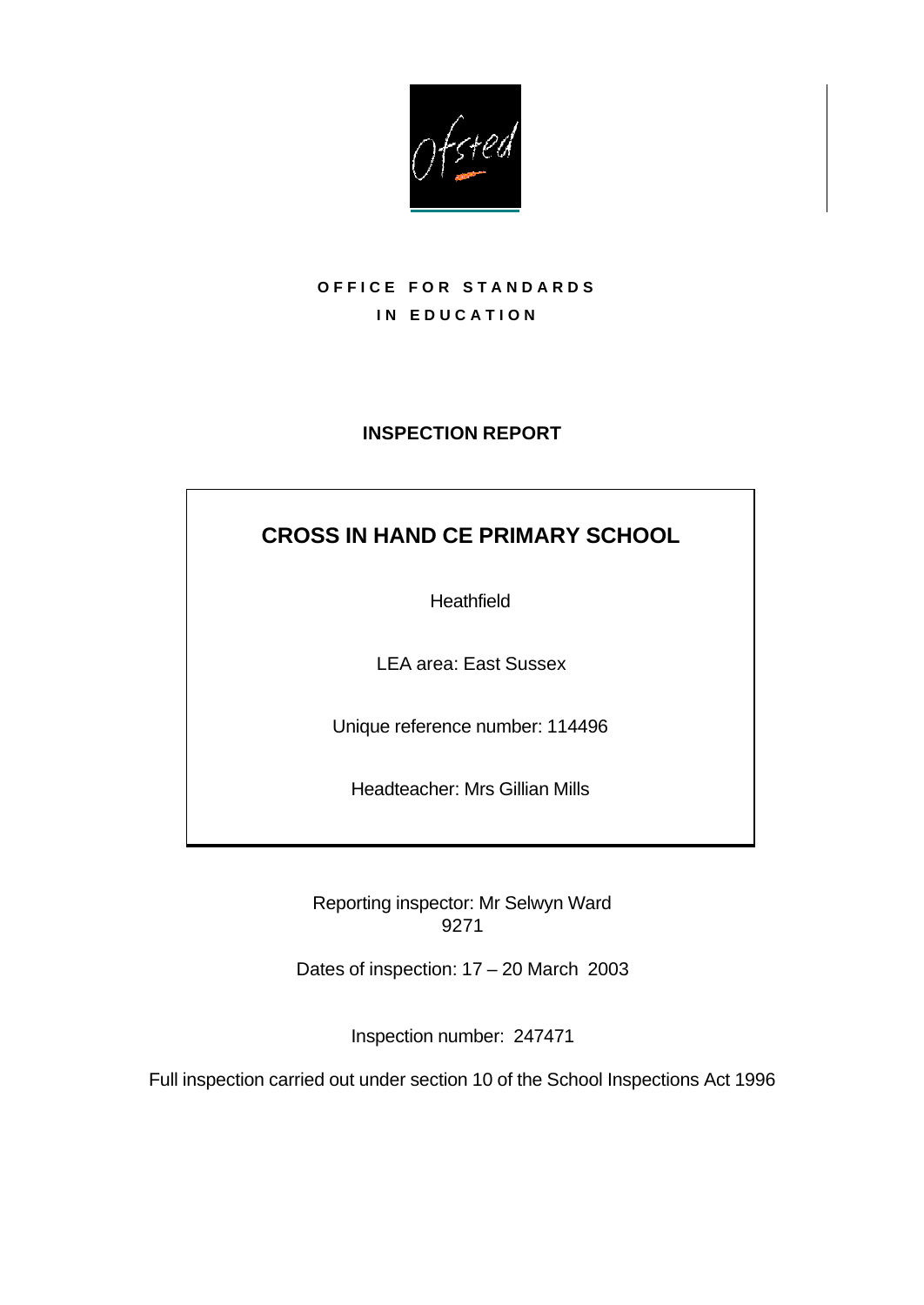## **INFORMATION ABOUT THE SCHOOL**

| Type of school:              | Primary                                                                       |
|------------------------------|-------------------------------------------------------------------------------|
| School category:             | Voluntary controlled                                                          |
| Age range of pupils:         | 4 to 11 years                                                                 |
| Gender of pupils:            | <b>Mixed</b>                                                                  |
|                              |                                                                               |
| School address:              | <b>Sheepsetting Lane</b><br>Cross In Hand<br>Heathfield<br><b>East Sussex</b> |
| Postcode:                    | <b>TN21 0XG</b>                                                               |
| Telephone number:            | 01435 862941                                                                  |
| Fax number:                  | 01435 862464                                                                  |
| Email address:<br>Website:   | office@cross-in-hand.e-sussex.sch.uk<br>www.cross-in-hand.e-sussex.sch.uk     |
| Appropriate authority:       | Governing Body                                                                |
| Name of chair of governors:  | Mr C Brocklehurst                                                             |
| Date of previous inspection: | 3 – 6 November 1997                                                           |

## © Crown copyright 2003

This report may be reproduced in whole or in part for non-commercial educational purposes, provided that all extracts quoted are reproduced verbatim without adaptation and on condition that the source and date thereof are stated.

Further copies of this report are obtainable from the school. Under the School Inspections Act 1996, the school must provide a copy of this report and/or its summary free of charge to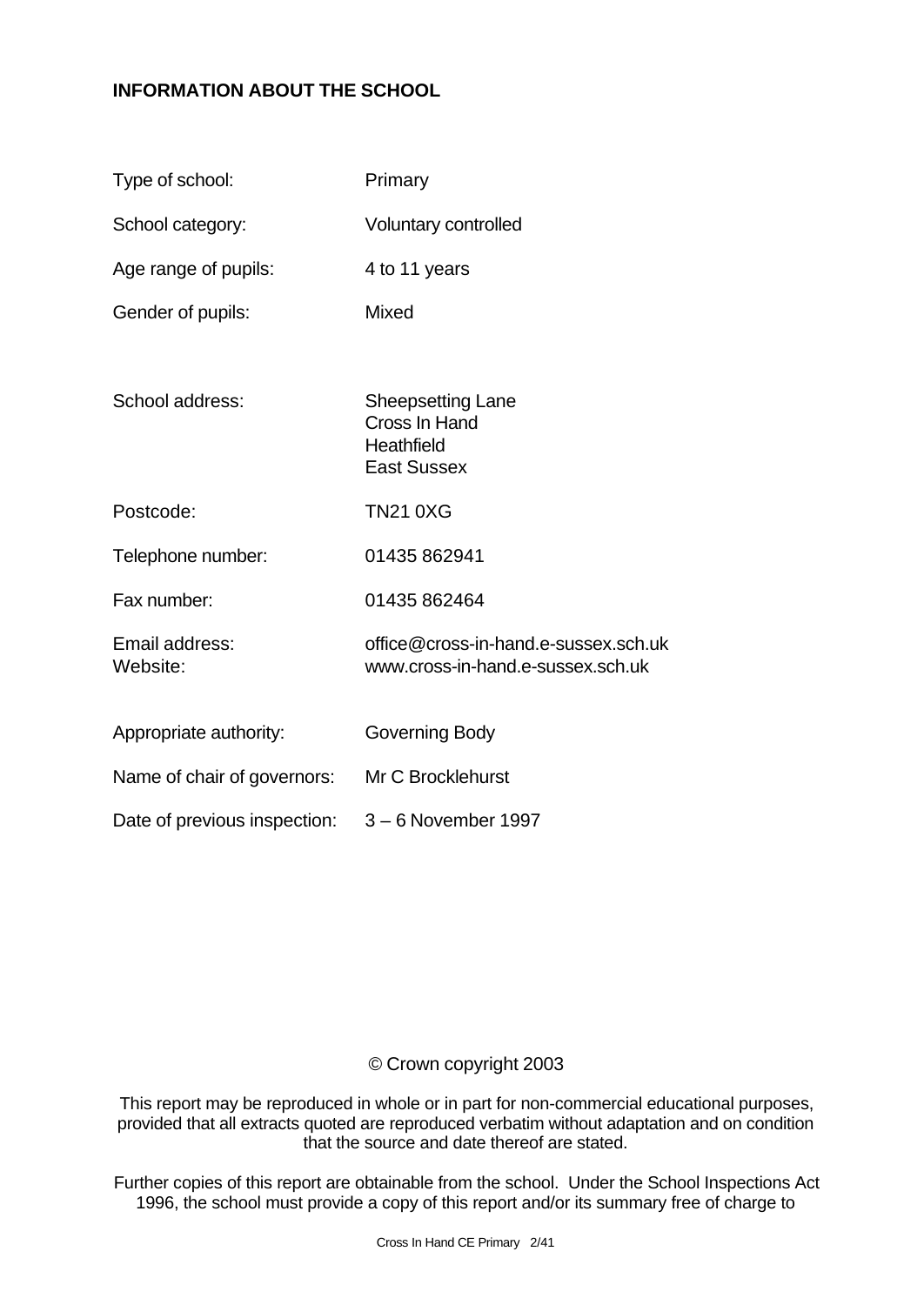certain categories of people. A charge not exceeding the full cost of reproduction may be made for any other copies supplied.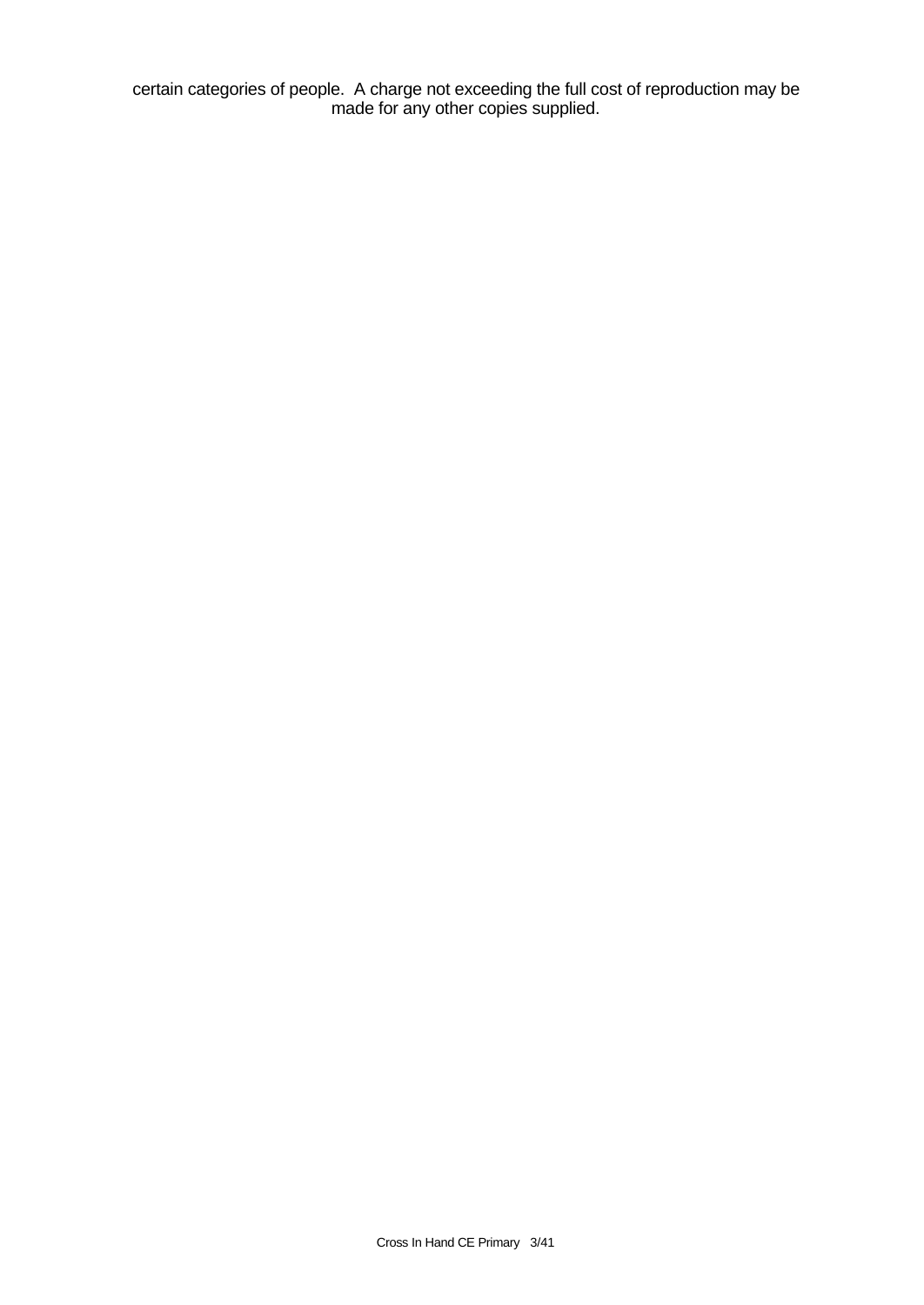## **INFORMATION ABOUT THE INSPECTION TEAM**

| Team members            |                         | Subjects                                                | Aspect responsibilities                                                                                                                                                                                                                                                                   |
|-------------------------|-------------------------|---------------------------------------------------------|-------------------------------------------------------------------------------------------------------------------------------------------------------------------------------------------------------------------------------------------------------------------------------------------|
| Selwyn Ward<br>9271     | Registered<br>inspector |                                                         | What sort of school is it?<br>How high are standards?<br>How well does the school ensure equality<br>of opportunity, racial equality and<br>inclusion?<br>What should the school do to improve<br>further?                                                                                |
| Libby Dickson<br>19653  | Lay<br>inspector        |                                                         | How good are pupils' attitudes and<br>personal development?<br>How well does the school provide for<br>pupils' spiritual, moral, social and cultural<br>development?<br>How well does the school care for its<br>pupils?<br>How well does the school work in<br>partnership with parents? |
| Jo Cheadle<br>23233     | Team<br>inspector       | Geography<br>History<br>Music                           | How well does the school make use of<br>information from assessment?<br>How well does the school provide for<br>pupils with special educational needs?                                                                                                                                    |
| Ray Morris<br>11982     | Team<br>inspector       | Science<br>Physical education                           | How well are pupils taught?<br>How well is the school led and managed?                                                                                                                                                                                                                    |
| Sheila Roberts<br>20760 | Team<br>inspector       | <b>Foundation Stage</b><br>Art<br>Design technology     | How well does the school provide for<br>pupils learning English as an additional<br>language?                                                                                                                                                                                             |
| Roger Tapley<br>30244   | Team<br>inspector       | English<br>Information &<br>communication<br>technology |                                                                                                                                                                                                                                                                                           |
| Peter Wibroe<br>32315   | Team<br>inspector       | <b>Mathematics</b><br>Religious education               | How good are curricular and other<br>opportunities?                                                                                                                                                                                                                                       |

The inspection contractor was:

e-Qualitas Ltd.

Langshaw, Pastens Road, Limpsfield Chart, Oxted, Surrey RH8 0RE

Any concerns or complaints about the inspection or the report should be raised with the inspection contractor. Complaints that are not satisfactorily resolved by the contractor should be raised with OFSTED by writing to:

The Complaints Manager, The Office for Standards in Education Alexandra House, 33 Kingsway, London WC2B 6SE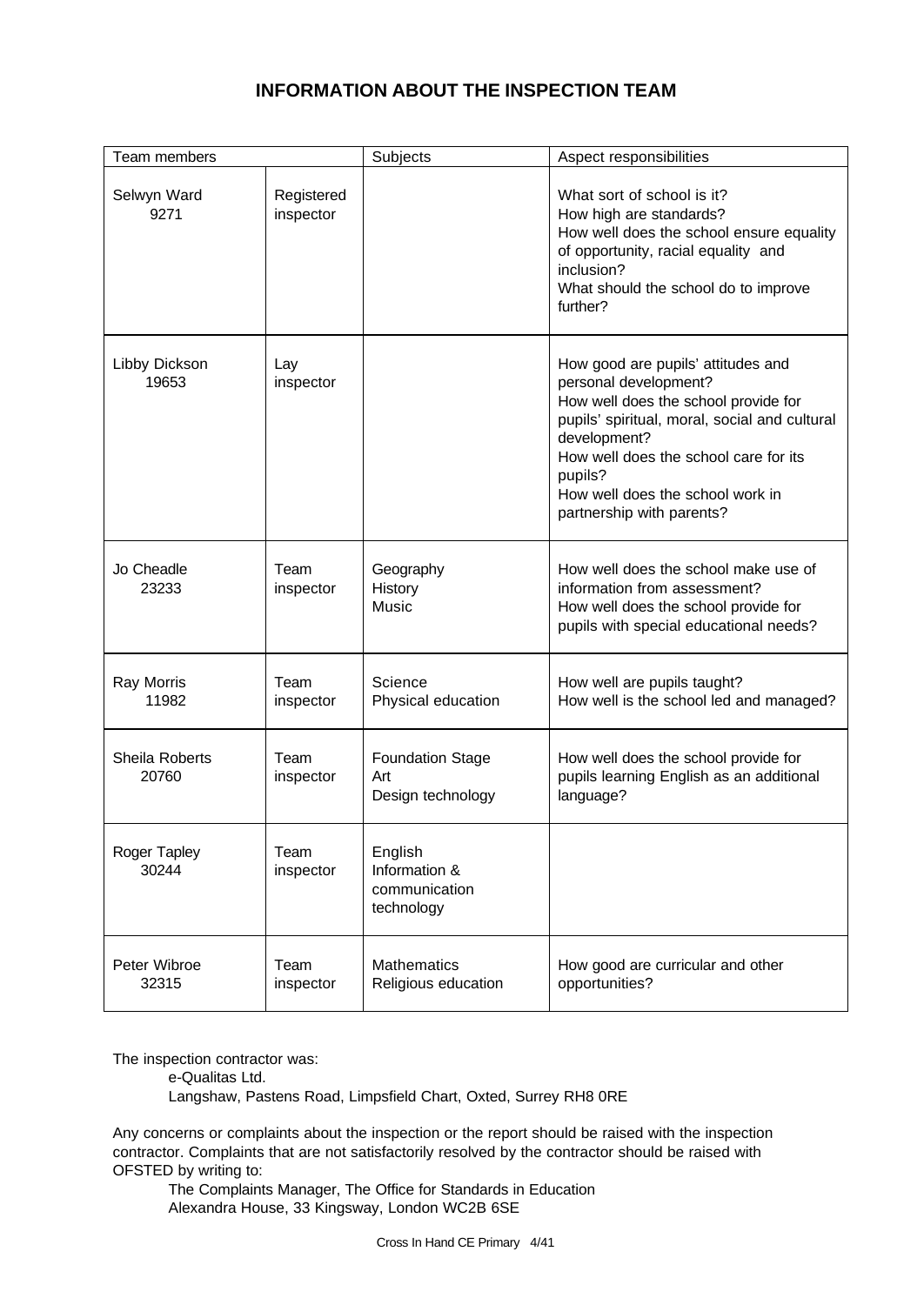London WC2B 6SE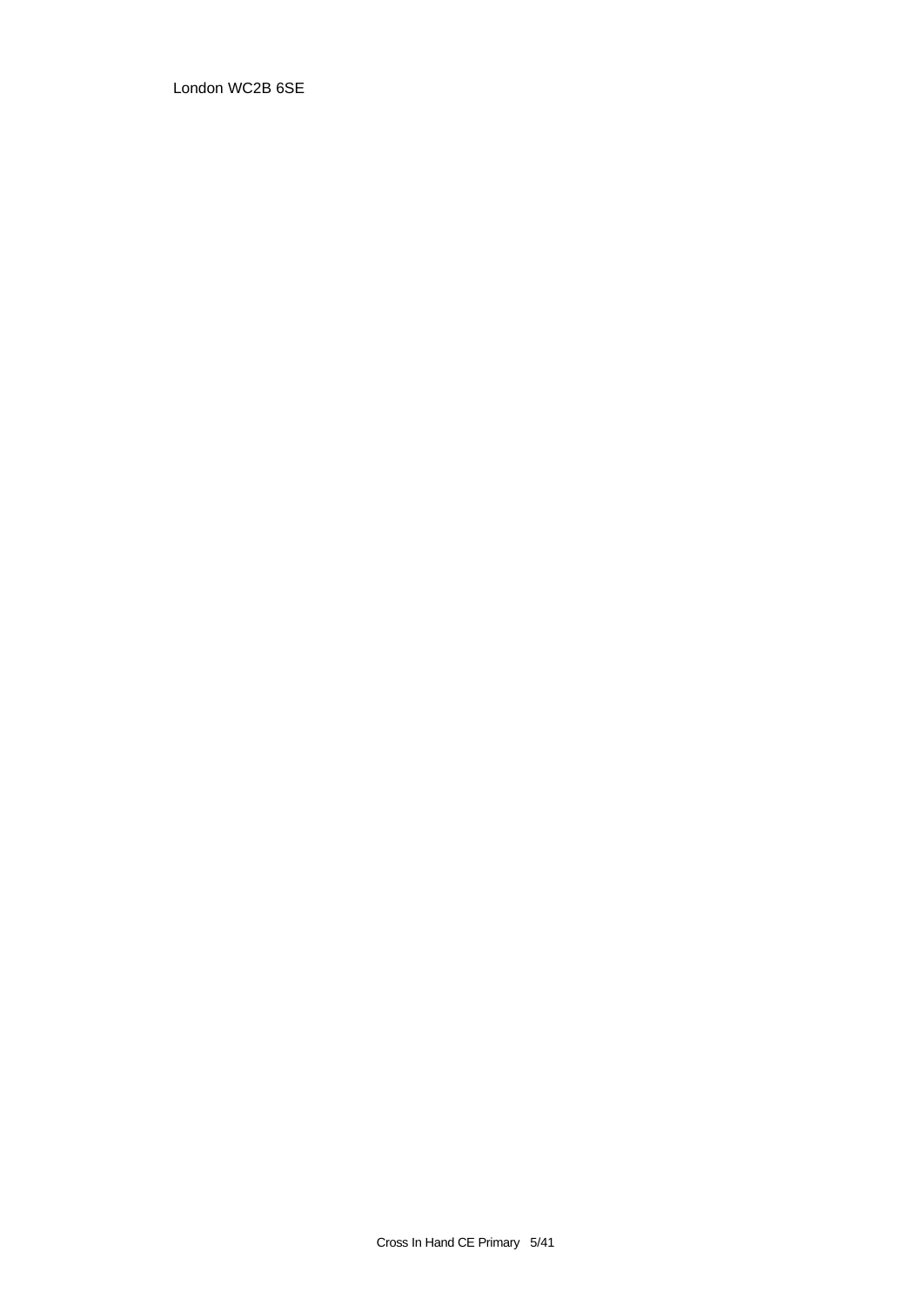## **REPORT CONTENTS**

|                                                                                                                                                                                                                                                                                                                                                                          | Page |
|--------------------------------------------------------------------------------------------------------------------------------------------------------------------------------------------------------------------------------------------------------------------------------------------------------------------------------------------------------------------------|------|
| <b>PART A: SUMMARY OF THE REPORT</b>                                                                                                                                                                                                                                                                                                                                     | 5    |
| Information about the school<br>How good the school is<br>What the school does well<br>What could be improved<br>How the school has improved since its last inspection<br><b>Standards</b><br>Pupils' attitudes and values<br>Teaching and learning<br>How well the school is led and managed<br>Other aspects of the school<br>Parents' and carers' views of the school |      |
| <b>PART B: COMMENTARY</b>                                                                                                                                                                                                                                                                                                                                                |      |
| <b>HOW HIGH ARE STANDARDS?</b>                                                                                                                                                                                                                                                                                                                                           | 10   |
| The school's results and achievements<br>Pupils' attitudes, values and personal development                                                                                                                                                                                                                                                                              |      |
| <b>HOW WELL ARE PUPILS TAUGHT?</b>                                                                                                                                                                                                                                                                                                                                       | 12   |
| <b>HOW GOOD ARE THE CURRICULAR AND OTHER</b><br><b>OPPORTUNITIES OFFERED TO PUPILS?</b>                                                                                                                                                                                                                                                                                  | 14   |
| <b>HOW WELL DOES THE SCHOOL CARE FOR ITS PUPILS?</b>                                                                                                                                                                                                                                                                                                                     | 16   |
| <b>HOW WELL DOES THE SCHOOL WORK IN</b><br><b>PARTNERSHIP WITH PARENTS?</b>                                                                                                                                                                                                                                                                                              | 17   |
| <b>HOW WELL IS THE SCHOOL LED AND MANAGED?</b>                                                                                                                                                                                                                                                                                                                           | 18   |
| WHAT SHOULD THE SCHOOL DO TO IMPROVE FURTHER?                                                                                                                                                                                                                                                                                                                            | 20   |
| <b>PART C: SCHOOL DATA AND INDICATORS</b>                                                                                                                                                                                                                                                                                                                                | 21   |

## **PART D: THE STANDARDS AND QUALITY OF TEACHING IN AREAS OF THE CURRICULUM, SUBJECTS AND COURSES 25**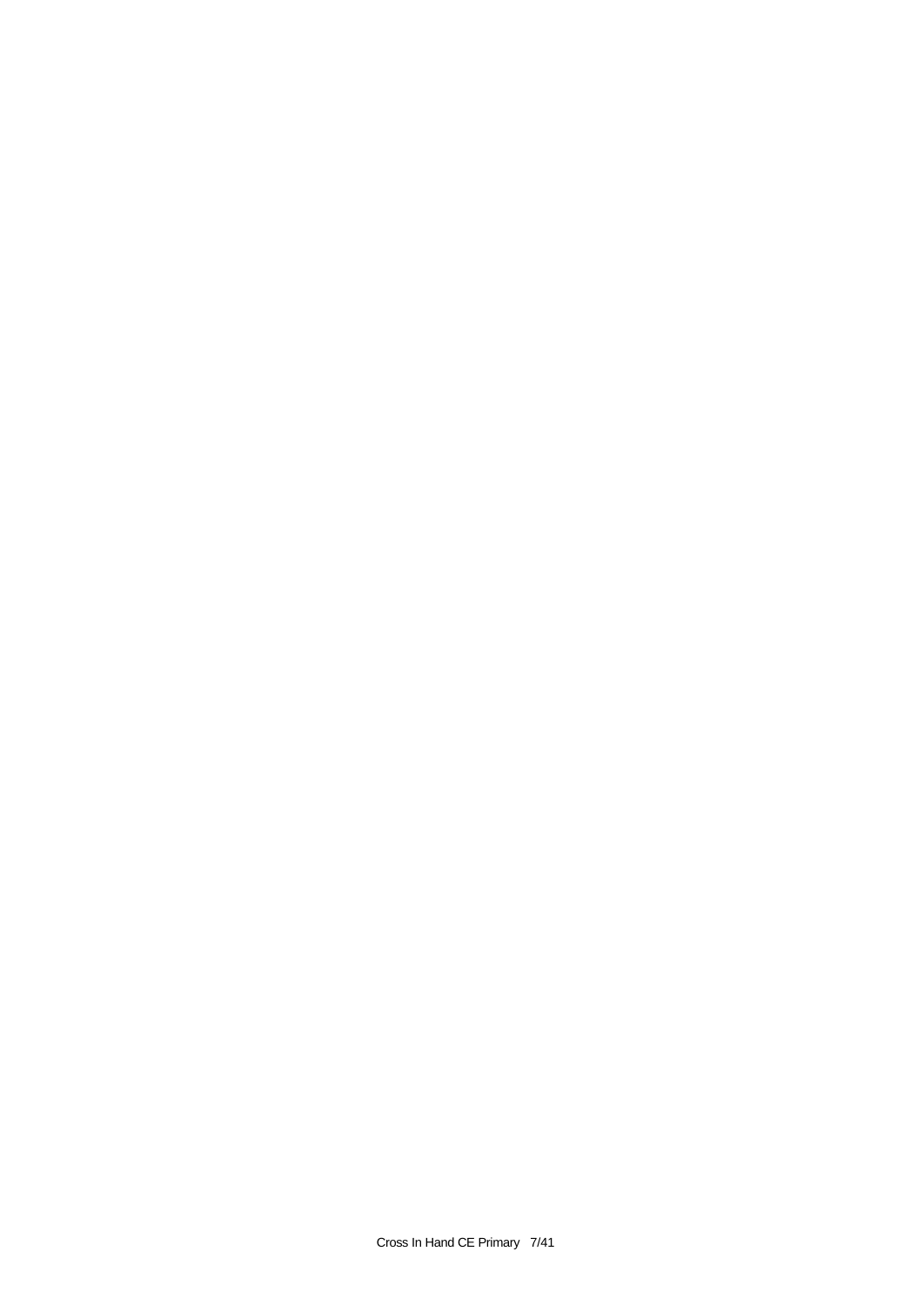## **PART A: SUMMARY OF THE REPORT**

## **INFORMATION ABOUT THE SCHOOL**

Cross In Hand is a Church of England primary school for boys and girls aged 4 – 11 years. With 338 pupils, the school is larger than average. Almost all of the pupils are white and of United Kingdom heritage, with only a very small number of pupils coming from ethnic minority backgrounds or learning English as an additional language. An average number of pupils have special educational needs, mostly covering a wide range of learning difficulties but including some with social and behavioural difficulties. The proportion of pupils with statements of special educational needs is also average. Although children join the school from a wide range of abilities, overall, children's attainment when they join the school is average. The proportion of pupils known to be eligible for free school meals is broadly average, and this represents the mixed social and economic backgrounds of the children. In common with many schools in the South East of England, the school has had a number of changes of teaching staff in recent years and has not always been able immediately to make permanent appointments to replace staff who leave.

## **HOW GOOD THE SCHOOL IS**

The school is very well led and effectively managed and, as a result, teaching is now very good. Pupils are now attaining above average standards and are achieving well. There is good provision for pupils' personal development, and this contributes to pupils being generally well behaved and keen to learn. Cross In Hand is a good and effective school. It provides good value for money.

### **What the school does well**

- The teaching is very good.
- Children of all abilities are now making good progress and standards are above average.
- The school provides well for pupils' personal development and, as a result, most children behave well, get on well with one another and are very keen to learn.
- Pupils are looked after well.
- Parents benefit from very good information about how well their children are doing which helps them to support their children's learning.

### **What could be improved**

- Not enough geography is taught in the juniors.
- Marking does not always give pupils enough guidance on what they need to do to do better.
- Staff with subject management roles are not given enough delegated responsibility.

*The areas for improvement will form the basis of the governors' action plan.*

## **HOW THE SCHOOL HAS IMPROVED SINCE ITS LAST INSPECTION**

Cross In Hand was last inspected in November 1997. Teaching is very much better than was seen in the last inspection, and standards have improved as a result. Most of the issues identified in the last inspection have been tackled well. There is very good information for parents and this has resulted in a significant improvement in attendance. Information and communication technology is now generally well used, The school now makes sound use of the good information it collects on how well pupils are doing, although marking could still be improved. Overall, improvement since the last inspection has been good.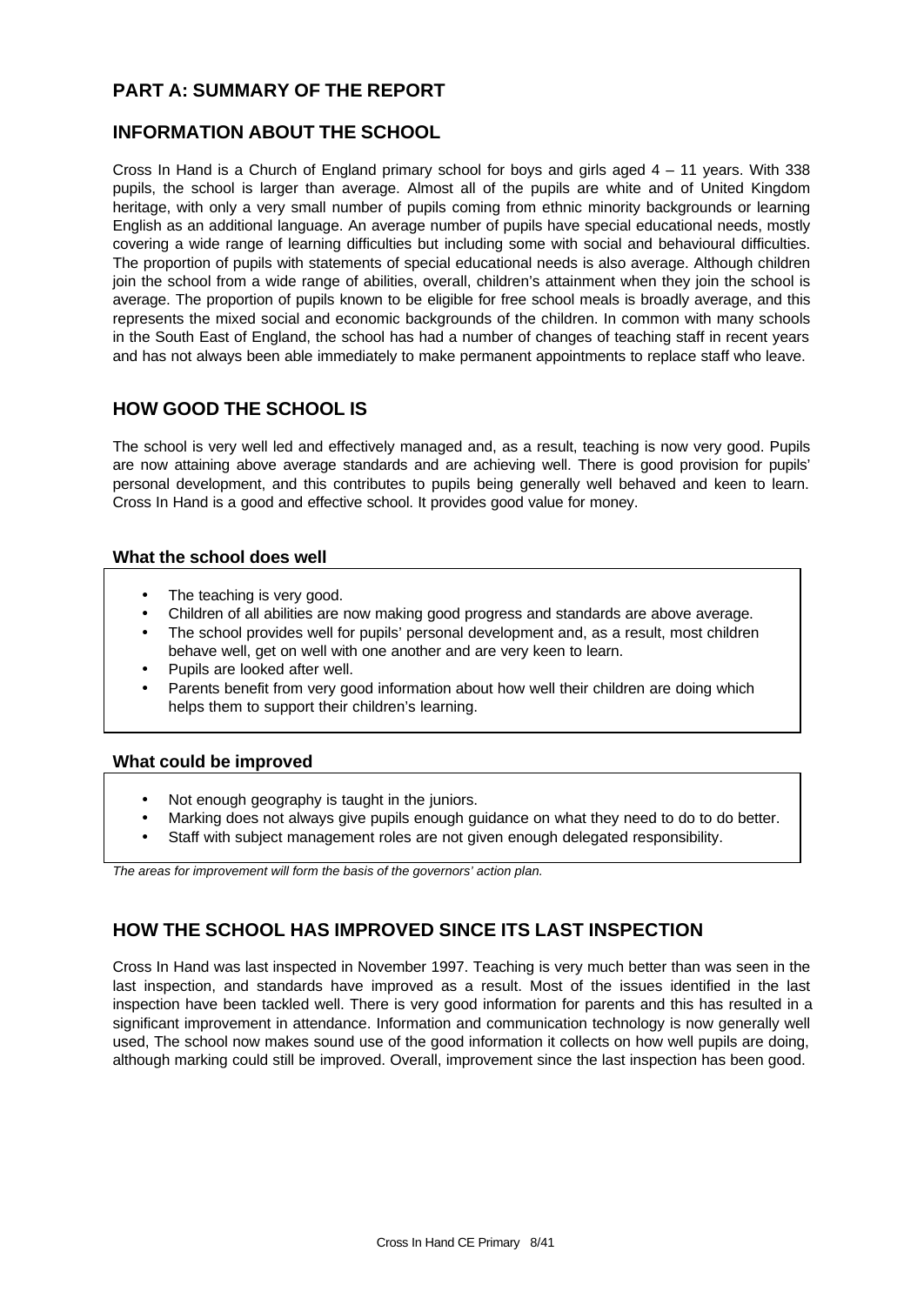## **STANDARDS**

The table shows results attained at the end of Year 6 based on average point scores in national tests.

| compared with   |             |      |      |                    |                                               |
|-----------------|-------------|------|------|--------------------|-----------------------------------------------|
| Performance in: | all schools |      |      | similar<br>schools | Key                                           |
|                 | 2000        | 2001 | 2002 | 2002               | well above average<br>A                       |
| English         | С           | C    | C    | в                  | B<br>above average<br>C<br>average            |
| mathematics     | Ε           | D    | D    | D                  | D<br>below average<br>E<br>well below average |
| science         | F           |      | C    | C                  |                                               |

*Schools are categorised as similar according to the proportion of children known to be eligible for free school i* 

Results in the tests taken at the end of Year 6 show improvement that is broadly in line with the national trend. Standards have continued to improve this year, due to the high quality of teaching, and they are now above average in all three of the core subjects of English, mathematics and science. This represents good achievement, with pupils of all abilities, including the more able and those with special educational needs, making good progress. The school has set targets for improved results in English and mathematics this year that are ambitious but achievable. Standards are similarly above average in the juniors in information and communication technology, music, art and design technology. In the physical education lessons seen, standards were well above average. Standards in the humanities are not as good. They are in line with national expectations in history and in line with those expected in the locally agreed syllabus in religious education, but they are below national expectations in geography because not enough geography is taught.

In the tests taken at the end of Year 2, results have fluctuated from year to year. Last year they were average in reading, writing and mathematics, although in comparison with similar schools, results in mathematics were below average. From work seen, standards are now above average overall, and this represents good achievement for pupils of all abilities. Standards are above national expectations in English, science, information and communication technology, art and music, as well as in the physical education lessons seen. In other subjects, including mathematics, standards are in line with those expected. Pupils achieve well in their reception year, so that the overwhelming majority are likely to attain the standards expected for children of this age. Many are likely to exceed these *early learning goals*, particularly in mathematical, creative and physical development, and in their knowledge and understanding of the world.

| <b>Aspect</b>                                   | <b>Comment</b>                                                                                                                                                                                                                                                                                                                                                                                                                                                                                                           |
|-------------------------------------------------|--------------------------------------------------------------------------------------------------------------------------------------------------------------------------------------------------------------------------------------------------------------------------------------------------------------------------------------------------------------------------------------------------------------------------------------------------------------------------------------------------------------------------|
| Attitudes to<br>the school                      | Very good. Pupils enjoy school and have very positive attitudes to learning. They are<br>attentive and interested in lessons and settle to work without fuss. They are keen to<br>join in when teachers ask questions and they often work with enthusiasm.                                                                                                                                                                                                                                                               |
| Behaviour, in<br>and out of<br>classrooms       | Good overall. The majority of pupils behave very well in lessons, in the playground<br>and around the school, although there are a number of boys in several classes<br>whose behaviour can be unsatisfactory when it is not carefully managed. There were<br>no exclusions last year.                                                                                                                                                                                                                                   |
| Personal<br>development<br>and<br>relationships | Good overall. Relationships throughout the school are generally good, both among<br>pupils and between pupils and adults. Most children are polite, friendly and<br>considerate. When asked to work together in pairs or small groups, they do so<br>sensibly and productively. In the main, girls and boys of different abilities and from<br>different backgrounds mix, work and get on well together and are all included in the<br>full range of school activities, although a small minority of boys display sexist |

## **PUPILS' ATTITUDES AND VALUES**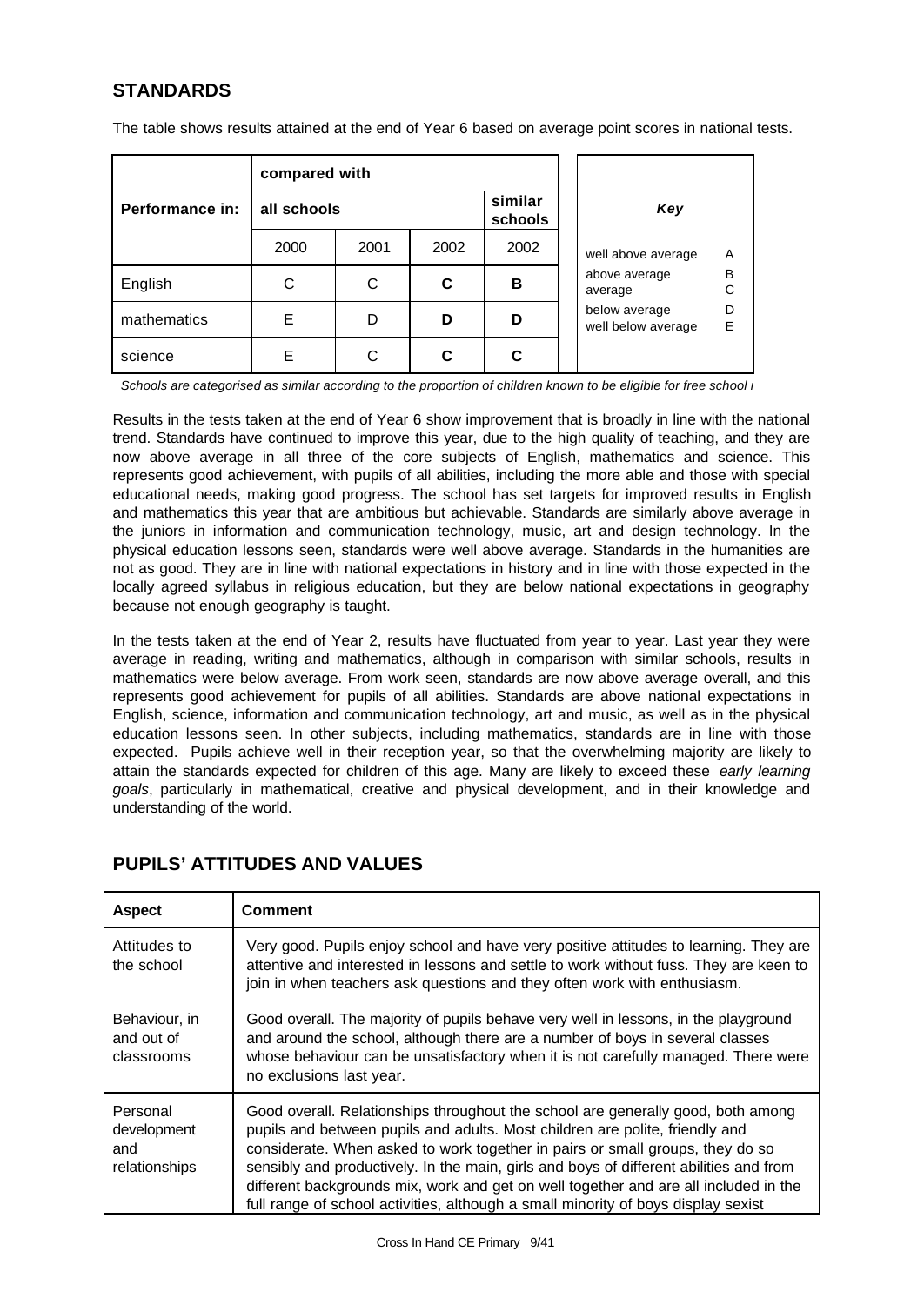|            | attitudes and make uncaring remarks about other children.                                                                                                                                                                                                                                                                                                          |
|------------|--------------------------------------------------------------------------------------------------------------------------------------------------------------------------------------------------------------------------------------------------------------------------------------------------------------------------------------------------------------------|
| Attendance | Attendance is well above the national average. Almost all pupils arrive at school on<br>time. Pupils' very good attendance contributes to their good progress. Because<br>children are attending regularly, they are able to build on what they have learnt<br>before and teachers are not having to spend a lot of time repeating work missed<br>through absence. |

## **TEACHING AND LEARNING**

| Teaching of pupils in: | Reception | Years $1 - 2$ | Years $3 - 6$ |
|------------------------|-----------|---------------|---------------|
| Quality of teaching    | very good | very good     | very good     |

*Inspectors make judgements about teaching in the range: excellent; very good; good; satisfactory; unsatisfactory; poor; very poor. 'Satisfactory' means that the teaching is adequate and strengths outweigh weaknesses.*

The quality of teaching in English and mathematics is very good. The *National Literacy* and *Numeracy Strategies* have been implemented very well and have made a significant contribution to improved standards. Basic skills, such as spelling, punctuation and mental arithmetic, are taught well, although there is scope for more problem-solving in mathematics. Teachers mostly set out clear learning objectives for lessons, so pupils know not just what tasks they are supposed to be carrying out but also why they are doing them. Whole class discussions at the end of lessons ensure that pupils help assess for themselves how much progress they have made. Teachers have good subject knowledge and they prepare lessons very well, so that time is well used and pupils get a lot done. Teachers generally have high expectations. In the most effective lessons, they set work that offers very good challenge to pupils of different abilities, including the more able. That is not always the case, however. In some lessons, work is not well matched to pupils' abilities. Teachers organise lessons well, making effective use of teaching assistants so that lower attaining pupils are able to make good progress in their learning, and managing the behaviour of some pupils who might otherwise prove disruptive. Teachers know and get on very well with their pupils and, as a result, children are keen to do well in order to please their teachers. Staff are particularly effective at ensuring that all children are fully involved in lessons, and it was a notable feature of many lessons that when teachers asked questions, every child put up their hands to answer. Pupils also learn well because teachers encourage them to think and research things for themselves. Marking, however, is too varied. Although some marking gives pupils helpful guidance on what they need to do to improve their work, much marking offers little more than ticks and vague encouragement.

| <b>Aspect</b>                                                            | <b>Comment</b>                                                                                                                                                                                                                                                                                                                                                                                                                                 |
|--------------------------------------------------------------------------|------------------------------------------------------------------------------------------------------------------------------------------------------------------------------------------------------------------------------------------------------------------------------------------------------------------------------------------------------------------------------------------------------------------------------------------------|
| The quality and<br>range of the<br>curriculum                            | Good overall. Legal requirements are met and the curriculum is enriched<br>through very strong community links and a very good range of out-of-school<br>activities. Some subjects are taught in blocks, so that months can go by<br>before the subject is returned to. This adversely affects standards, particularly<br>in geography, where pupils in the juniors do not have enough opportunity to<br>develop their skills in this subject. |
| Provision for pupils<br>with special<br>educational needs                | Pupils with special educational needs are supported well and make good<br>progress. Pupils with physical disabilities are very well catered for and are able<br>to take part fully in all school activities, including physical education. The<br>school has identified a number of gifted and talented pupils and it makes good<br>provision for them.                                                                                        |
| Provision for pupils<br>learning English as<br>an additional<br>language | Only a very small number of pupils are learning English other than as their<br>native tongue and there are none currently in the infant or junior classes. They<br>are well supported and, as a result, they make as good progress as other<br>children.                                                                                                                                                                                       |

## **OTHER ASPECTS OF THE SCHOOL**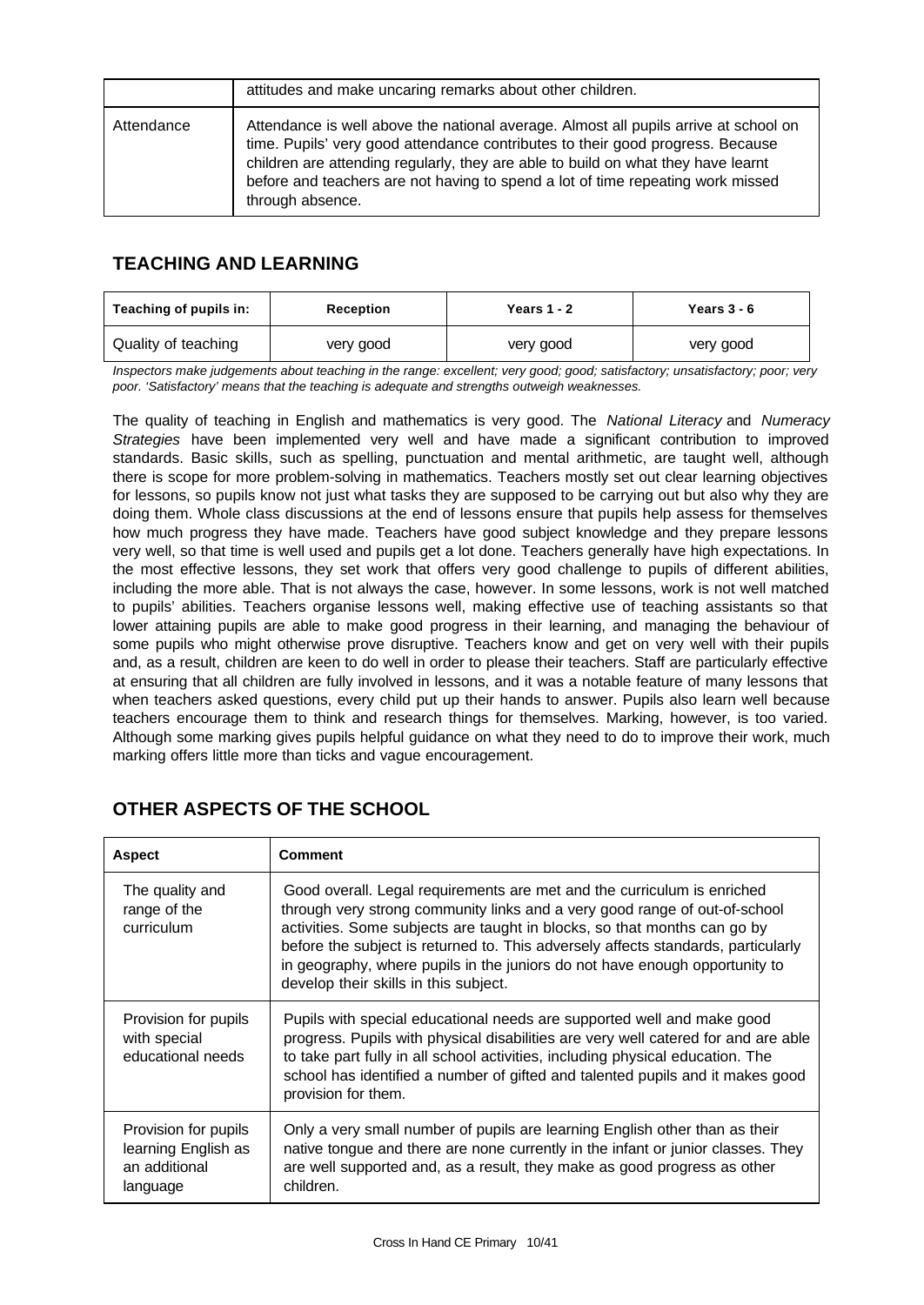| Provision for pupils'<br>personal, including<br>spiritual, moral,<br>social and cultural<br>development | Good. The provision for pupils' social development is very good and this<br>contributes to their good relationships and effective team working. The school<br>provides well for pupils' moral and cultural development and provision for<br>spiritual development is satisfactory, although opportunities for reflection and<br>empathy with others are sometimes missed. |
|---------------------------------------------------------------------------------------------------------|---------------------------------------------------------------------------------------------------------------------------------------------------------------------------------------------------------------------------------------------------------------------------------------------------------------------------------------------------------------------------|
| How well the school<br>cares for its pupils                                                             | Cross In Hand is a caring school where children's welfare is looked after well.<br>There are effective procedures for monitoring and promoting good behaviour<br>and very good systems for dealing with attendance.                                                                                                                                                       |
| How well the school<br>uses assessment<br>information                                                   | Satisfactory overall. Good information is collected on the progress pupils are<br>making in English and mathematics and the analysis of this data has helped<br>to raise standards. Little use has so far been made of assessment information<br>to plan teaching and learning in other subjects.                                                                         |
| How well the school<br>works in partnership<br>with parents                                             | Parents benefit from school reports that give very good information on how well<br>their children are doing. Information provided by the school on what is being<br>taught and some helpful booklets for those joining the school for the first time<br>help parents to give good support for their children's learning.                                                  |

## **HOW WELL THE SCHOOL IS LED AND MANAGED**

| <b>Aspect</b>                                                             | <b>Comment</b>                                                                                                                                                                                                                                                                                                                                                                                                                                                                                                                                                                                                                                                                                                                                                                      |
|---------------------------------------------------------------------------|-------------------------------------------------------------------------------------------------------------------------------------------------------------------------------------------------------------------------------------------------------------------------------------------------------------------------------------------------------------------------------------------------------------------------------------------------------------------------------------------------------------------------------------------------------------------------------------------------------------------------------------------------------------------------------------------------------------------------------------------------------------------------------------|
| Leadership and<br>management by<br>the headteacher<br>and other key staff | The school is very well led and is effectively managed. The headteacher provides<br>very clear educational direction and, with the senior management team, does an<br>effective job in managing the school. Staff with subject management roles who are<br>not members of the senior management team are not, however, given enough<br>delegated responsibility to carry out their roles to best effect.                                                                                                                                                                                                                                                                                                                                                                            |
| How well the<br>governors fulfil their<br>responsibilities                | Governors are committed to and very supportive of the school. They make a<br>sound contribution, but they are very dependent on the headteacher for<br>information about what goes on in school and in setting the school's priorities.                                                                                                                                                                                                                                                                                                                                                                                                                                                                                                                                             |
| The school's<br>evaluation of its<br>performance                          | The school makes good use of the principles of best value to evaluate the<br>effectiveness of its work, although parents voice some criticism about<br>consultation and the school accepts that this could be improved. There are very<br>good performance management arrangements which cover all staff, and newly-<br>qualified teachers are given good support.                                                                                                                                                                                                                                                                                                                                                                                                                  |
| The strategic use<br>of resources                                         | Spending is closely tied to a comprehensive improvement plan which identifies<br>clearly the school's priorities for development. Funding is used very effectively and<br>for the proper purpose, with, for example, the investment in information and<br>communication technology making a very effective contribution to improved<br>standards. The school is well resourced.                                                                                                                                                                                                                                                                                                                                                                                                     |
| Staffing and the<br>school's buildings<br>and facilities                  | Although, at the time of the inspection, one of the Year 6 classes did not have a<br>permanent teacher, the school has been able to cope well by calling on one of the<br>part-time teachers who work regularly in classes providing cover to release newly-<br>qualified staff and senior management team members. Every class has a<br>teaching assistant for at least part of the day and these make a good contribution<br>to pupils' learning and to the effective management of behaviour. The buildings<br>and facilities are good overall. With two halls, a well-equipped computer suite, an<br>attractive library and light and spacious classrooms, the accommodation has<br>many very good features, although several teaching areas also function as<br>thoroughfares. |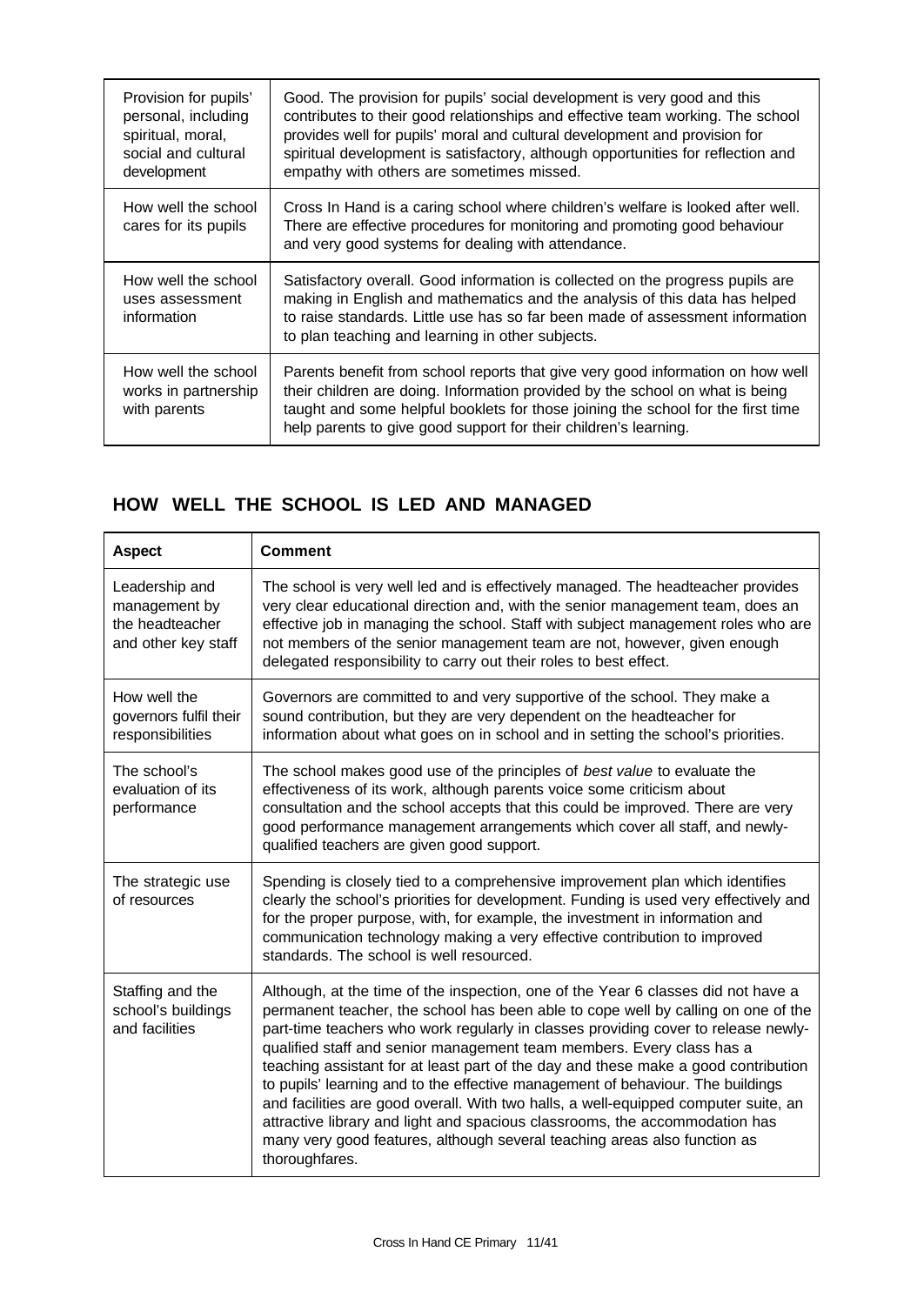## **PARENTS' AND CARERS' VIEWS OF THE SCHOOL**

| What pleases parents most                                                                                                                                                                                                                                                        | What parents would like to see improved                                                                                                                                                                                                                                                                        |  |
|----------------------------------------------------------------------------------------------------------------------------------------------------------------------------------------------------------------------------------------------------------------------------------|----------------------------------------------------------------------------------------------------------------------------------------------------------------------------------------------------------------------------------------------------------------------------------------------------------------|--|
| • Their children like school.<br>• Children make good progress.<br>• The teaching is good.<br>• The school expects children to work<br>hard and achieve their best.<br>• The school helps children to become<br>mature and responsible.<br>• The school is well led and managed. | • Parents are not kept well informed about how<br>well their children are doing.<br>• The school does not work closely enough<br>with parents.<br>• Pupils do not get the right amount of<br>homework.<br>• There is not enough consultation over<br>changes.<br>Bullying is not dealt with well.<br>$\bullet$ |  |

Around a third of the parents returned their questionnaires and their views were generally positive. Inspectors agree with all of the favourable views expressed. Inspectors consider that the school works hard to involve parents and has been effective in this. Reports give parents very good information about how well their children are doing. Inspectors found the use and amount of homework to be satisfactory. Although bullying is dealt with satisfactorily, there is a small minority of boys who continue to make unkind remarks to other children. Most of the concerns expressed over lack of consultation concerned the recent changes to the school uniform and logo. Although clearly more could have been done to involve parents over the changes, including the move from *Harry Potter* to *West Ham* strip ties, the school has otherwise good arrangements for gauging parents' views.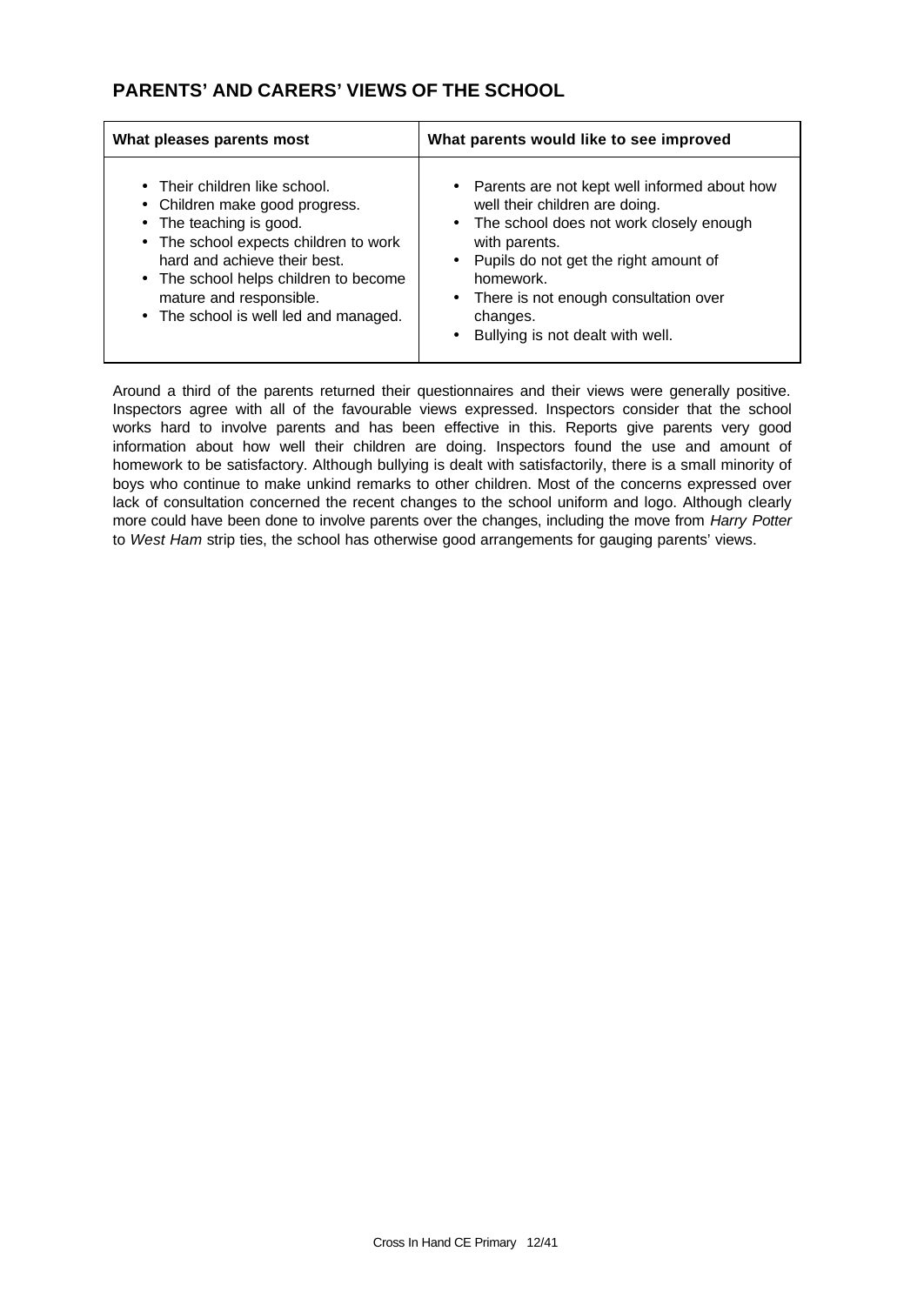## **PART B: COMMENTARY**

## **HOW HIGH ARE STANDARDS?**

### **The school's results and achievements**

- 1. Throughout this report, references to *Key Stage 1* relate to the infant years (Years 1 and 2) when pupils are aged 5 to 7 years. The junior years (from Year 3 to Year 6) are referred to as *Key Stage 2*, when pupils are aged 7 to 11. Children in the reception year, who are aged 5 and under, are considered to be in the *Foundation Stage*. Schools' test results are compared with the national average, as well as against *"similar schools".* Schools are grouped as similar according to the proportion of children attending who are known to be eligible for free school meals. In judging standards, inspectors analysed results attained in the national standard assessment tests (SATs) taken at the end of Years 2 and 6, both in 2002 and in previous years. Inspectors looked at and judged work currently being done in lessons and at work done throughout the past year. They listened to children read and discussed children's work with them as well as with their teachers. Whereas judgements on attainment relate to comparisons with nationally expected standards, *achievement* relates to the progress pupils make over time as they move through the school. English, mathematics and science are referred to as *core subjects*, and a degree of priority was given in the inspection to looking at these subjects. Other curriculum subjects are sometimes referred to as *non-core* or *foundation subjects*.
- 2. Although children join the school with a wide range of abilities, overall their attainment is average. They get off to a good start in their reception year and achieve well, so that the overwhelming majority are likely to attain all the *early learning goals* for children of this age. Many are likely to exceed these *goals* particularly in mathematical, creative and physical development, and in their knowledge and understanding of the world. Because of the good support they receive, the very small number of pupils learning English as an additional language make similarly good progress as the other children.
- 3. In the tests taken at the end of Year 2 in 2002, results were in line with the national average in reading, writing and mathematics. When compared with similar schools, the results were average in English but below average in mathematics. Results have fluctuated a little from year to year, particularly in mathematics, but there has been a generally improving trend in pupils' test scores that is in line with that seen nationally. From work seen, this trend has continued. Standards are now above average overall, and this represents good achievement for pupils of all abilities, including the more able and those with special educational needs. Standards are above national expectations in English, science, information and communication technology, art and music, as well as in the physical education lessons seen. In other subjects, including mathematics, standards are in line with those expected. There is no significant difference in the attainment of boys and girls in the infants.
- 4. In the tests taken last year at the end of Year 6, results were average in English and science in comparison with results attained nationally. In mathematics, results were below average both in comparison with results attained nationally and those of similar schools. When compared with similar schools, the results in English were above average and those in science were average. Test results show a generally improving trend that is in line with that seen nationally although since before the last inspection, results in mathematics have been consistently below average and lower than those attained in other subjects.
- 5. Standards in the juniors have continued to improve this year, due to the high quality of teaching, and they are now above average in all three of the core subjects of English, mathematics and science. This represents good achievement, with pupils of all abilities, including the more able and those with special educational needs, making good progress. Standards in mathematics have improved significantly as a result of the effective use made by teachers of their assessment of gaps in pupils' knowledge and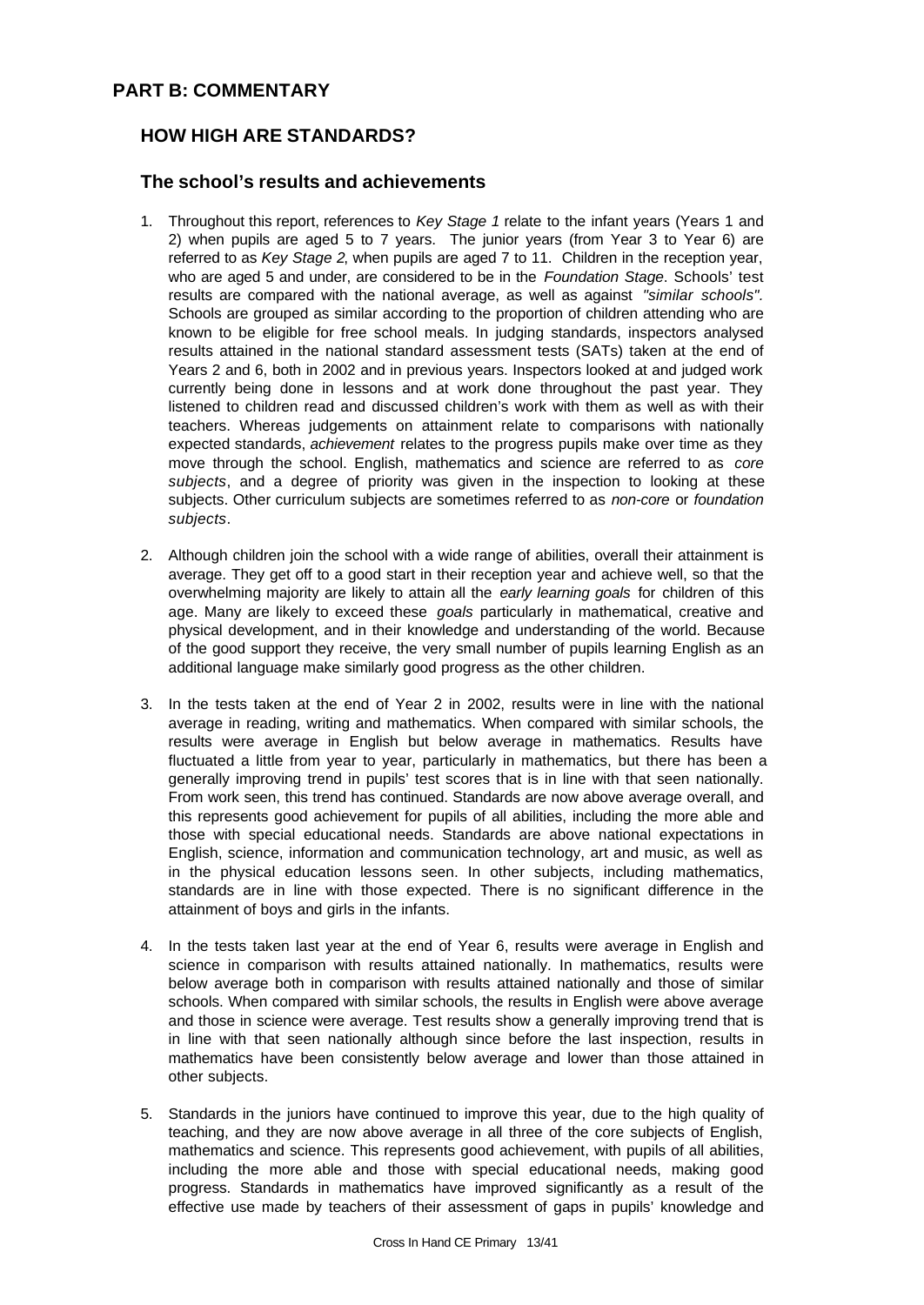understanding and the focus made by the school in remedying weaknesses. The school has set targets for improved results in English and mathematics this year that are ambitious but achievable. In test results in recent years, girls have tended not to do as well as boys in mathematics and science. This has also been recognised in the school's own analyses of results and, as a result, additional support has been given to girls through *booster* classes arranged to raise standards of pupils who might be on the borderline between National Curriculum levels. These have evidently been successful. Inspectors found no evidence of any significant difference in the attainment of boys and girls in current work.

- 6. In other subjects in the juniors, standards are above average in information and communication technology, music, art and design technology. Inspectors were not able to see the full range of physical education activities that take place over the course of the year, and obviously could not look at past work in this subject, and so are not able to make an overall judgement about standards. However, in physical education lessons seen, standards were well above average. Standards in the humanities are not as good. They are in line with national expectations in history and in line with those expected in the locally agreed syllabus in religious education, but they are below national expectations in geography because not enough geography is taught.
- 7. In the questionnaire responses, 92 per cent of parents expressed the view that their children make good progress. Inspectors agree. Pupils are now achieving well throughout the school, and this represents good improvement since the last inspection when more able pupils, in particular, were not making enough progress. Standards are generally higher than were described in the last inspection. With the recent improvements in teaching and pupils now often learning very well in lessons, the school is well placed to raise standards and achievement still further.

### **Pupils' attitudes, values and personal development**

- 8. In their questionnaire responses, 96 per cent of parents indicated that their children enjoyed school. Inspectors' discussions with pupils confirm that view. Pupils' very positive attitudes, their good behaviour and the good relationships that they forge with one another and with adults are notable strengths of the school. These aspects enhance the pupils' quality of learning and thus the standards of work that pupils achieve.
- 9. Throughout the school pupils' attitudes towards learning are very good. This reflects a further improvement on the previous inspection when they were judged to be good, and this very positive attitude is a very direct outcome of the good provision for pupils' spiritual, moral, social and cultural development. Pupils concentrate well and take a lively interest in their lessons. This is often as a result of good or very good teaching, and interesting lessons. For example, in a Year1 mathematics lesson, pupils showed impressive levels of concentration and motivation when they enthusiastically rose to the challenge of creating a 'magic square' where all the columns added up to 6. Pupils are keen to answer questions and readily offer their own ideas and suggestions. They listen well, as shown by Year 5 pupils, who listened intently while their teacher read them the story of Ganesh. They were immediately able to recognise that the story was written in the style of Rudyard Kipling, and then followed this up with their own work in a similar style. In more than four out of every five lessons seen, pupils' attitudes were good or better. These are higher proportions than are usually found.
- 10. The majority of pupils with special educational needs have the same positive attitudes to school as their classmates. They are happy to work with adult assistants and the special needs co-ordinator. They try hard to concentrate and do their best. In some lessons a few boys do not make as much effort as they could to behave well. They sometimes irritate other pupils, affecting their learning.
- 11. Pupils' behaviour in lessons, around the school and in the playground is good. They move around the school in an orderly manner and respond well to instructions. They hold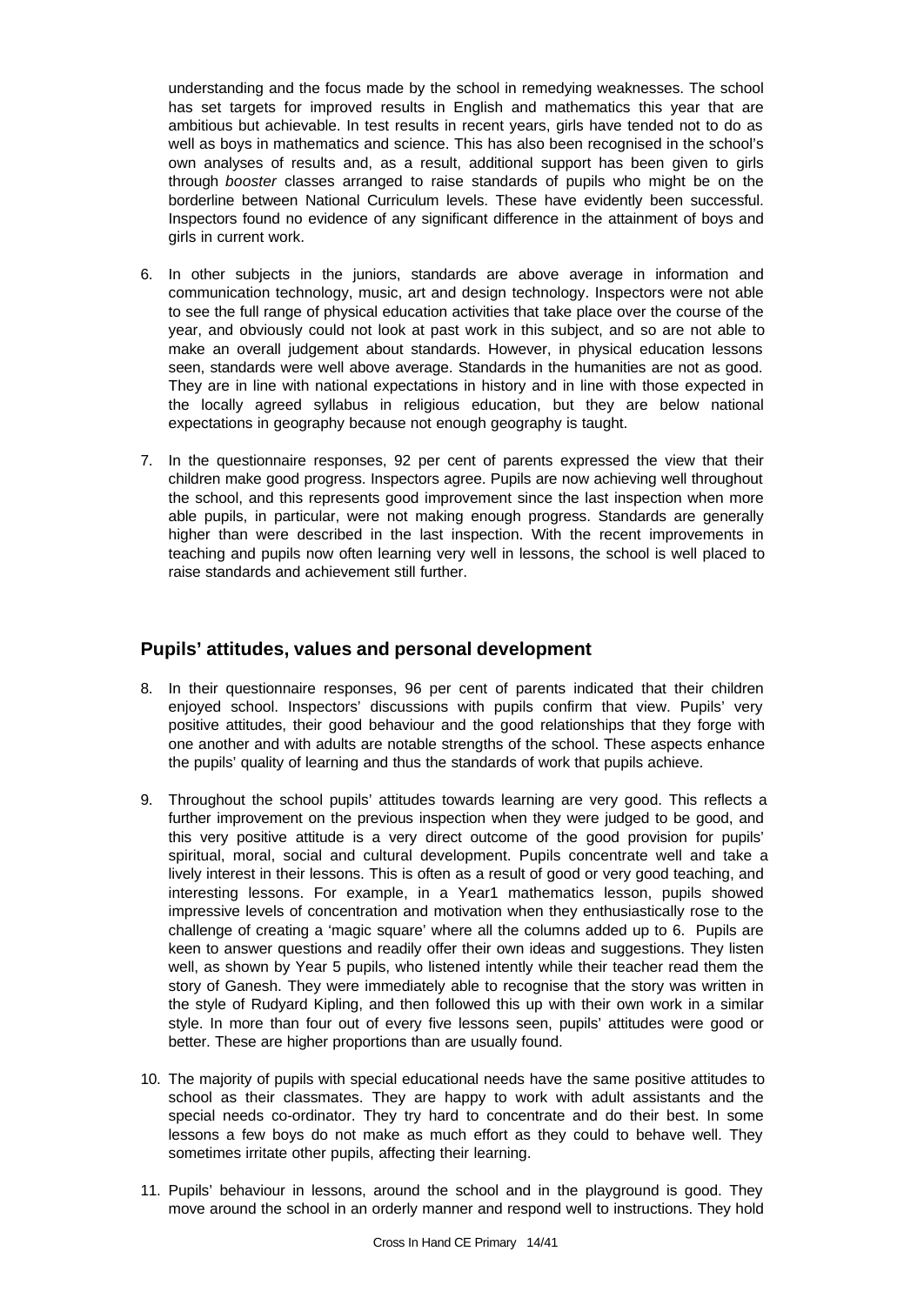doors open for adults. In classrooms, teachers encourage pupils with smiles and praise, and the expectation of good behaviour. A small number of pupils, mainly older boys, have personal behavioural problems. Some find it difficult to work without the support of an adult and need constant encouragement. However, mainly due to interesting lessons and the skilful management by teachers and teaching assistants, this does not cause undue interruption to the flow of lessons. In the playground, pupils show no signs of unacceptable behaviour and play together well. They show respect for property, for example, when using the computers or in the library. There were no exclusions last year.

- 12. Relationships are good, as they were at the time of the last inspection. Most pupils are polite, friendly and considerate. They settle quickly to group work in lessons in a range of activities from physical education to literacy sessions. Good co-operation was seen, for example, in a Year 4 physical education lesson, when pupils worked well, with control and precision in a paired activity to develop their fitness skills. Good relationships among pupils and between staff and pupils characterised many of the lessons observed during the inspection, and these encourage pupils to make good progress and grow in confidence. Most pupils understand how their actions will affect others, and are sensitive to the feelings of others. No incidents of oppressive behaviour were observed during the inspection, although there were isolated instances when individual boys displayed sexist attitudes and inappropriate or insensitive remarks about other pupils.
- 13. Pupils' personal development is good. In lessons they are encouraged to work and think independently and to make choices in their activities. The majority want to contribute to the life of the school community. They are involved in the daily routines of the school, and responsibilities increase as they get older. By the time they are in Year 6, pupils have gained in confidence, they help to organise others during playtimes, and read stories to the younger children. They deliver registers, help in the library and take responsibility for starting up the school computers.
- 14. Attendance rates have improved significantly since the last inspection and are now well above the national average. Unauthorised absence is low, and punctuality is generally good. Because pupils attend regularly, they are able to build on what they have learnt before, and teachers do not have to spend time repeating work that has been done already. In this way, pupils' improved attendance has contributed to the progress that they are now making.

### **HOW WELL ARE PUPILS TAUGHT?**

- 15. Part of the focus of the inspection was on literacy and numeracy, so some priority was given to observing the teaching of English and mathematics, particularly as these subjects account for around half of the school day. Inspectors saw all classes being taught at least one of these subjects. In most cases, inspectors were able to observe full lessons and, in judging teaching, inspectors sought evidence that pupils were learning and making progress.
- 16. Teaching is now very good in all three key stages (reception, infants and juniors). Inspectors observed 81 full, or part lessons. All were satisfactory or better, three quarters were judged to be good or better and a third were judged to be very good or excellent. At the last inspection, teaching was judged to be satisfactory overall, although one lesson in five was considered unsatisfactory and there was a much lower proportion of very good or excellent lessons. This means there has been very good improvement in teaching since the last inspection. This also confirms the positive view of parents, of whom 90 per cent considered teaching to be good, with 98 per cent expressing the view that their children were expected to work hard and do their best. English and Mathematics are now taught very well and the *National Literacy* and *Numeracy Strategies* have made a significant contribution to the rise in standards. The teaching seen in the inspection was generally of a higher standard than was evident in some of the work seen from earlier in the year. This is largely due to the success of the leadership and management of the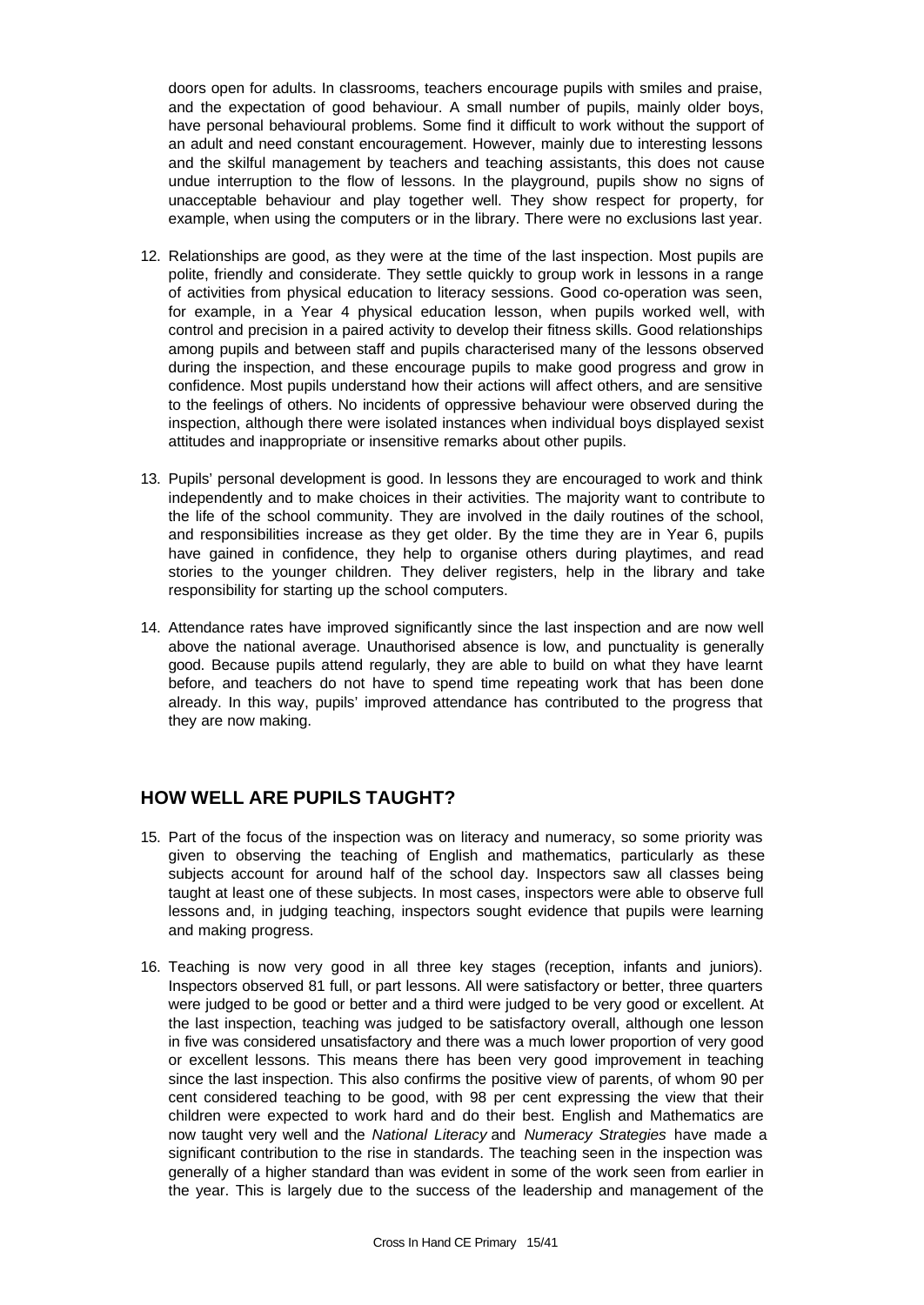school in building a very effective teaching team following a period of quite high staff turnover.

- 17. Teachers have very good subject knowledge and this has a positive effect on pupils' learning. In a Year 3 art lesson, for example, the teacher used examples from paintings by Lowry to illustrate how the effect of movement can be achieved. This received a very good response from the pupils who worked hard to recreate the effect in their own drawings. Working with a group of able Year 5 pupils, the teacher's in-depth knowledge of Rudyard Kipling and his era enabled her to reproduce and explain another simple story written in his style. From this, pupils wrote sentences themselves using dialogue, vocabulary and language devices similar to Kipling's. As a result of this very good knowledge, basic literacy and numeracy skills are very well taught, although the use and application of mathematical knowledge to solve problems is less well developed. Good planning and use of learning resources is another strength of teaching. In science, for example, the teacher in a Year 2 class carefully planned a sequence of three lessons in which pupils would be taken step by step through the process of carrying out an investigation into toy cars running down a ramp. Good use of questions, with the teacher taking care to involve all of the children, directed their thinking so that, by the end of the second lesson, pupils were already making statements about how the investigation could be carried out accurately and fairly. In a Year 6 science lesson, the preparation and provision of a wide range of instruments and objects for creating sound ensured that pupils made good progress in learning what the teacher had planned.
- 18. A key feature of lessons is teachers' high expectations, both of what pupils should learn and the pace at which they should work. In a particularly effective Year 3 mathematics lesson, for example, pupils were not only learning to double and halve numbers, but were also set additional challenges to consolidate the basic skill they had acquired. This resulted in particularly good challenge for able pupils who confidently multiplied pairs of numbers, and even attempted multiplying numbers with fractions such as 9 1/2 by 2 1/2. In most lessons, pupils worked at a brisk pace and got a lot done. Pupils also learn well because teachers encourage them to think and research information for themselves. When Year 1 pupils were shown numbers on a grid in which they were told the rows and columns totalled six, the most able quickly spotted that the teacher's example was incorrect. The teacher, having emphasised the need to check what other people tell them, then challenged them to rearrange the numbers so that they were correct. Information and communication technology was well used in a Year 5 history lesson when pupils researched information related to Greek theatre. They confidently used internet search engines, computer based encyclopaedias and books to find a range of interesting information. The pupils found their research absorbing and it provided a useful platform on which the teacher could begin to teach the more advanced research skills of selecting and combining relevant information.
- 19. Lessons are generally very well managed by teachers so that pupils concentrate on their work and maintain positive attitudes to learning. Teachers ensure that pupils know what is to be learnt by discussing this with them at the beginning of the lesson and checking at the end that it has been learnt, and by doing so in a way that engages their interest. This reinforces pupils' views of themselves as successful learners and stimulates their enthusiasm for the lesson. After a lesson when they learnt to provide a division sum to go with every multiplication sum, Year 3 pupils were challenged to demonstrate their knowledge by being "multiplication and division gladiators". This involved them competing against, and challenging, each other to provide related division and multiplication facts to go with given numbers such as 1000, 20 and 50. Not only did the teaching secure the interest of the whole class, it provided them with an opportunity to demonstrate what they had learnt and even to raise the level of challenge by competing with each other. Almost all teachers know and get on very well with their pupils and, as a result, children are keen to work hard and do well in order to please their teachers.
- 20. Teaching assistants make a valuable contribution to learning and work well with teachers. They not only help individual pupils understand what is expected of them, but also ensure that all pupils that have a particular learning need or have a physical disability are fully included in the lessons. They are particularly helpful in managing poor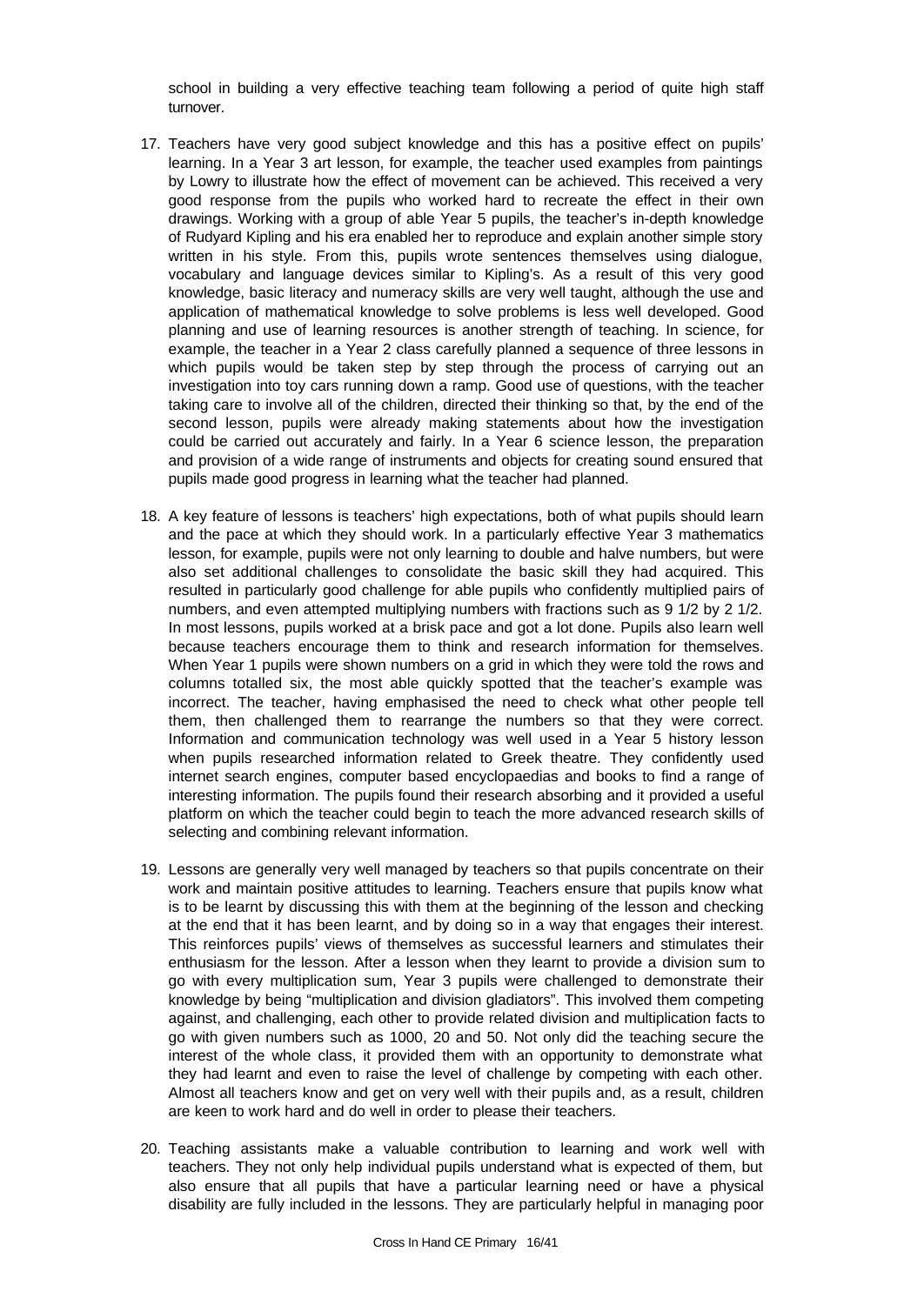behaviour. Their contribution is less effective when, as observed in one lesson, the teaching assistant was not sufficiently active in helping the teacher support a group of boys who were finding it difficult to concentrate on the task in hand.

- 21. There is a very small number of pupils in the school who are learning English as an additional language, but those that are learn very well, as do children with special educational needs. The teaching of pupils with special educational needs is effective because teachers make good use of regular assessments of how well pupils are doing to plan for future learning. Pupils are regrouped according to how well they have achieved in previous lessons, and this promotes their good attitudes because they do not feel that they are always in the same "bottom group". Individual education programmes are well prepared and set well focused targets for learning. On a few occasions when they were not adequately supported in lessons, boys with behavioural difficulties misbehaved, although even where this occurred, teachers did not allow them to disrupt the learning of other pupils.
- 22. Although one in five of the parents who returned their questionnaires expressed dissatisfaction with the amount of homework, inspectors consider that homework is used satisfactorily.
- 23. In the infant and junior classes, satisfactory use is made by teachers of marking and assessment to modify their planning, although this is a particular strength of teaching in the reception classes. Pupils have a very good understanding of their own learning, particularly in English and mathematics, and make perceptive comments on their end of year reports. The marking of pupils' work, however, is not used as well as it could be for developing this. It is inconsistent across the school and is confined mainly to congratulatory comments or remarks about features such as presentation. It rarely gives pupils a clear indication of the strengths and weakness of their work and what they need to do next to improve. With this one exception, all the weaknesses in teaching and learning identified for improvement at the last inspection have been substantially improved.

## **HOW GOOD ARE THE CURRICULAR AND OTHER OPPORTUNITIES OFFERED TO PUPILS?**

- 24. The school provides a good range of learning opportunities, including a very good range of extracurricular activities, including various sports, art, computers, drama, a wargaming club, keyboard and instrumental opportunities. Extracurricular activities are open to all, regardless of gender or special educational needs, and many are supported by professional coaches and make good use of the very strong links the school has with the local community. They contribute very positively to the children's all-round education, build constructive relationships, and enable gifted pupils to extend skills taught in lessons. For example, clubs enable pupils to develop very good skills in art and to develop their internet research skills. Helpful links are made with other subjects through activities such as *Science Week* in which pupils were involved in a forensic investigation consisting of analyzing handwriting, footprints and other evidence to solve a "crime". This enabled the development of descriptive language, problem-solving and interpretational skills of a high standard. Basic literacy and numeracy skills are well taught and developed in other subjects, although more opportunities could be taken to apply mathematical problem-solving skills in subjects such as science.
- 25. A notable strength is the end of summer term projects, in which the whole school works together with the local community to offer high quality experiences in the performing arts. In 2002, the project celebrated the Queen's Golden Jubilee. Pupils developed skills in art and design, music, dance and drama, to a high standard. Previously, pupils have explored the music, art and culture of India, and very good use was made of outside organisations, ranging from the local Indian restaurant to groups as far afield as the Gravesham Hindu Association. Pupils' achievements in the arts have resulted in the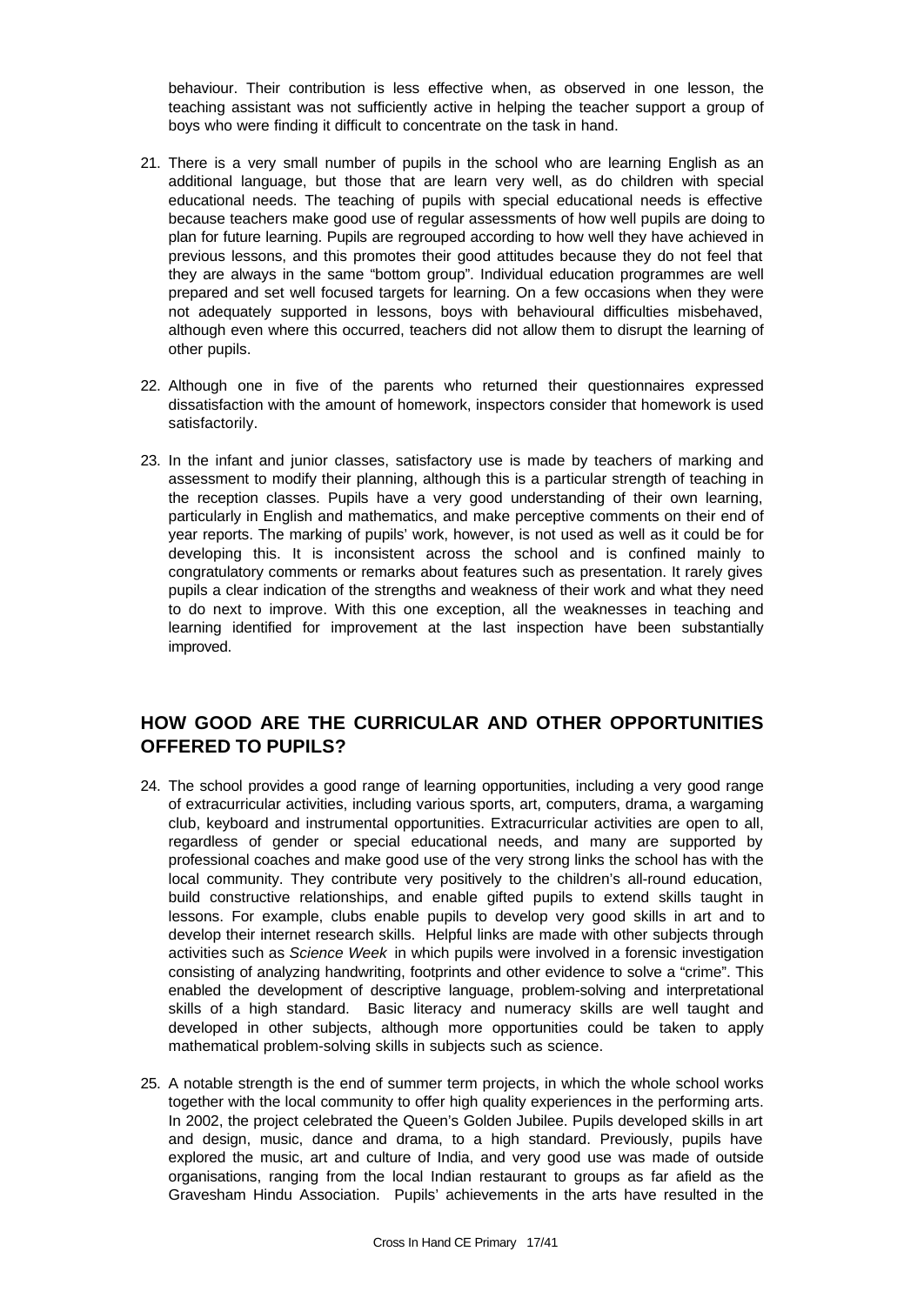award of the *Arts Mark Gold* in 2002. The school has also achieved the *Active Mark* for achievement in physical education.

- 26. Some subjects are taught in blocks, which sometimes lead to months going by before the subject is revisited. Although other subjects are affected, it has had a particular impact on standards in geography where the long gaps between periods of study of the subject make it difficult for pupils to develop and progressively build on their skills and understanding. This is not so significant in the infants because some aspects of geography are brought in to work in other topics. In the juniors, however, there is simply not enough geography being taught.
- 27. The school has good links with pre-school groups and Heathfield Community College, which is the secondary school to which most pupils transfer. These good links help pupils to make a smooth transition at the change of school and ensure that information is properly shared. The school is taking part in a speaking and listening project initiated by the local authority and designed to develop the communication skills of a targeted group of pupils in the *Foundation Stage*. Pupils in Years 5 and 6 have good opportunities to visit the Community College to develop their confidence when moving to secondary school.
- 28. There are only a small number of pupils for whom English is an additional language. The school supports them well and they make similarly good progress to other pupils. Pupils with special educational needs are effectively supported with work appropriately adapted to meet each child's needs. This helps to ensure that these pupils make the same progress as others.
- 29. There is good provision for personal, social and health education (PSHE) linked to the science and some other subjects. *Circle Time*, where pupils have the opportunity to talk about their feelings and concerns, contributes positively to PSHE and the school has developed lunchtime activities in response to past incidents of bullying. Texts used in English lessons are often chosen with emphasis on PSHE, and appropriate links are made between geography topics and citizenship. Relationships and sex education are taught in the juniors. There is a satisfactory drugs policy, which links drugs education to biological topics in science. The internet safety policy is well advertised and provides guidance for all staff. There is a home-school agreement on internet safety to which the majority of parents are committed, and the school responds well to concerns, providing, usually, relevant alternative work where parents have not given consent for their children to use the internet for research.
- 30. In their questionnaire responses, 94 per cent of parents said the school helped their children to become mature and responsible. Inspectors agree. The school's provision, overall, for pupils' spiritual, moral, social and cultural development is good.
- 31. Opportunities for encouraging spiritual awareness are satisfactory. Assemblies give pupils a sense of belonging to a whole-school community and the opportunity to celebrate the contributions and achievements of others. They are planned around particular themes such as *being kind and helpful to others*, often supported by relevant stories from the Bible. They reinforce strong moral and social values such as *friendship* and *respect*, although the spiritual dimension and opportunities for reflection are relatively weak. During the inspection, pupils enjoyed watching a Year 3 class give a presentation that effectively illustrated the theme of *teamwork* . Music forms an integral part of the assemblies and help to create a sense of occasion. Subjects, such as art and history, provide opportunities for pupils to experience and reflect on the work of artists such as Lowry and William Morris, or to explore the meanings of poems. In lessons, pupils' views and answers to questions are valued and, on occasion, teachers encourage pupils to reflect on their own feelings. A particularly effective example of this was seen in a Year 5 guided reading session when pupils expressed genuine sadness at the death of the character in the text.
- 32. Provision for moral development is good. There are effective incentives for encouraging pupils to behave appropriately. Staff set clear expectations of what is right and wrong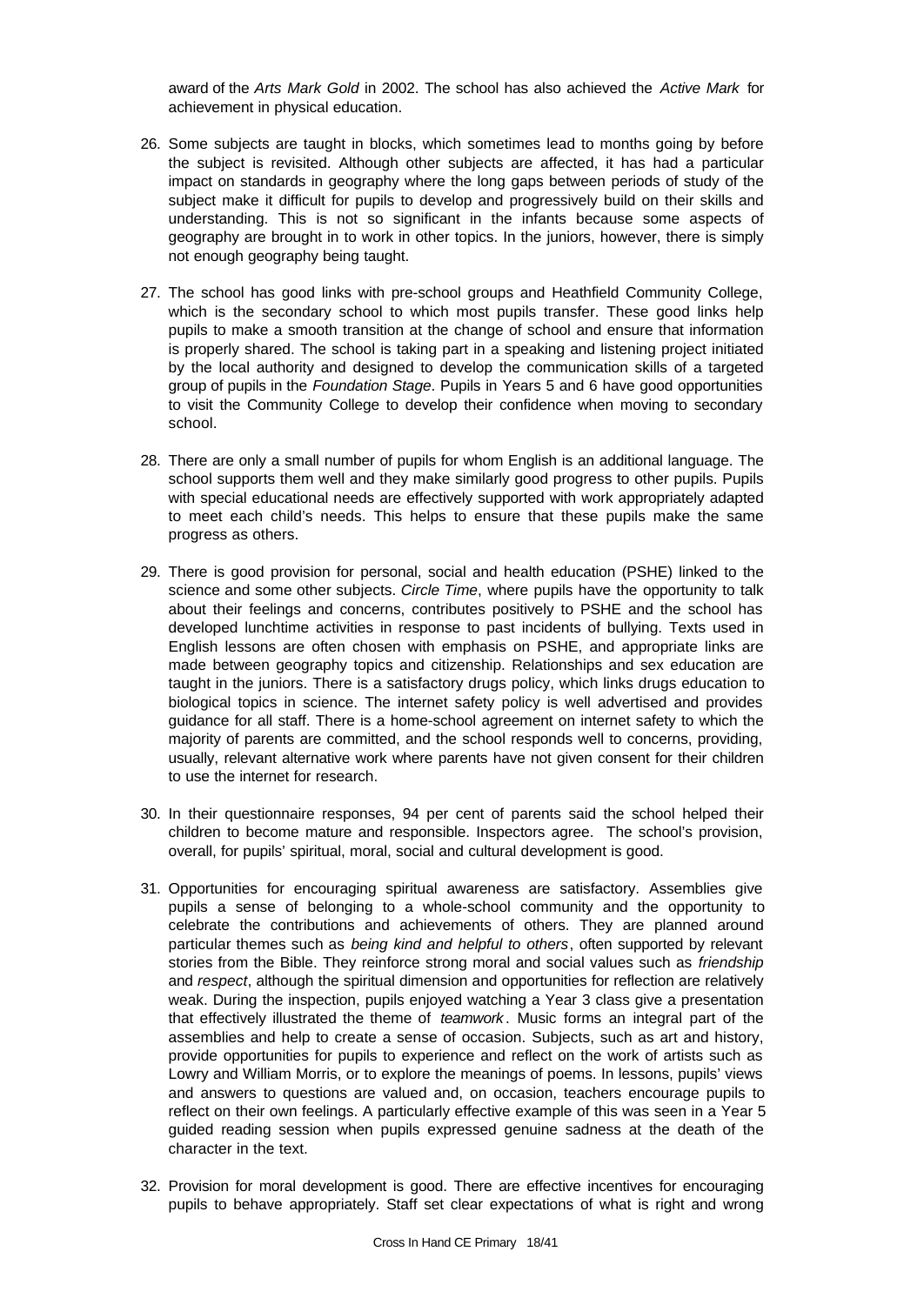from an early age. Awards presented at the weekly celebration assembly acknowledge effort and good behaviour as well as good work. During *Circle Time*, pupils consider why it is important to obey rules and consider others. The school encourages pupils to support a wide range of charities, and pupils' own ideas for helping others are encouraged.

- 33. Arrangements for developing pupils' social awareness are very good. Teachers plan carefully for the development of pupils' social skills through paired and group activities in lessons. From these experiences pupils learn to collaborate and be sensitive to one another's ideas. The school committee is a very good example of where pupils take enjoyment in demonstrating responsibility. Through their representatives, pupils contribute to the school community and, in doing so, develop their skills in negotiating, consultation and decision-making. The current whole-school project on citizenship is having a fundamental impact on pupils' knowledge and understanding of what makes a good citizen, while *Circle Time* reinforces good social values. Older pupils, spoken to during the inspection, felt that these sessions gave them the opportunity to *"help each other with our problems".* Teachers provide many opportunities for pupils to show initiative in their own learning. For example, Year 3 pupils showed a good level of maturity and independence in an art lesson when they were asked to sketch moving figures in the style of Lowry, from live models. Pupils' social development is enhanced by the wide range of extracurricular activities and outings and, for Year 6 pupils, a residential visit. These enable pupils to mix with others, form new friendships and to appreciate one another in a different environment.
- 34. The provision for pupils' cultural development is good. Pupils have a good understanding of their own cultural heritage through history, art and English. Through subjects such as religious education and music, they learn about the lives and traditions of others, and in history they study civilisations such as Ancient Greece and Rome. The school works hard to provide pupils with opportunities to appreciate art, literature and music from around the world. In art, paintings in the style of artists such as Kandinsky and William Morris are displayed around the school. A good range of visits to museums and other places of cultural interest, for example Hever Castle and Newhaven Fort also enhance pupils' cultural development. A particularly successful feature was the school's very successful and project *Colours of India* when pupils made a close study of the clothes, food and arts of India. Carefully selected music as pupils enter and leave assembly brings another cultural perspective as well as creating a sense of tranquillity and occasion.

## **HOW WELL DOES THE SCHOOL CARE FOR ITS PUPILS?**

- 35. Cross In Hand is a caring school where pupils are looked after well. The school has clear and well-established procedures for ensuring pupils' welfare, and these have notably improved since the last inspection. The very good relationships between staff and pupils also help to create a comfortable and caring atmosphere where pupils feel valued and supported.
- 36. There are effective procedures for monitoring and promoting good behaviour. Staff have high expectations of good behaviour and most have developed good strategies to ensure that pupils remain well behaved and actively engaged in their work. Pupils have a say in their class rules and so have a stake in keeping them. They also have personal targets which encourage them to behave well. Outside the classroom, good behaviour is encouraged through the award of 'raffle tickets', with the winners each term being chosen to go out to lunch with the headteacher, courtesy of a local retailer. Through *Circle Time*, the school is helping pupils to understand the impact of their actions on others, although there are still a few who do not conform to the school's expectations.
- 37. Child protection is the overall responsibility of the headteacher and procedures are good. She is familiar with local arrangements and liaises with outside agencies as necessary. Careful attention is paid to ensuring that all staff are aware of the need for vigilance.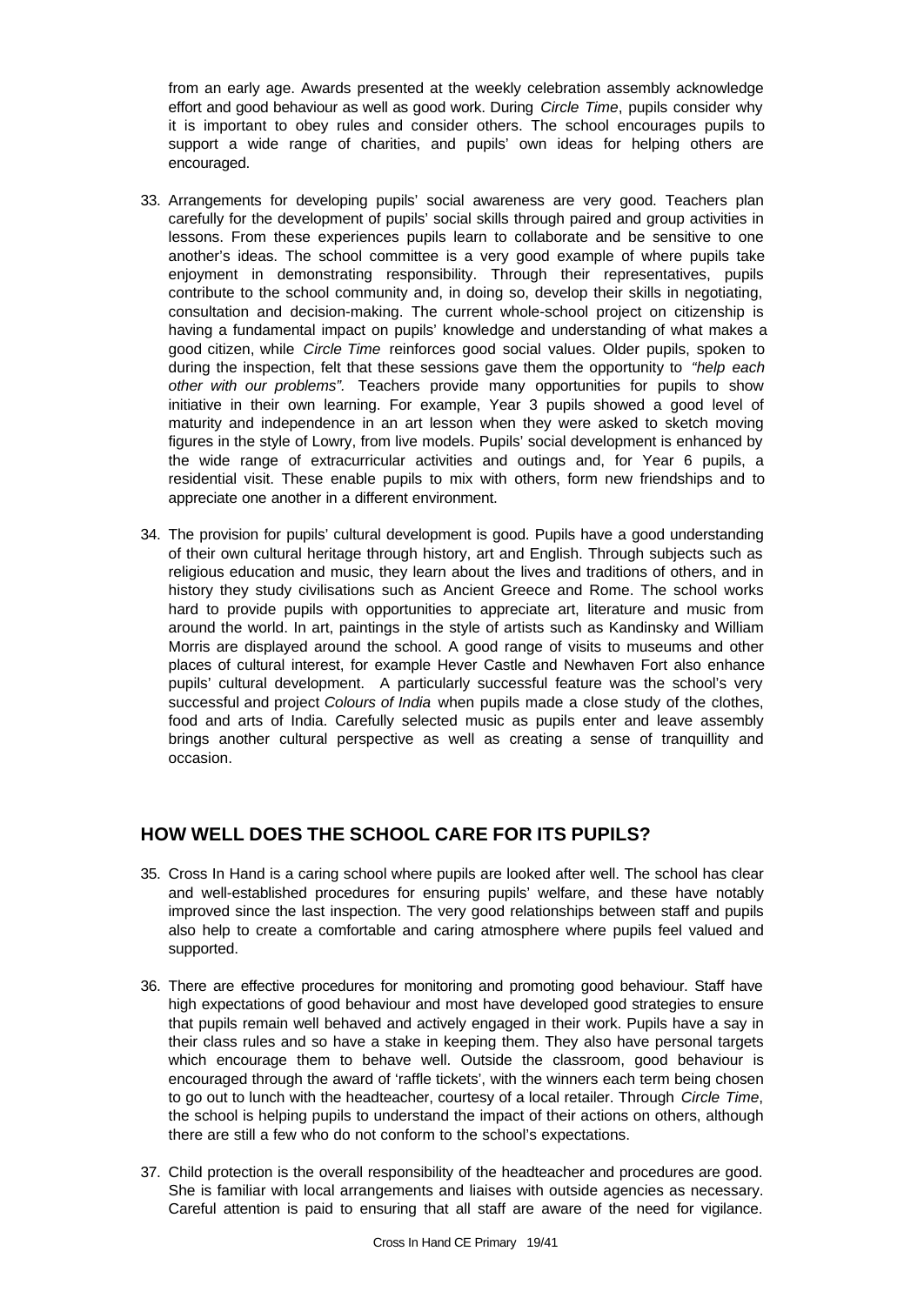Health and safety is given a high priority. The school has appointed a member of staff with responsibility for this area and the governors are actively involved in termly tours of the school to identify potential hazards. The local authority regularly checks the fire equipment, electrical items and physical education equipment. Teachers ensure that pupils are made aware of health and safety issues when necessary during lessons, such as in science, physical education and design technology.

- 38. Pupils with special education needs are well cared for. Needs are quickly identified and in the vast majority of cases, support is quickly given. In some cases, pupils with behavioural needs are not always supported in the best way. When pupils have statements setting out their needs, very good support is provided to help them to make good progress and ensure that they are included in all learning and social activities. Assessment procedures for pupils with special educational needs are very thorough and give a clear picture of the progress that these pupils make. Assessment information is used effectively to plan for future learning to ensure that good progress continues.
- 39. The procedures for monitoring and promoting attendance are very good. The school promptly follows up any unexplained absence. Calls are made on the first day of absence to parents who have not already notified the school of their child's nonattendance. These procedures have helped to improve the attendance since the last inspection. The school regularly reminds parents of the need for regular attendance, asking them, if possible, not to take their child on holiday during term time.
- 40. There are good procedures for monitoring and supporting pupils' personal development. Staff know pupils very well and keep written records of their achievements and of any concerns. A good summary of pupils' personal development is written into pupils' end of year reports. The numerous extracurricular activities, the School Committee and personal and social education lessons all contribute to pupils' personal development by helping to develop pupils' confidence and self-esteem.
- 41. Assessment arrangements are satisfactory overall. The school now has good procedures for assessing how well pupils are doing in English and mathematics and this is an improvement since the last inspection. Information about pupils' performance in each of these subjects is regularly collected, and teachers can easily check if individuals are on line to achieve the targets that have been set for them. When it appears that pupils are not making enough progress, this information is used to change what or how the pupils are taught. As a result, pupils are moved between ability groups in the class, given specific work for their needs and provided with necessary adult and specialist support. This is positive and having a direct impact on raising standards in English and, more recently, in mathematics. The procedures have been fully in place only since September after a long period of testing them out in individual year groups. This year, the school is extending this testing and amending of procedures for assessments to science in a similar way, and there are plans to follow with other subjects. This method will mean that complete procedures for assessing how well pupils are doing in all areas of their learning will be very slow in completion and it will be a long time before it can be used in other subjects to guide teachers' planning. As yet, subject co-ordinators have no individual responsibility for organising assessments in their own subjects.

## **HOW WELL DOES THE SCHOOL WORK IN PARTNERSHIP WITH PARENTS?**

42. Parents support the school and want their children to do well. They feel that the teaching is good and staff have high expectations. Consequently they feel their children are making good progress and the school is doing its best to help them become mature and responsible. They appreciate that their children like school. The inspection team agrees with all of their positive comments. A small but significant number of parents were concerned about homework. The inspection team found that, on balance, an appropriate amount of homework is set and this helps to reinforce learning.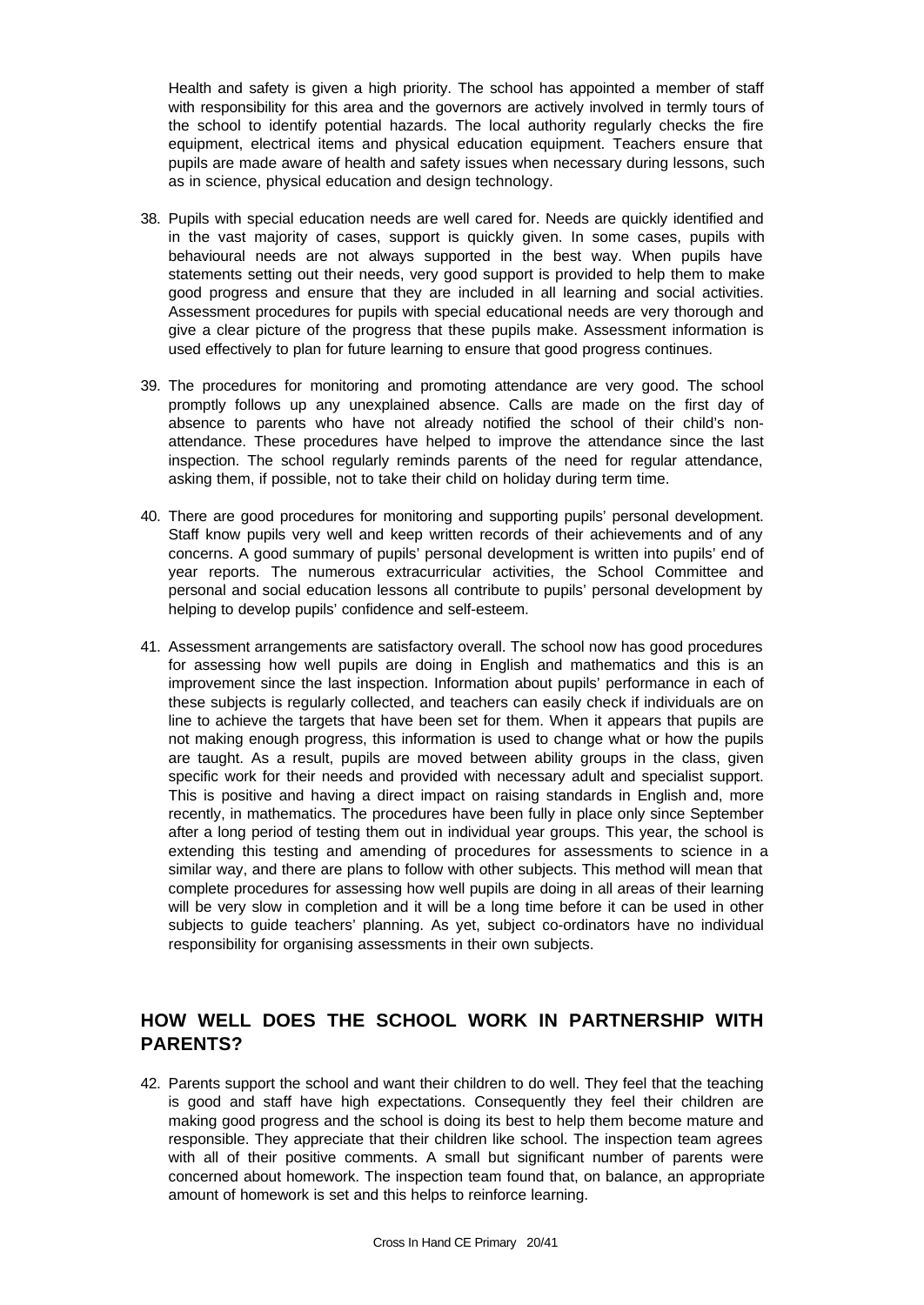- 43. The school's links with parents are very effective and this is a very good improvement since the last inspection where weaknesses were identified in the information that was provided to parents. Parents are regularly invited to attend information sessions, aimed at enabling them to help their children at home. The school makes regular efforts to solicit the views of parents and respond to their views. Although parents appreciate this sort of action, a number of parents felt aggrieved that they were not consulted over the recent changes to the school logo and uniform. The quality of information provided for parents is very good overall. Newsletters are sent out regularly and parents are given information regarding the curriculum and topics that pupils will be studying during the year. Parents are encouraged to communicate with teachers through reading diaries. The school brochure is informative and well presented. In addition, new parents receive a useful information booklet setting out further details of school life. The school's internet website is another accessible source of information for parents, and this encourages the use of email for easy communication between home and school.
- 44. A significant number of parents felt that they were not well informed about the progress their children are making. The inspection team found that pupils' reports are of very good quality. They state clearly what pupils know, understand and can do. Targets are helpful, clearly explaining what pupils need to do in order to improve. Reports are enhanced by the general comments teachers make on pupils' attitudes and personal development, and these show very good knowledge of pupils by staff. Some parents were concerned about how closely the school worked with them. Inspectors judge that the school has a good partnership with parents and this enables parents to support their children's learning.
- 45. Parents' involvement with the school makes a good contribution to its work and to the attainment of pupils. Many come into school to help with swimming, reading and extracurricular activities. Parents help on school trips to ensure that there is an adequate ratio of adults to pupils. A good number support the school through the Parent, Teacher and Friends' Association which organises fundraising and social events. The funds raised have been used to improve the stock of library books, and subsidise the running of the school swimming pool. At home, most parents are supportive and listen to their children read or help with homework tasks. There is always good attendance at parental consultation evenings.
- 46. Parents of children with special educational needs are kept well informed. Communications from the special needs co-ordinator are clear and informative, keeping parents up to date on changes and allowing them good opportunity to play an active role in their child's education. The co-ordinator has been at the school long enough to know many parents well and has a good relationship with them.

## **HOW WELL IS THE SCHOOL LED AND MANAGED?**

47. The school is very well led and effectively managed and this represents good improvement since the last inspection. Parents clearly value the leadership and management of the school, with 96% expressing positive views in their questionnaire responses. The headteacher provides very strong leadership which results in high expectations and in the school's aims and values permeating its work. There is a strong ethos of caring and equality which supports the achievement of all pupils, including those who have learning difficulties or a physical disability. Parents themselves commented that *"Every child is special"* and that this strength *"comes from the headteacher"*. With the senior management team, the headteacher does an effective job in managing the school. Together the team have established a strongly shared commitment to improvement and capacity to succeed. Staff with subject management roles who are not members of the senior management team are not, however, given enough delegated responsibility to carry out their duties to best effect. As a result, the effort made by staff which has led to the very good progress made in teaching and learning has yet to have as great an impact on some other aspects of the curriculum. An example of this is in the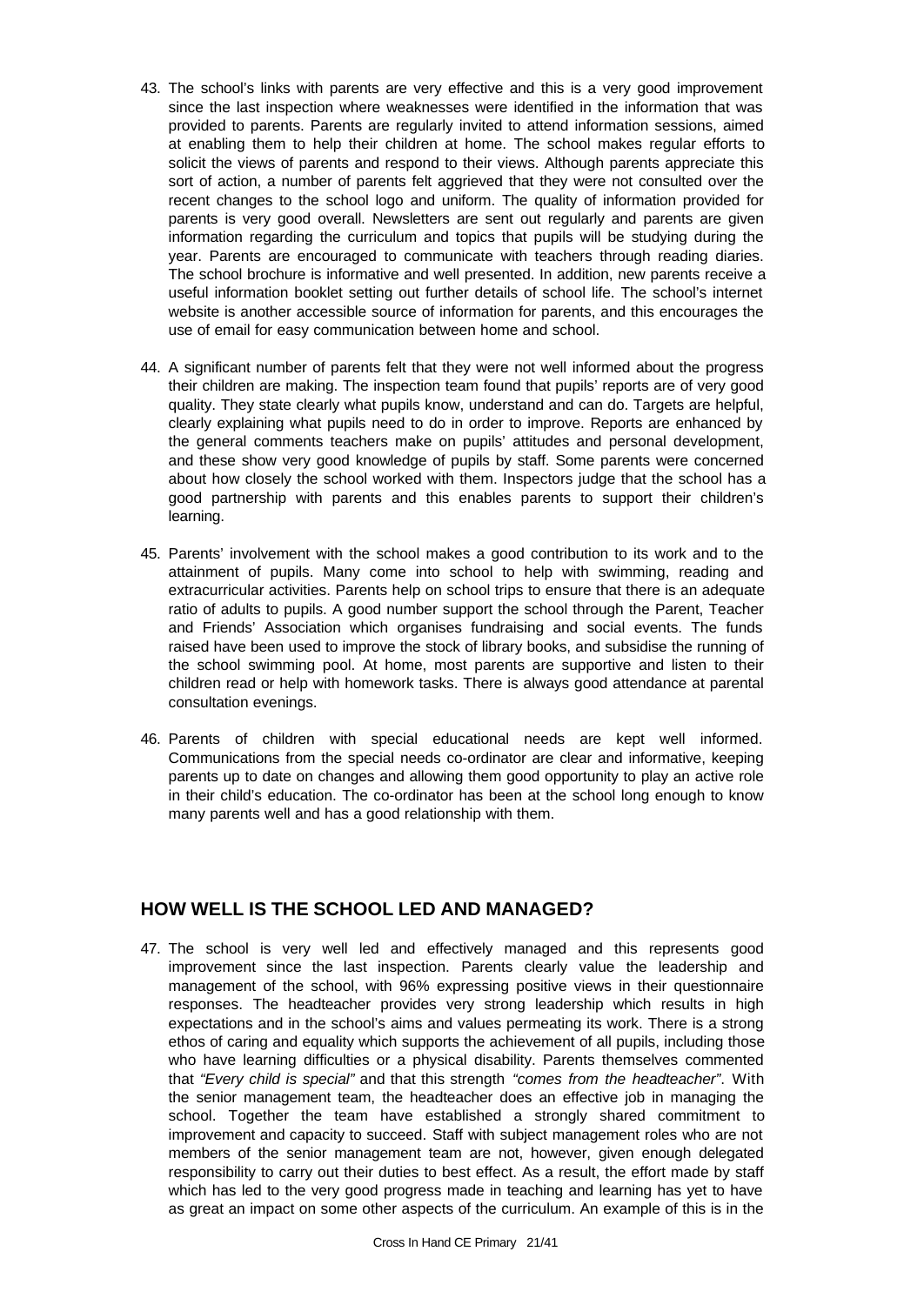development of new procedures for assessment. Although these have been very effective in English and mathematics, the arrangements for extending the benefits to other subjects are too slow because they have not been delegated to subject co-ordinators.

- 48. The co-ordinator for special needs work is experienced and knowledgeable and leads and manages the provision well. She keeps up to date with all special needs issues in order to keep teachers and parents well informed. Her support for teachers in creating individual educational programmes ensures that targets are clear, measurable and appropriate. She has already proposed plans to address the issue of behaviour needs in school in order to support pupils more effectively where this is needed. She manages the deployment of teaching assistants well to ensure that support is available where it is needed most.
- 49. Governors are committed to and very supportive of the school. They fulfil their statutory duties well and take their responsibilities seriously ensuring, for example, regular health and safety checks. Many, including the chairman, are frequent visitors to the school and are well known to staff and the children. Visiting governors, some of whom have 'adopted' particular year groups, do not always have a specific focus when doing so but report back orally to the whole governing body. Governors are well organised and make a sound contribution to shaping the direction of the school. The school's finances are monitored effectively and the recommendations of the last external audit have been implemented. Spending is very closely linked to planning priorities drawn together by committees which focus on main aspects of the school's work such as curriculum, staffing and buildings. Many aspects of the school's performance are compared with that of other schools and they are vigorous in their pursuit of value for money when negotiating with the local education authority and contractors, and they plan to review their procedures for consulting parents. In this way, governors make good use of the principles of *Best Value*. They keep themselves abreast of governors' developing role by attending training provided by the local education authority and have recently had specific advice on interpreting the school's results. They remain, however, very dependent on the headteacher for information about what goes on in school and in setting the school's priorities. They do not always, for example, receive information about standards directly from all subject co-ordinators. This reduces the rigour with which they hold the school to account.
- 50. The school has a comprehensive improvement plan that identifies clearly the school's priorities for development, although it is limited to four terms which does not encourage a long term view. The headteacher and senior staff have good procedures for monitoring teaching and learning and assessing standards in English and mathematics but there is too little direct involvement of many subject co-ordinators as they have no opportunity, for example, to observe the teaching of their subjects. The school makes good use of external benchmarks against which to compare its performance. As an example, the school has twice been awarded the Basic Skills Agency *Quality Mark* , which is dependent upon the school measuring itself against a required standard of teaching, pupils' attainment and communication with parents. As a result, the school's priorities for development are very good and are firmly aimed at raising standards. Funding is used very effectively and for the proper purpose, with, for example, the investment in information and communication technology making a very effective contribution to improved standards. The school office is run efficiently and good use is made of new technology. The bursar manages the day to day running of the school's budget effectively and produces regular statements of expenditure for the purpose of monitoring by the headteacher and governors.
- 51. The buildings and facilities are good overall, and there is good disabled access around the school. With two halls, an attractive library and light and spacious classrooms, the accommodation has many very good features, although several teaching areas, including the main hall and library, also function as thoroughfares. Buildings and grounds are well maintained. Resources for learning are good. Subject co-ordinators ensure that the curriculum is properly resourced and in several subjects, such as physical education with good outdoor facilities including a swimming pool, this is particularly well done.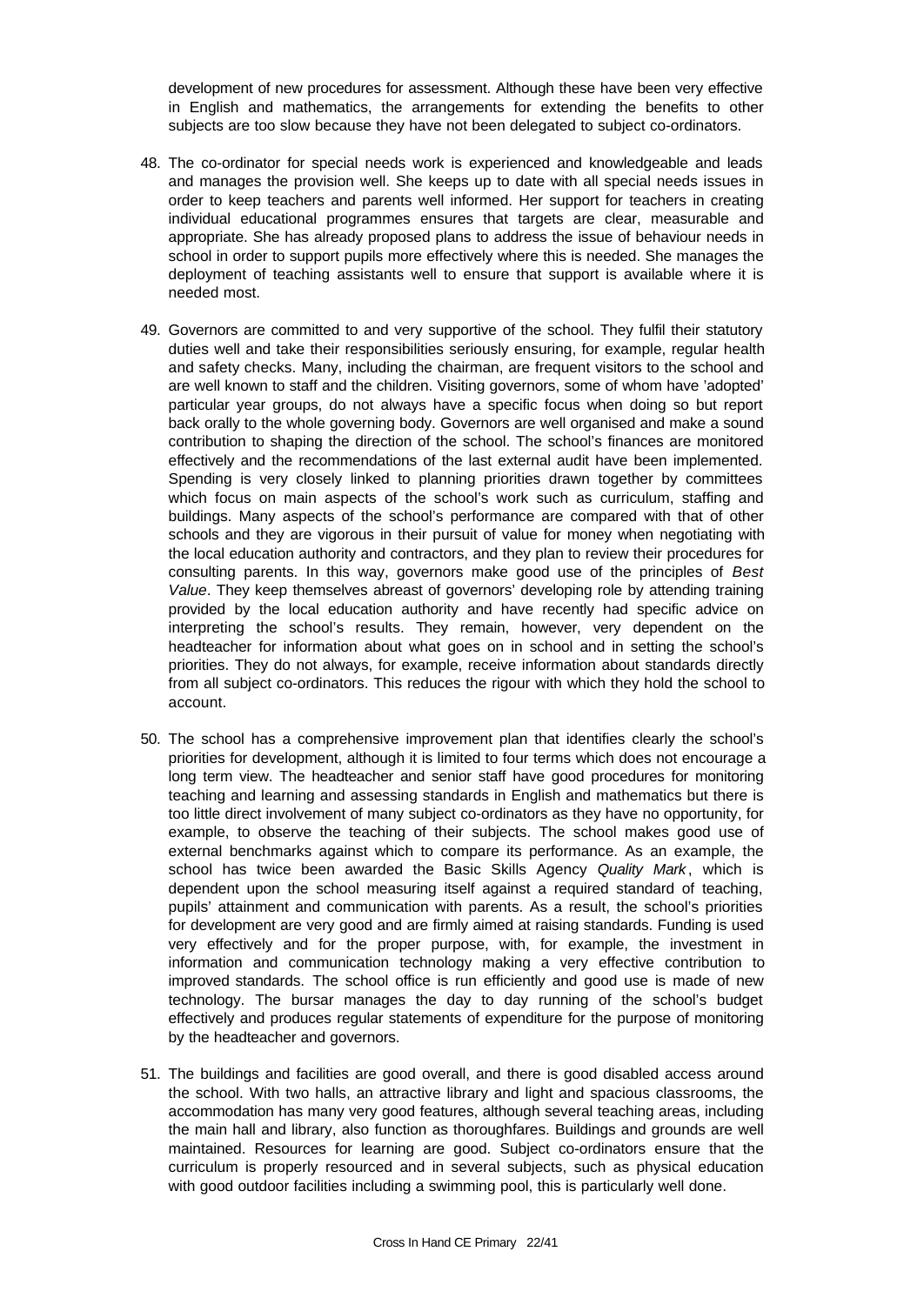52. The match of teachers and support staff to the curriculum is good and the school has coped well with recent staff absences and recruitment problems. The headteacher and senior staff have been particularly successful in building a very effective teaching team following a period of quite high staff turnover. Teachers' knowledge of the curriculum is good and those with particular subject responsibilities are well qualified. The school has invested wisely in support staff and these teaching assistants are generally well managed by teachers so that pupils' learning benefits as a result. The school has very good arrangements for performance management of staff, including teaching assistants and administration staff. Development targets are firmly linked to school improvement and staff view the process as a positive opportunity to develop as professionals by, for example, agreeing targets identified as competencies needed for senior roles in school leadership. Newly-qualified staff are well supported and the school is valued by higher education institutions as providing very good training for their students.

## **WHAT SHOULD THE SCHOOL DO TO IMPROVE FURTHER?**

- 53. Inspectors have identified the following key issues for action. In order to improve the standard of education provided for pupils, the headteacher, staff and governors should:
	- (1) Raise standards in geography by
		- (i) increasing the amount of time devoted to teaching geography in the juniors
		- (ii) ensuring that pupils build and develop their skills in this subject as they progress through the school
		- (iii) better matching work to the different abilities of pupils *(paras 6, 25, 88-91, 93)*
	- (2) Improve the quality of marking by
		- (i) ensuring that work is consistently marked
		- (ii) giving pupils guidance in the marking on what they need to do to improve their work
		- (iii) better matching marking to pupils' individual learning targets *(paras 22, 68, 75, 80, 89, 93)*
	- (3) Ensuring that staff with management roles are given the opportunity to manage their subjects and responsibilities effectively by
		- (i) involving them more in monitoring teaching and learning in their subjects
		- (ii) enabling them to take a strong lead in arrangements for assessment in their subjects so that rapid progress can be made in their implementation
		- (iii) giving them an increased role in reporting to governors on standards
		- (iv) ensuring they have adequate time to carry out their responsibilities *(paras 41, 47, 49, 50, 81, 84, 87, 91, 94, 102, 109)*

In addition to the key issues above, the following less important weaknesses should be considered for inclusion in the governors' action plan. *(Paragraph references are in brackets)*

- A. Continue work on encouraging good behaviour and continue to ensure that the misbehaviour of a small number of pupils does not interfere with the learning of others. *(paras 10, 12, 21, 36, 38, 48, 79, 101)*
- B. Ensure that children in the *Foundation Stage* benefit from the opportunity to use suitable large equipment in to support their physical development. *(paras 56, 106)*
- C. Provide more opportunities for investigation and problem-solving in mathematics. *(paras 17, 24, 73, 76)*
- D. Ensure that governors are not just dependent on the headteacher for finding out what goes on in school and for identifying the school's strengths and areas for improvement. *(paras 49)*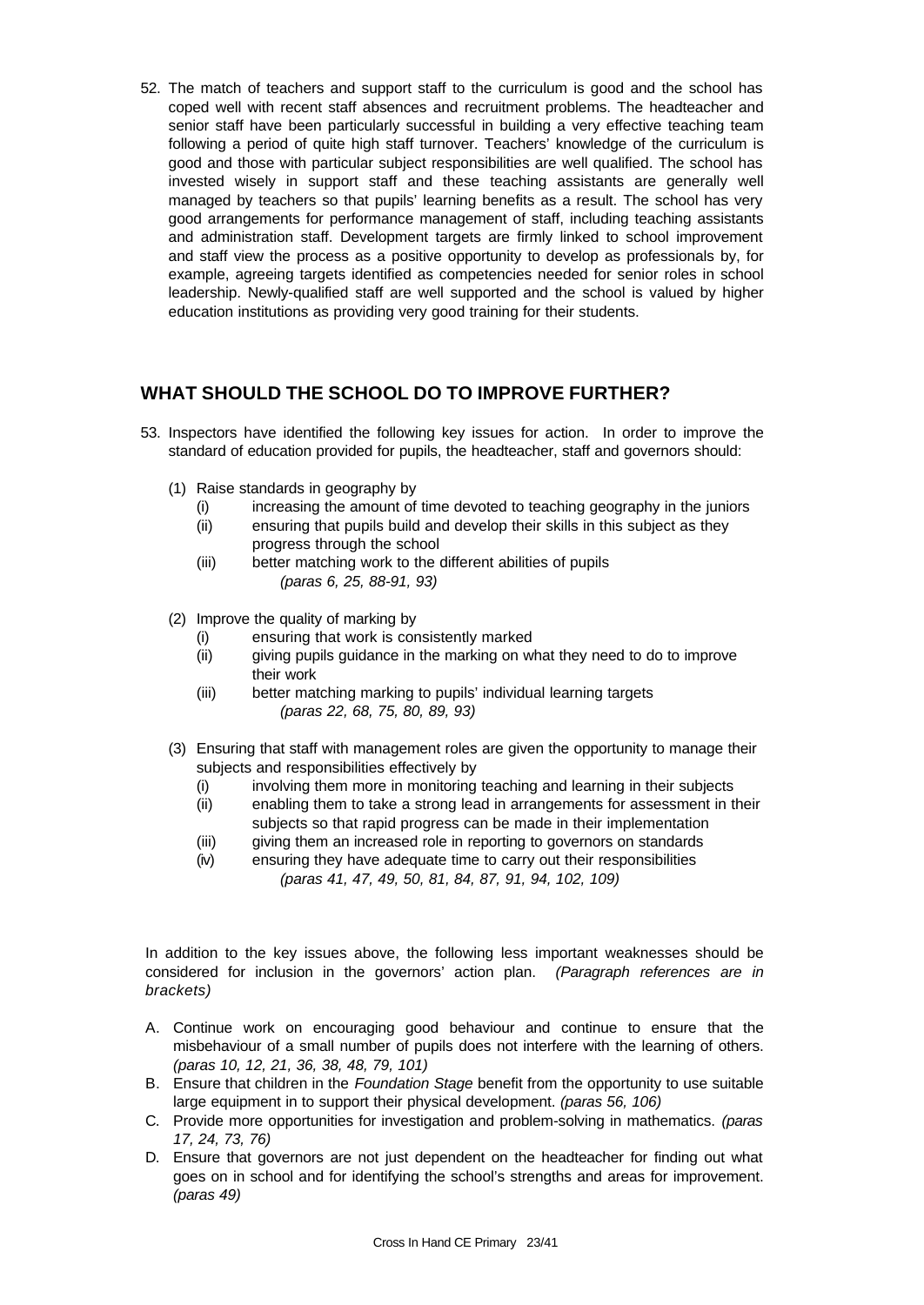## **PART C: SCHOOL DATA AND INDICATORS**

### *Summary of the sources of evidence for the inspection*

Number of lessons observed

Number of discussions with staff, governors, other adults and pupils

| 81 |  |
|----|--|
| 29 |  |

### *Summary of teaching observed during the inspection*

|            | Excellent | Very good | Good | Satisfactory | Unsatisfactor | Poor | Very Poor |
|------------|-----------|-----------|------|--------------|---------------|------|-----------|
| Number     |           | 24        | 34   | 19           |               |      |           |
| Percentage | ວ         | 30        | 42   | 23           |               |      |           |

*The table gives the number and percentage of lessons observed in each of the seven categories used to make judgements about teaching. Care should be taken when interpreting these percentages as each lesson represents more than one percentage point.*

### *Information about the school's pupils*

| Pupils on the school's roll                                           |     |  |  |
|-----------------------------------------------------------------------|-----|--|--|
| Number of pupils on the school's roll (FTE for part-time pupils)      | 338 |  |  |
| Number of full-time pupils known to be eligible for free school meals |     |  |  |

*FTE means full-time equivalent.*

| Special educational needs                                           |  |  |  |
|---------------------------------------------------------------------|--|--|--|
| Number of pupils with statements of special educational needs       |  |  |  |
| Number of pupils on the school's special educational needs register |  |  |  |

|                                                             | English as an additional language<br>No of pupils |  |  |
|-------------------------------------------------------------|---------------------------------------------------|--|--|
| Number of pupils learning English as an additional language |                                                   |  |  |

| Pupil mobility in the last school year                                       |    |  |  |
|------------------------------------------------------------------------------|----|--|--|
| Pupils who joined the school other than at the usual time of first admission |    |  |  |
| Pupils who left the school other than at the usual time of leaving           | 24 |  |  |

### *Attendance*

|                           | %   |                           | %   |
|---------------------------|-----|---------------------------|-----|
| School data               | 4.4 | School data               | 0.0 |
| National comparative data | 5.4 | National comparative data | 0.5 |

### **Authorised absence Unauthorised absence**

| %   |                           | %   |
|-----|---------------------------|-----|
| 4.4 | School data               | 0.0 |
| 5.4 | National comparative data | 0.5 |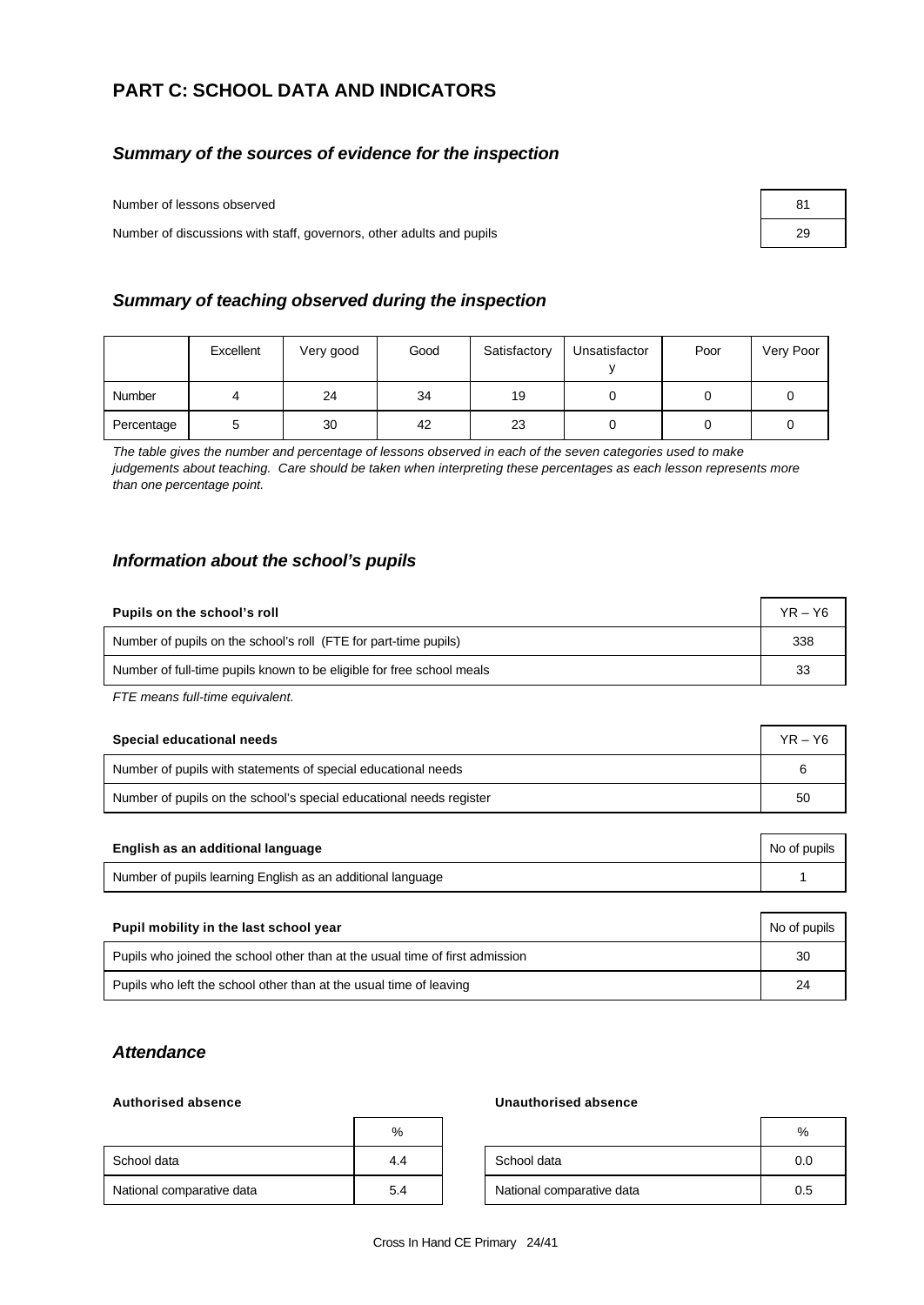*Both tables give the percentage of half days (sessions) missed through absence for 2001/02, which is the most recent year for which national comparative data is available.*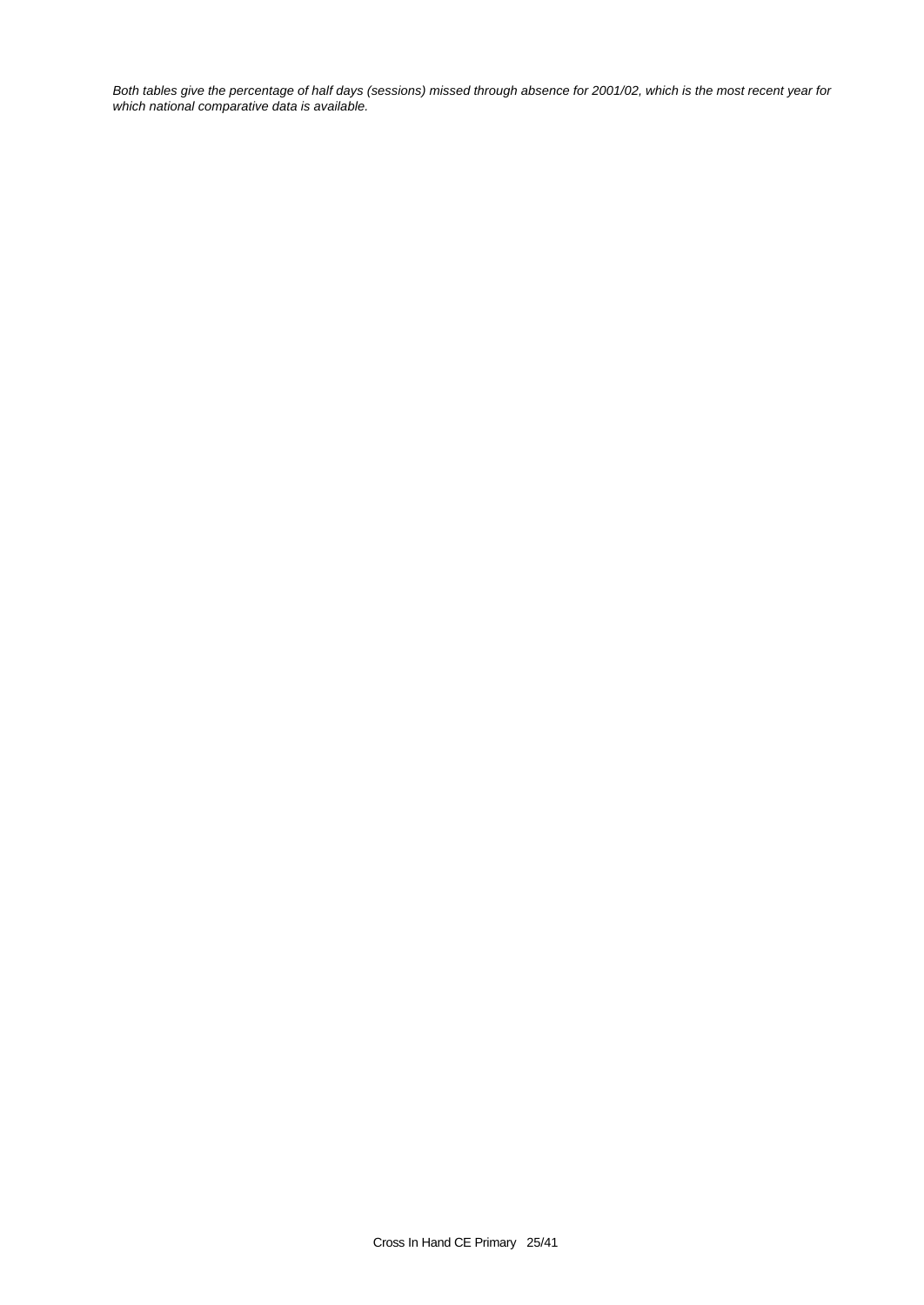| Attainment at the end of Key Stage 1 (Year 2) |  |  |
|-----------------------------------------------|--|--|
|-----------------------------------------------|--|--|

|                                                                                        |          |                | Year    | Boys               | Girls    | Total              |  |
|----------------------------------------------------------------------------------------|----------|----------------|---------|--------------------|----------|--------------------|--|
| Number of registered pupils in final year of Key Stage 1 for the latest reporting year | 2002     | 25             | 29      | 54                 |          |                    |  |
| <b>National Curriculum Test/Task Results</b>                                           |          | Reading        |         | Writing            |          | <b>Mathematics</b> |  |
|                                                                                        | Boys     | 21             | 19      |                    | 22       |                    |  |
| Numbers of pupils at NC level 2<br>and above                                           | Girls    | 27             |         | 28                 |          | 28                 |  |
|                                                                                        | Total    | 48             | 47      |                    | 50       |                    |  |
| Percentage of pupils                                                                   | School   | 89 (88)        | 87 (91) |                    | 93 (95)  |                    |  |
| at NC level 2 or above                                                                 | National | 84 (84)        | 86 (86) |                    | 90(91)   |                    |  |
| <b>Teachers' Assessments</b>                                                           |          | <b>English</b> |         | <b>Mathematics</b> |          | <b>Science</b>     |  |
|                                                                                        | Boys     | 22             |         | 23                 |          | 25                 |  |
| Numbers of pupils at NC level 2<br>and above                                           | Girls    | 28             | 28      |                    |          | 29                 |  |
|                                                                                        | Total    | 50             | 51      |                    |          | 54                 |  |
| Percentage of pupils                                                                   | School   | 93 (93)        | 94(93)  |                    | 100 (90) |                    |  |
| at NC level 2 or above                                                                 | National | 85 (85)        |         | 89 (89)<br>89 (89) |          |                    |  |

*Percentages in brackets refer to the year before the latest reporting year.*

## *Attainment at the end of Key Stage 2 (Year 6)*

|                                                                                        | Year | Bovs | Girls | Total |
|----------------------------------------------------------------------------------------|------|------|-------|-------|
| Number of registered pupils in final year of Key Stage 2 for the latest reporting year | 2002 | 29   | nr    |       |

| <b>National Curriculum Test/Task Results</b> | English     | <b>Mathematics</b> | <b>Science</b> |         |
|----------------------------------------------|-------------|--------------------|----------------|---------|
|                                              | <b>Boys</b> | 24                 | 22             | 28      |
| Numbers of pupils at NC level 4<br>and above | Girls       | 17                 | 12             | 17      |
|                                              | Total       | 41                 | 34             | 45      |
| Percentage of pupils                         | School      | 80 (76)            | 67(61)         | 88 (96) |
| at NC level 4 or above                       | National    | 75 (75)            | 73 (71)        | 86 (87) |

| <b>Teachers' Assessments</b>                 | English     | <b>Mathematics</b> | <b>Science</b> |         |
|----------------------------------------------|-------------|--------------------|----------------|---------|
|                                              | <b>Boys</b> | 23                 | 22             | 28      |
| Numbers of pupils at NC level 4<br>and above | Girls       | 17                 | 17             | 17      |
|                                              | Total       | 40                 | 39             | 45      |
| Percentage of pupils                         | School      | 78(78)             | 76 (75)        | 88 (88) |
| at NC level 4 or above                       | National    | 73 (72)            | 74 (74)        | 82 (82) |

*Percentages in brackets refer to the year before the latest reporting year.*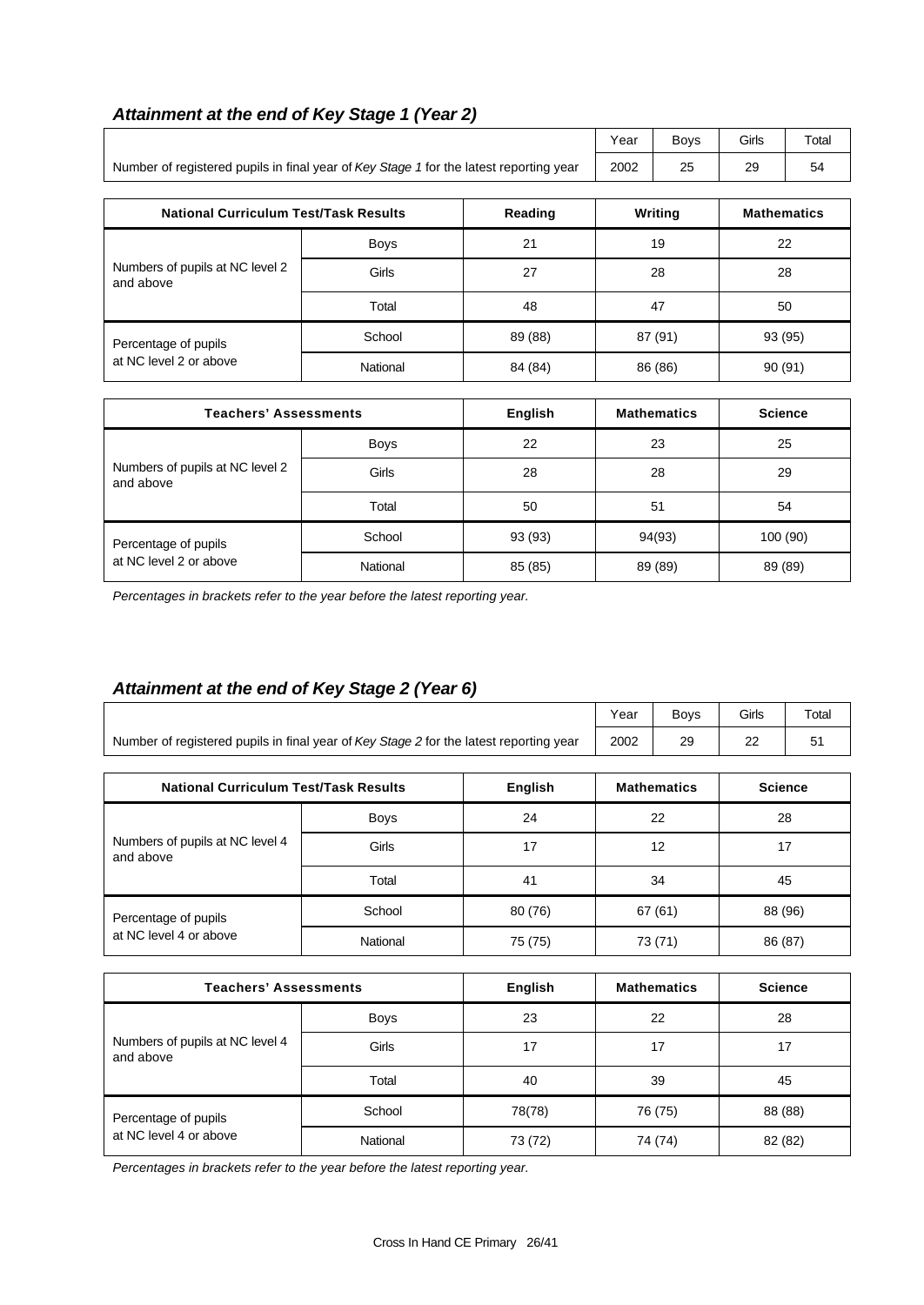## *Ethnic background of pupils Exclusions in the last year*

| <b>Categories used in the Annual School Census</b>  | No of pupils<br>on roll | <b>Number of</b><br>fixed period<br>exclusions | Number of<br>permanent<br>exclusions |
|-----------------------------------------------------|-------------------------|------------------------------------------------|--------------------------------------|
| White - British                                     | 316                     | 0                                              | $\mathbf 0$                          |
| White - Irish                                       | 1                       | $\Omega$                                       | $\Omega$                             |
| White - any other White background                  | 1                       | $\Omega$                                       | $\Omega$                             |
| Mixed - White and Black Caribbean                   | 1                       | $\mathbf 0$                                    | $\Omega$                             |
| Mixed - White and Black African                     | $\mathbf 0$             | $\Omega$                                       | $\Omega$                             |
| Mixed - White and Asian                             | 1                       | $\mathbf 0$                                    | $\mathbf 0$                          |
| Mixed - any other mixed background                  | 4                       | $\Omega$                                       | $\mathbf 0$                          |
| Asian or Asian British - Indian                     | 3                       | $\Omega$                                       | $\Omega$                             |
| Asian or Asian British - Pakistani                  | $\mathbf 0$             | $\mathbf 0$                                    | $\Omega$                             |
| Asian or Asian British - Bangladeshi                | $\mathbf 0$             | $\Omega$                                       | $\Omega$                             |
| Asian or Asian British - any other Asian background | 1                       | $\Omega$                                       | $\Omega$                             |
| Black or Black British - Caribbean                  | $\mathbf 0$             | $\Omega$                                       | $\Omega$                             |
| Black or Black British - African                    | $\mathbf 0$             | $\mathbf 0$                                    | 0                                    |
| Black or Black British - any other Black background | 1                       | $\Omega$                                       | $\Omega$                             |
| Chinese                                             | 1                       | $\Omega$                                       | $\Omega$                             |
| Any other ethnic group                              | 2                       | $\mathbf 0$                                    | $\Omega$                             |
| No ethnic group recorded                            | 6                       | $\Omega$                                       | $\Omega$                             |

*The table refers to pupils of compulsory school age only. It gives the number of exclusions, which may be different from the number of pupils excluded.*

### *Teachers and classes Financial information*

### **Qualified teachers and classes: YR – Y6**

| Total number of qualified teachers (FTE) | 14.5 |              | Financial year                             | 2001/0 |
|------------------------------------------|------|--------------|--------------------------------------------|--------|
| Number of pupils per qualified teacher   | 20.4 |              |                                            |        |
| Average class size                       | 26   | Total income |                                            | 780,56 |
| Education support staff: $YR - Y6$       |      |              | Total expenditure                          | 744,34 |
| Total number of education support staff  | 12   |              | Expenditure per pupil                      | 2,121  |
| Total aggregate hours worked per week    | 212  |              | Balance brought forward from previous year | 31,824 |

| Total number of qualified teachers (FTE) | 14.5 | Financial year                             | 2001/02 |
|------------------------------------------|------|--------------------------------------------|---------|
| Number of pupils per qualified teacher   | 20.4 |                                            |         |
| Average class size                       | 26   | Total income                               | 780,560 |
| Education support staff: YR - Y6         |      | Total expenditure                          | 744,348 |
| Total number of education support staff  | 12   | Expenditure per pupil                      | 2,121   |
| Total aggregate hours worked per week    | 212  | Balance brought forward from previous year | 31,824  |
| FTE means full-time equivalent           |      | Balance carried forward to next year       | 36,212  |

### *Recruitment of teachers*

| Number of teachers who left the school during the last two years     |     |
|----------------------------------------------------------------------|-----|
| Number of teachers appointed to the school during the last two years | 7.5 |
| Total number of vacant teaching posts (FTE)                          |     |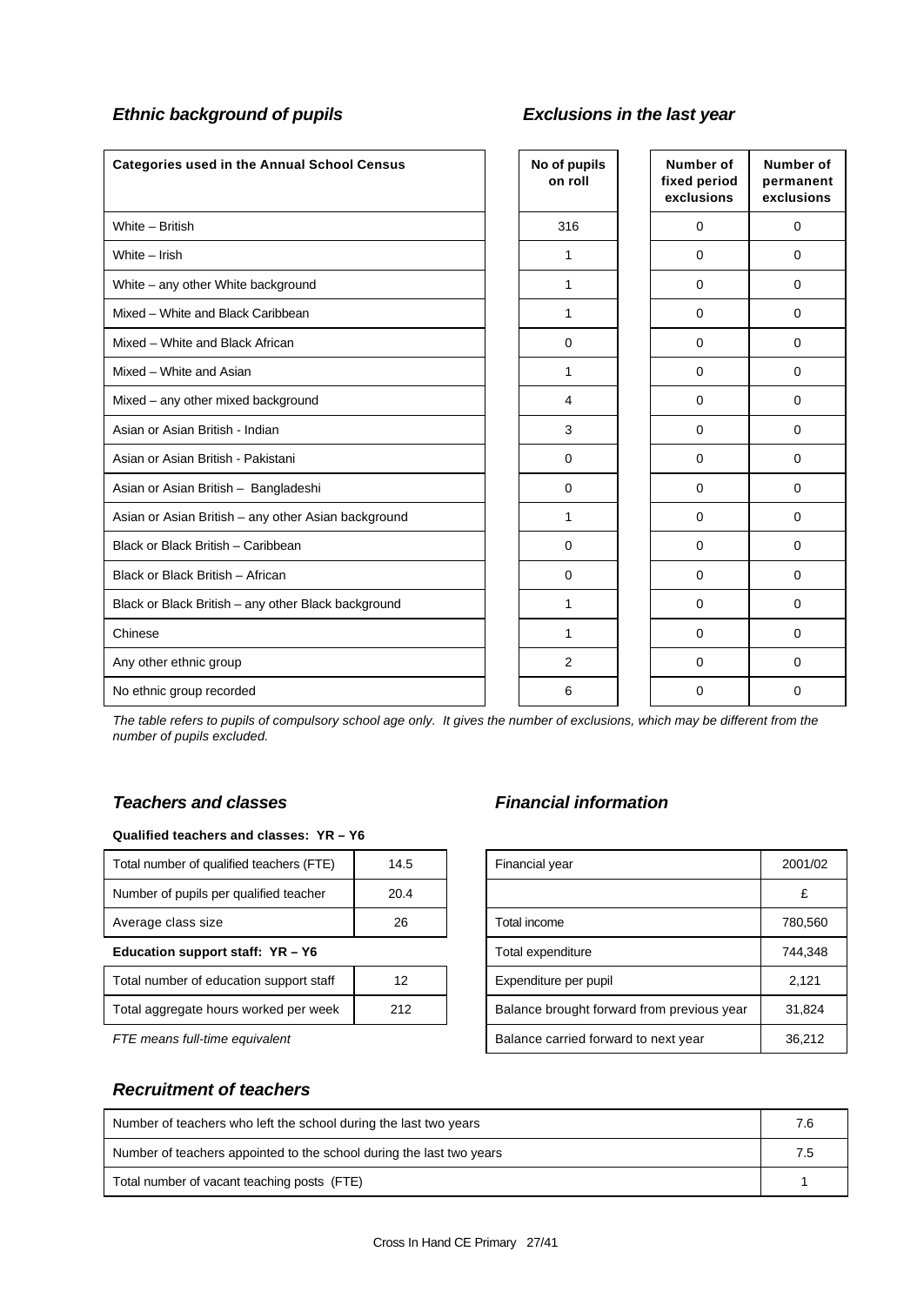| Number of vacancies filled by teachers on temporary contract of a term or more (FTE)                           |  |
|----------------------------------------------------------------------------------------------------------------|--|
| Number of unfilled vacancies or vacancies filled by teachers on temporary contract of less than one term (FTE) |  |

*FTE means full-time equivalent.*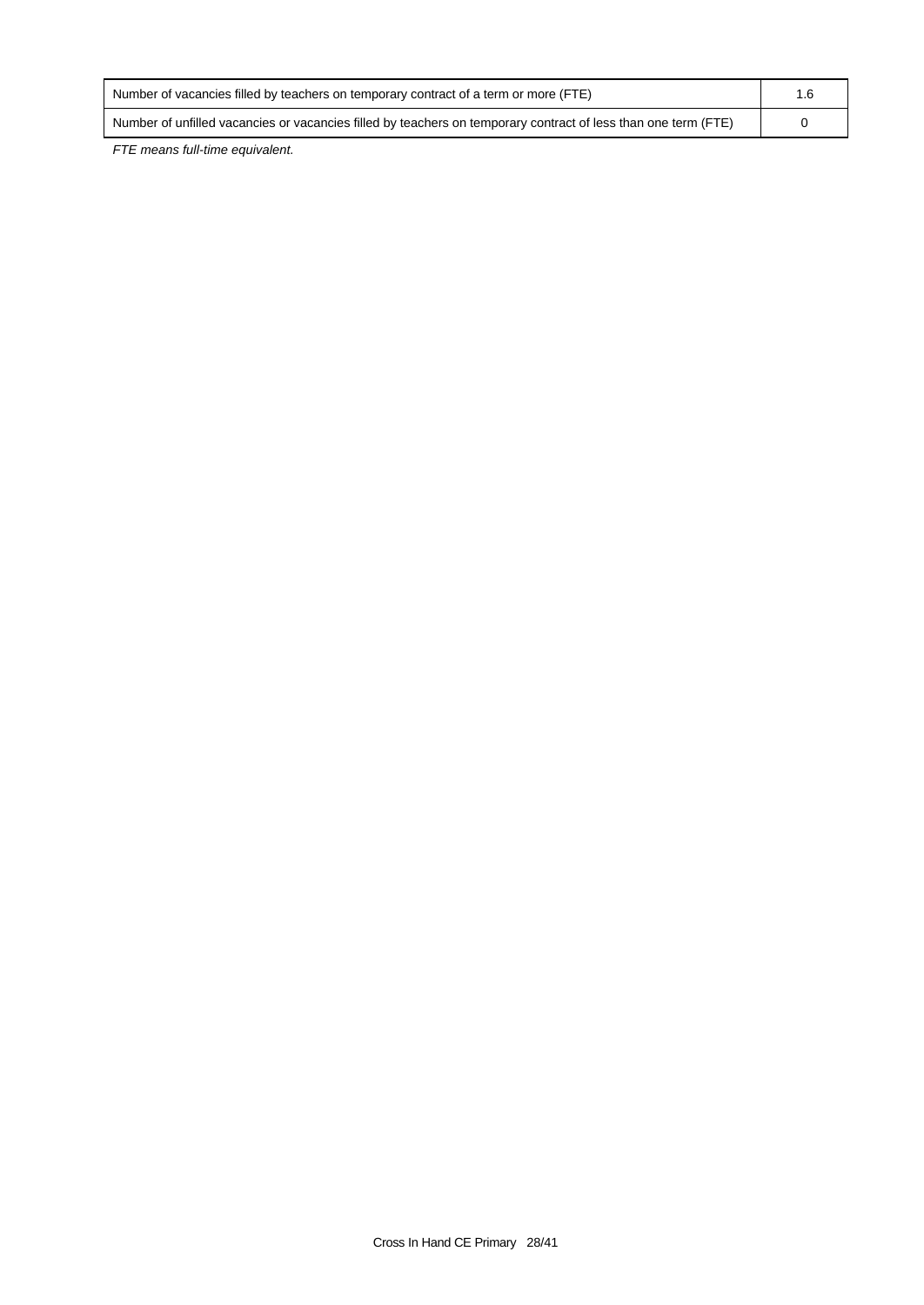## *Results of the survey of parents and carers*

**Questionnaire return rate**

Number of questionnaires sent out | 338

Number of questionnaires returned | 105

### **Percentage of responses in each category**

The school provides an interesting range of activities outside lessons.

| Percentage of responses in each category                                              |                   |                  |                     |                      |                |  |
|---------------------------------------------------------------------------------------|-------------------|------------------|---------------------|----------------------|----------------|--|
|                                                                                       | Strongly<br>agree | Tend to<br>agree | Tend to<br>disagree | Strongly<br>disagree | Don't<br>know  |  |
| My child likes school.                                                                | 60                | 36               | 5                   | $\Omega$             | $\Omega$       |  |
| My child is making good progress in school.                                           | 55                | 37               | 6                   | $\Omega$             | $\overline{2}$ |  |
| Behaviour in the school is good.                                                      | 30                | 57               | 10                  | 1                    | $\mathbf{1}$   |  |
| My child gets the right amount of work to do at<br>home.                              | 28                | 51               | 17                  | 3                    | 1              |  |
| The teaching is good.                                                                 | 55                | 37               | 8                   | 3                    | $\Omega$       |  |
| I am kept well informed about how my child is<br>getting on.                          | 28                | 36               | 25                  | 10                   | $\mathbf{2}$   |  |
| I would feel comfortable about approaching the<br>school with questions or a problem. | 55                | 35               | 11                  | $\overline{2}$       | $\mathbf 0$    |  |
| The school expects my child to work hard and<br>achieve his or her best.              | 63                | 35               | 3                   | $\Omega$             | $\Omega$       |  |
| The school works closely with parents.                                                | 30                | 40               | 21                  | 6                    | 3              |  |
| The school is well led and managed.                                                   | 60                | 36               | 1                   | $\overline{2}$       | 1              |  |
| The school is helping my child become mature and<br>responsible.                      | 53                | 41               | 5                   | 1                    | $\Omega$       |  |
| The school provides an interesting range of<br>ويمتمنهم الماملين والمستحلفان والقمام  | 43                | 34               | 11                  | 3                    | 9              |  |

 *(Numbers may not sum to 100 due to rounding. Each questionnaire represents almost 1percentage point.)*

### Other issues raised by parents

Several parents were unhappy about the recent change of school uniform and logo and were annoyed that they were not consulted over it.

A few parents were unhappy with the way that bullying is dealt with.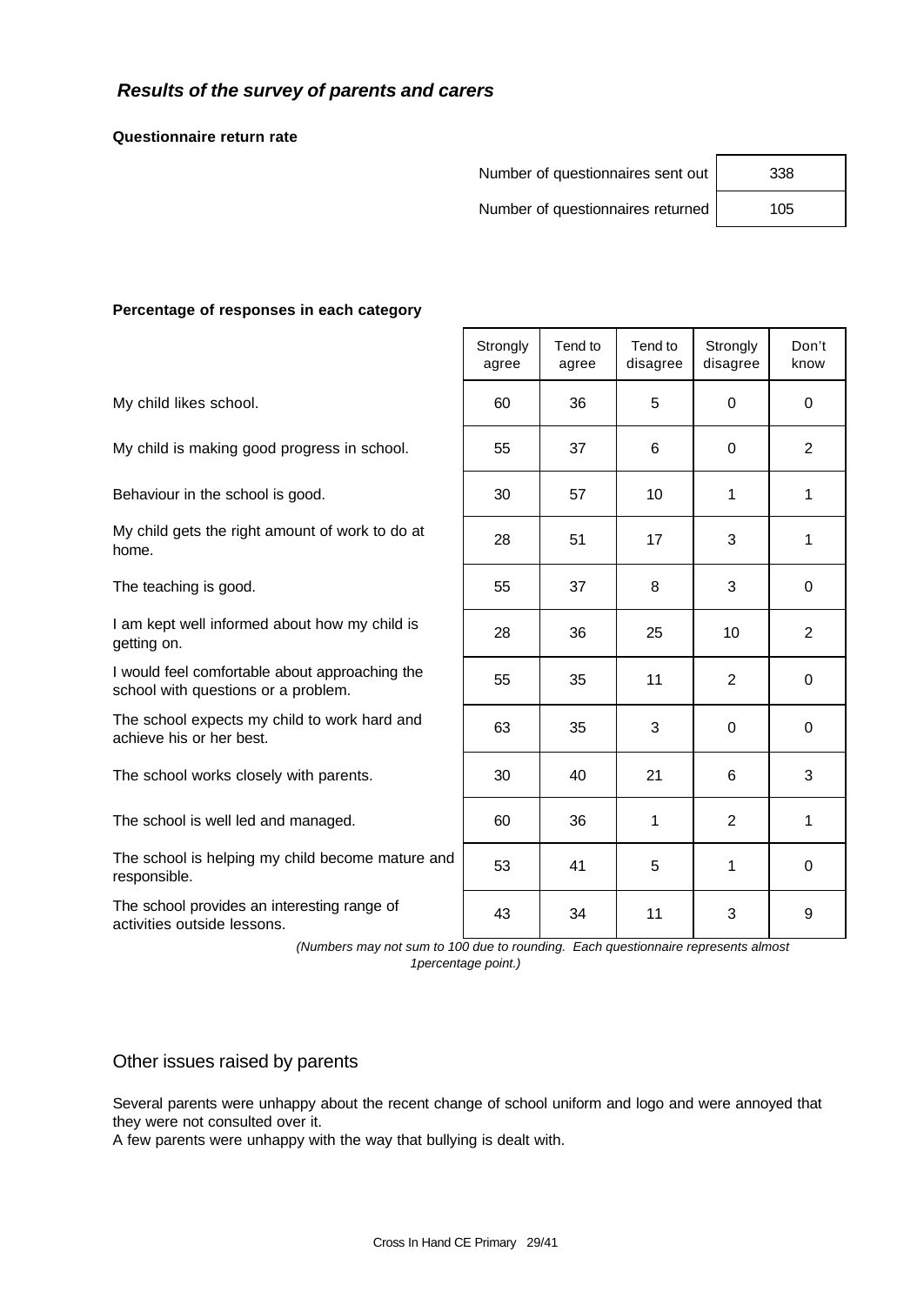## **PART D: THE STANDARDS AND QUALITY OF TEACHING IN AREAS OF THE CURRICULUM, SUBJECTS AND COURSES**

## **AREAS OF LEARNING FOR CHILDREN IN THE FOUNDATION STAGE**

- 54. Children enter the reception year in the September before their fifth birthday and attend either full- or part-time for the first two terms. On entry, although children come with a wide range of abilities, taken overall their attainment is average. The majority of children have received good preparation for school through pre-school provision and supportive parents. By the end of the reception year, children of all abilities achieve well in all of the areas of learning and almost all are expected to reach the *early learning goals* (the standard expected for children at the end of the *Foundation Stage*) by the time they start in Year 1. Their standards in language and literacy are in line with the national average, but in all other areas of learning, they are above. More able pupils are constantly challenged by work designed to extend their knowledge and understanding, particularly in literacy skills. Children with special educational needs do very well due to the purposeful support given both by the class teachers and the very capable classroom assistants. Children for whom English is not their mother tongue are well supported and make good progress. Improvement since the last inspection is very good.
- 55. Teaching and learning are very good in all areas of learning. Children feel secure and valued and consequently become confident learners. Pupils are exceptionally well managed. Expectations of children's behaviour and progress are high and children respond very well to this. What the children are expected to learn is discussed with them at the beginning of each lesson. Children are assessed when they join the reception classes and detailed assessments are carried out throughout the year. These assessments are used well to guide lesson planning. The support given by the classroom assistants is well focused to enable all pupils to do well.
- 56. The leadership and management of the *Foundation Stage* are very good. Learning is very well planned and teamwork is strong. Teachers plan well together ensuring consistency in provision between the two classes. Resources are very good overall and are very well used. The classrooms are attractive and stimulating, with displays that are built up following each lesson, so that they are relevant to current learning. This was well illustrated during the inspection when, following a design lesson, both classes displayed some very good samples of repeat patterned weaving. There is no separate designated outdoor play area, as the area outside the classrooms is open to the main playground, and is used as a thoroughfare by other classes. There is no large climbing apparatus suitable for the children, and they use the good supply of wheeled equipment and bats and balls on the main playground. Therefore, when playtime is shared with older pupils, the younger children cannot use their play equipment.

### **Personal, social and emotional development**

57. The provision for personal, social and emotional development is very good, and children develop very good social skills as a result. The children learn to take turns, such as when working on computer activities in the classroom. They form good relationships with each other and with the staff, showing awareness of the needs of others. Children are both sensitive and positive when evaluating each other's work. They are encouraged to become independent and, when appropriate, make their own choices from the range of play and creative activities available. They tidy away after themselves, but many boys need encouragement to do this. Most children undress and dress themselves independently for physical education.

### **Communication, language and literacy**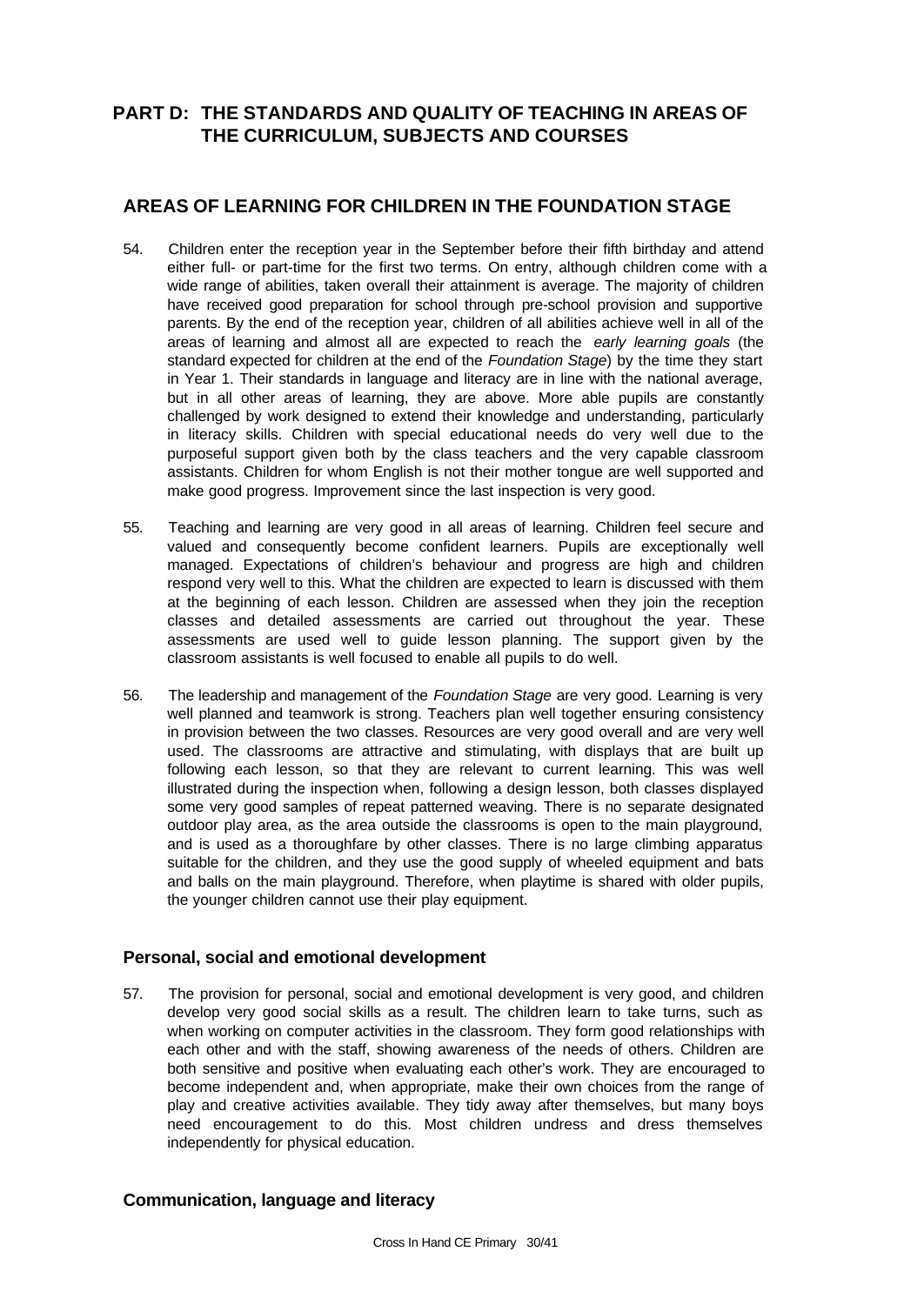58. Children in this year's reception classes started school with average reading, writing and speaking skills. The development of these skills has been given a priority and literacy lessons are very well planned to ensure children achieve to the best of their abilities. During literacy lessons, children listen attentively and are encouraged to answer questions, for example, about the feelings of characters in the story *'Little Baa'*. Most children speak clearly and confidently to adults and to each other. There are many very good opportunities provided to develop reading and writing skills, including reading aloud from 'Big Books'. The children enjoy reading together with the teacher, although some, especially the youngest, do not join in the reading aloud as they are unsure of the words and others have loud voices which dominate. More able children read from their reading books confidently, accurately and with good expression. They can retell the events of the story clearly. Children of average ability re-tell the story from their books, using picture clues and also basic phonic skills to help with new words. Lower attaining children are more hesitant in reading, but show a sound knowledge of letters and are beginning to use the first letters to attempt to read the words in their books. They are given very good opportunities to write and their skills are sound in this area. Average ability children, writing in sand and also on paper, wrote correctly, words which have the *'sh'* sound, such as, *fish* and *shoe*. More able children wrote full sentences accurately, such as, *"The sheep is woolly"*.

### **Mathematical development**

59. Children start school with above average attainment in mathematics, and the good opportunities to develop this area of learning ensure good progression. They sing number songs daily and, during registration, count the numbers of pupils present, and are frequently accurate in taking away any absences to reach a daily total. Nearly all the children count accurately to ten, and many count beyond twenty. They have done a survey on types of shoe fastenings in their class, and collated them for a display. The children use computer programs in the classroom to reinforce their knowledge of number. They have good knowledge of shape, and correctly identify triangles, rectangles and circles. They understand the principle of repeating patterns, using both shapes and colour, and produced some good examples using paint and also weaving very good repeat patterns using fabrics. In role-play at the farm shop, one group of average ability children used numbers of objects correctly, although they made no attempt to identify the value of different coins. Children learn about capacity through play activities with the sand and water trays. Most understand *empty* and *full*.

### **Knowledge and understanding of the world**

60. Children are provided with very good opportunities to develop their learning in this area. They have recently visited a sheep centre, where they saw two lambs being born and have been learning about things such as their wool. Their learning about this was enhanced when a visitor came to show them how to spin the wool. They have also been learning about spiders, their natural habitat, and what they eat. They have good opportunities to use a variety of construction materials and have designed and made some special slippers, choosing appropriate materials. In using information and communication technology, the children *log on* and *off* correctly and show good mouse control, double-clicking confidently. They learn about changes over time by looking at family photographs, and about their local environment by making a three-dimensional map of the school. They have visited the local High Street, taking photographs to display and then making maps of the area. Their religious development is well provided for by learning about celebrations, beginning with their birthdays and then Christmas and Easter. They also learn about celebrations in other cultures, such as Diwali for Hindus. Their sense of awe and wonder is being developed, by looking at the wonder of new life in springtime, in the flowers and the lambs they saw on their visit.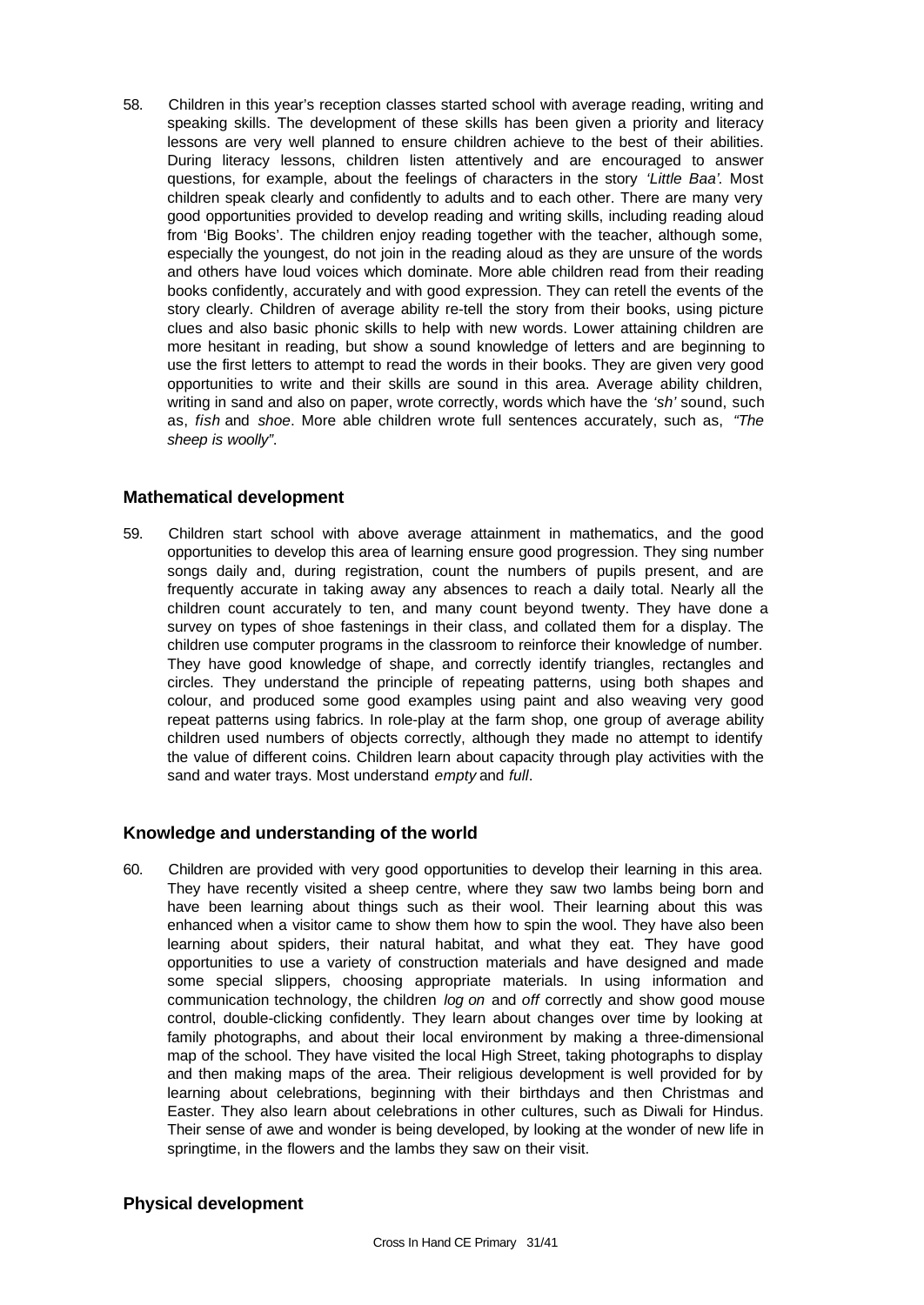61. Overall, children's physical development is good, despite the shortcomings in the outdoor play area. The staff use the playground well to give the children opportunities to use wheeled apparatus, bats and balls. They use the school hall for work on larger apparatus, and children show very good awareness of space when in the hall. Children show good co-ordination and balance when using the apparatus. Children's skills are well developed through activities which involve drawing, writing and cutting out. Weaving was a particularly good activity for developing these skills. The children handle construction materials well.

### **Creative development**

62. The children have many good opportunities to explore and develop their creative skills. They use a variety of materials to make pictures and collages, such as the 'spiders' webs', where they used silver and glitter very effectively on a black background. They learn to manipulate materials by using modelling dough to make figures and models. The provision for music is good and they enjoy singing nursery rhymes and counting songs, using musical instruments to accompany them. They clap and tap a beat, confidently following the teacher's lead.

## **ENGLISH**

- 63. Results in the national tests at the end of Year 6 since the last inspection have been in line with the results seen nationally. In the national tests in 2002, the results were above average when compared to similar schools. In the tests taken at the end of Year 2, results have varied. In reading they have fallen from an above average to an average standard while in writing they have matched the national trend. The work seen among the current Year 2 and Year 6 pupils during the inspection show that standards have risen since last year's tests. In both the infants and juniors, standards are above average. These higher standards are the result of some very good teaching, with teachers in the infant and junior classes planning their lessons well using the *National Literacy Strategy* as a guide.
- 64. Throughout the school, the teaching of reading is well organised and managed. Teachers give attention to teaching letter sounds and patterns, and pupils use this knowledge to tackle unfamiliar words. Shared reading sessions are used effectively to discuss texts. These are well chosen to interest both boys and girls and to match the pupils' reading levels. The most able infants are encouraged to select books that appeal to them and not to stick rigidly to the reading scheme. A Year 2 pupil explained she preferred reading *'Robbie Woods and his Merry Men'* because it was funnier than the traditional tale. The range of books in the library is good and is sufficient to satisfy the most avid readers – of which the school has several. Very good use is made of a computer program logging pupil loans and returns. Most pupils are able to *log on* to the system to record their choice of book to take home to read. This gives them an added sense of responsibility as well as providing their teachers with an updated record of their reading habits. Pupils also evaluate their reading habits, sharing their views with parents in their reading diaries.
- 65. The teaching of writing has improved since the last inspection. There is now a better focus on teaching pupils how to organise their writing, and a more systematic approach to teaching punctuation and handwriting. This very good teaching is leading to better standards in the infants. Pupils in a Year 2 class described the character of *Rumplestiltskin* accurately by using information in the story well. In the juniors, pupils are also making good progress. They understand the basic rules of grammar and use different tenses accurately. The pupils give good attention to plot and ending when planning their stories. They use different forms of writing well. For example, when writing dialogue for plays and reports in their science experiments. Pupils with special educational needs make good progress as work is set that is well matched to their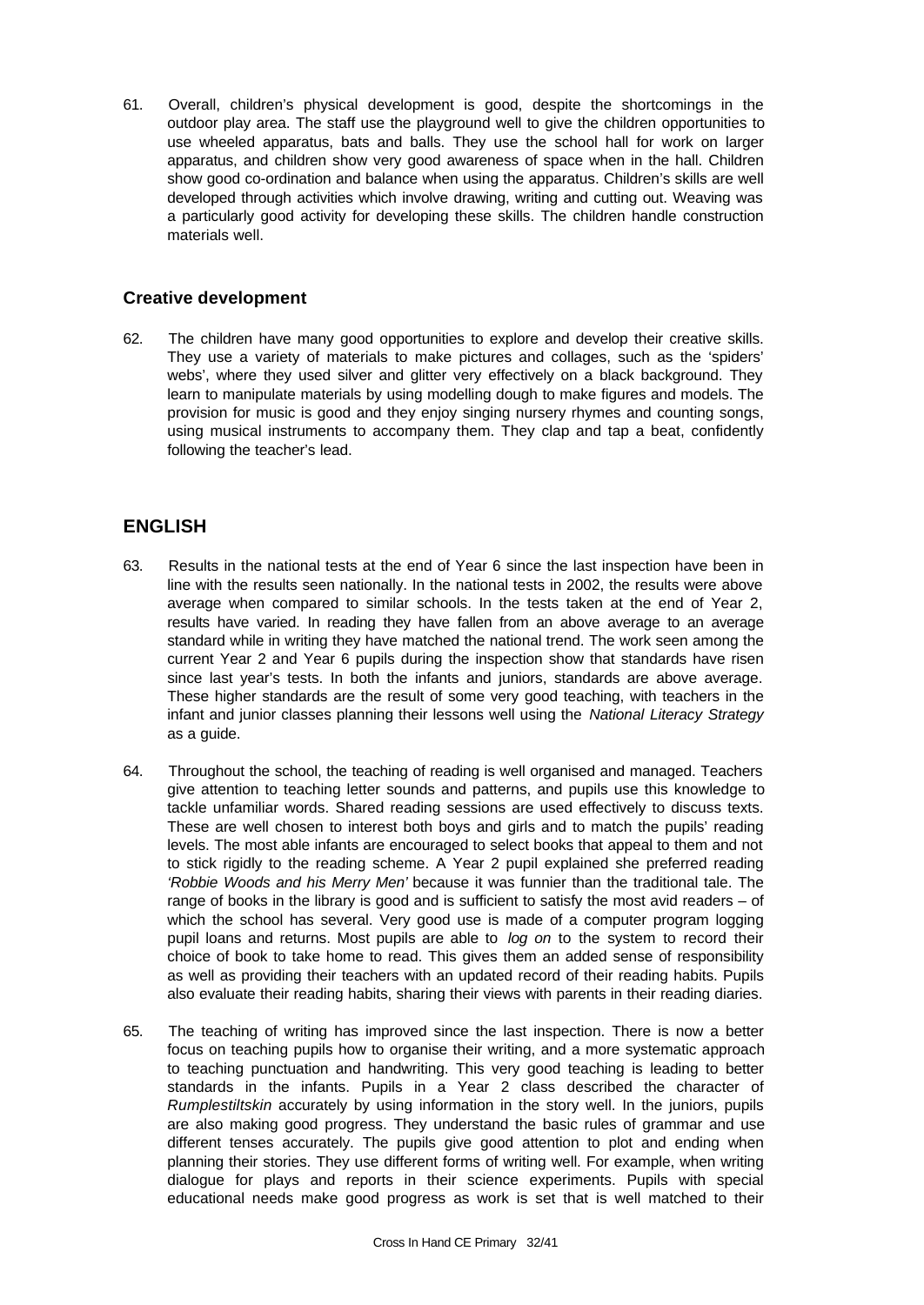abilities. Throughout the school, pupils are required to draft and re-draft their work; consequently, they always know how to achieve their best. The school has correctly identified spelling as an area of relative weakness on which it is focussing attention.

- 66. When pupils enter the school they have average speaking and listening skills. The very good teaching in the reception and infant classes mean that, by the end of Year 2, pupils' skills are above average. The pupils enjoy discussions and all are confident in answering questions and expressing a point of view. This is because teachers plan carefully to enable all pupils to discuss their ideas amongst themselves. Pupils in a Year 1 class suggested some good ideas for an exciting place to begin their story after working with their 'talking partners'. This meant that those pupils who had initially been reticent about participating played a full part and contributed successfully. Older pupils are good at speaking and listening. This is because they have plenty of opportunities for debate, discussion and to present information to support an argument. By Year 6, standards in speaking and listening are above average.
- 67. Teaching is very good across the school. The teachers have an extensive knowledge and love of literature. They use this well and motivate their pupils to read widely. The whole class session at the start of the lessons is used to remind pupils of what they have already learned. This sets the scene for what is to come. A great deal of thought goes into preparing activities that capture pupils' interest so that they find learning fun and are motivated to do their best. In a lesson planned to identify features of persuasive arguments, a Year 6 teacher told the class she was banning some of their lunchtime clubs. The pupils' produced many reasons for her not to take this action. At the end of the debate she listed features pupils had used to persuade her to keep the club open. All pupils appreciated the trick and were also relieved that the clubs were not cancelled! Homework is used effectively to support work carried out in the lessons. The pupils also know that they are expected to work hard and behave well. Teaching assistants are deployed well to make sure pupils with behavioural difficulties make satisfactory progress.
- 68. The quality of marking is too inconsistent. It is generally good in Years 2 and Year 6, where errors are appropriately identified and targets set so that the pupils usually know what to do next to improve their work. In most other classes, work is marked to record facts learnt. Opportunities are lost to remind pupils to focus upon the next steps in their learning. In some classes, too much marking negatively identifies errors and therefore pupils become disparaged.
- 69. Teachers successfully develop pupils' literacy skills through subjects other than English. Much use is made of the development of the pupils' report writing skills when explaining their science results. Good use is made of history, information and communication technology, geography, art and music. A Year 6 class produced *Powerpoint* presentations on their computers showing how the Greeks designed their temples. A Year 3 class gathered information from a CD-Rom on different musical instruments. They wrote descriptions identifying the grouping of the instruments into woodwind, percussion, strings and brass.
- 70. Management of the subject is good and has improved significantly since the last inspection. The co-ordinator has been in post for three and a half years and has been influential in improving teaching and learning during this period. The weakness identified in the last inspection in the teaching of writing for infants has been successfully tackled. Information from tests and other assessments is used to good effect to plan an appropriate level of work for pupils of different abilities and to set them targets. These are regularly shared with parents at discussion evenings. The information is also used well to determined where extra support is needed, for example in identifying the need to concentrate on improving pupils' spelling. There has been good improvement in English since the last inspection.

### **MATHEMATICS**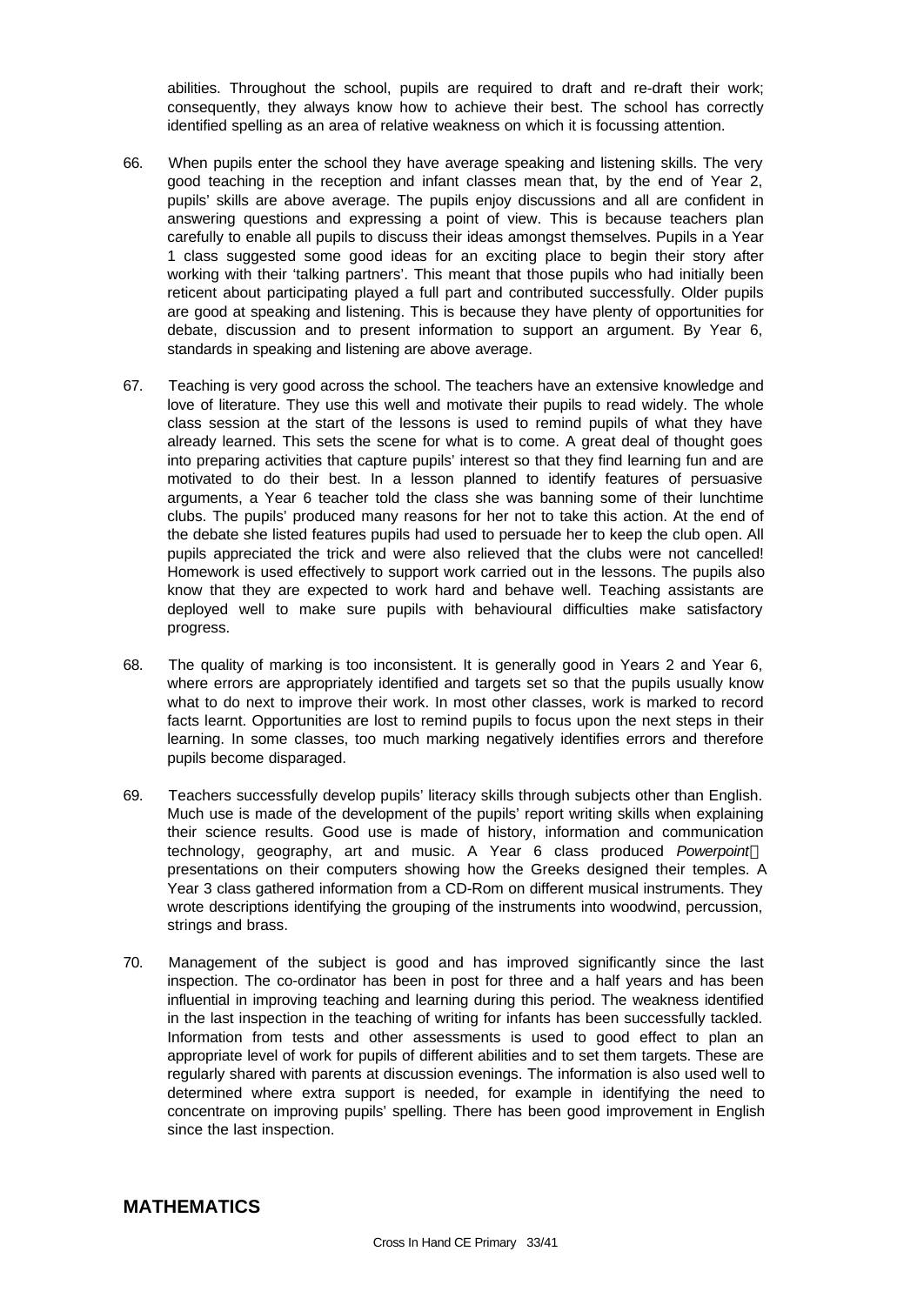- 71. Results in the tests taken by pupils at the end of Year 2 have fluctuated from year to year. In last year's tests, results were in line with the national average but were below the average of similar schools. In the tests taken at the end of Year 6, results were below average last year, both when compared with results nationally and with those of similar schools. Although there has been a generally improving trend in test results, this has only in line with the national trend so that results in mathematics have remained consistently below average over recent years. From work seen, the school's focus on improving standards in mathematics has now yielded success. With the recent improvements in teaching and learning, standards in the current Year 2 are now in line with national expectations and in Year 6 standards are now above average. This represents satisfactory achievement in the infants and good achievement in the juniors. Whereas, in recent years, more able pupils have generally not done as well as they should, now pupils of all abilities, including the more able and those with special educational needs, are doing well in the juniors. Girls have tended to less well than boys in the Year 6 tests in the past but inspectors found no evidence of any significant difference in the achievement of girls and boys.
- 72. By the end of Year 2, pupils have a satisfactory understanding of numbers, knowing what each digit represents in a two-digit number and they can read, write and order whole numbers to 100. Pupils complete and extend simple number sequences. They calculate mentally, or with the use of pencil and paper, using addition, subtraction and multiplication with combinations of single-digit and small two-digit numbers. They are beginning to understand division, using knowledge of the 2, 5 and 10 times tables, and by using sharing and grouping. The emphasis is mainly on number, but pupils also understand reflective symmetry and the properties of simple two-dimensional shapes, and are able to read simple scales using standard units of measure. Standards are average because most pupils are attaining at a similar level. Some of the work does not sufficiently challenge more able pupils to do better than the nationally expected level.
- 73. By the end of Year 6, nearly all pupils' are working at least at the nationally expected level and a significant number are attaining at a higher level, which represents improvement on previous years. This stems from very good teaching, high expectations and the improved quality of planning in the juniors. Pupils solve increasingly challenging mathematical problems, often involving numbers to 2 decimal places, and make good use of different strategies for working out their calculations. They estimate answers using knowledge of place value and mental strategies, and check their answers using inverse operations. There is little evidence of pupils in either the infants or juniors working with extended problem-solving or investigational mathematics and these skills are not being built upon as pupils move up the school. This is a weakness, although pupils do have satisfactory opportunities to use and apply their mathematics in other subjects.
- 74. The quality of teaching ranges from satisfactory to excellent and is now very good overall. Teachers plan and prepare their lessons well, making good use of resources. Pupils learn most where teachers have designed interesting activities that provide challenge according to pupils' ability. For example, in Year 1 a "magic square" activity was used to develop ability in adding three single digit numbers and create a 'magic' total vertically and horizontally. The most able were challenged to work with some twodigit numbers, whilst the least able were supported in simply adding three numbers horizontally. Pupils make less progress in lessons, however, where activities are not sufficiently challenging or where there is not enough difference in the work provided for pupils of differing ability. In a Year 5 lesson, very good use was made of computers and the internet to enable pupils to work on timetables. Pupils are grouped well, which enables teachers to sustain teaching and make very good use of support staff. Maximum participation is ensured by the use of whiteboards, games and paired work, and well directed questions, which results in pupils being enthusiastic and anxious to please. Teachers are confident and their subject knowledge is good.
- 75. The school has improved the way it checks on pupils' progress by regularly assessing their skills and understanding. This has enabled teachers to see if pupils have made enough progress and provide extra support where necessary. However, written feedback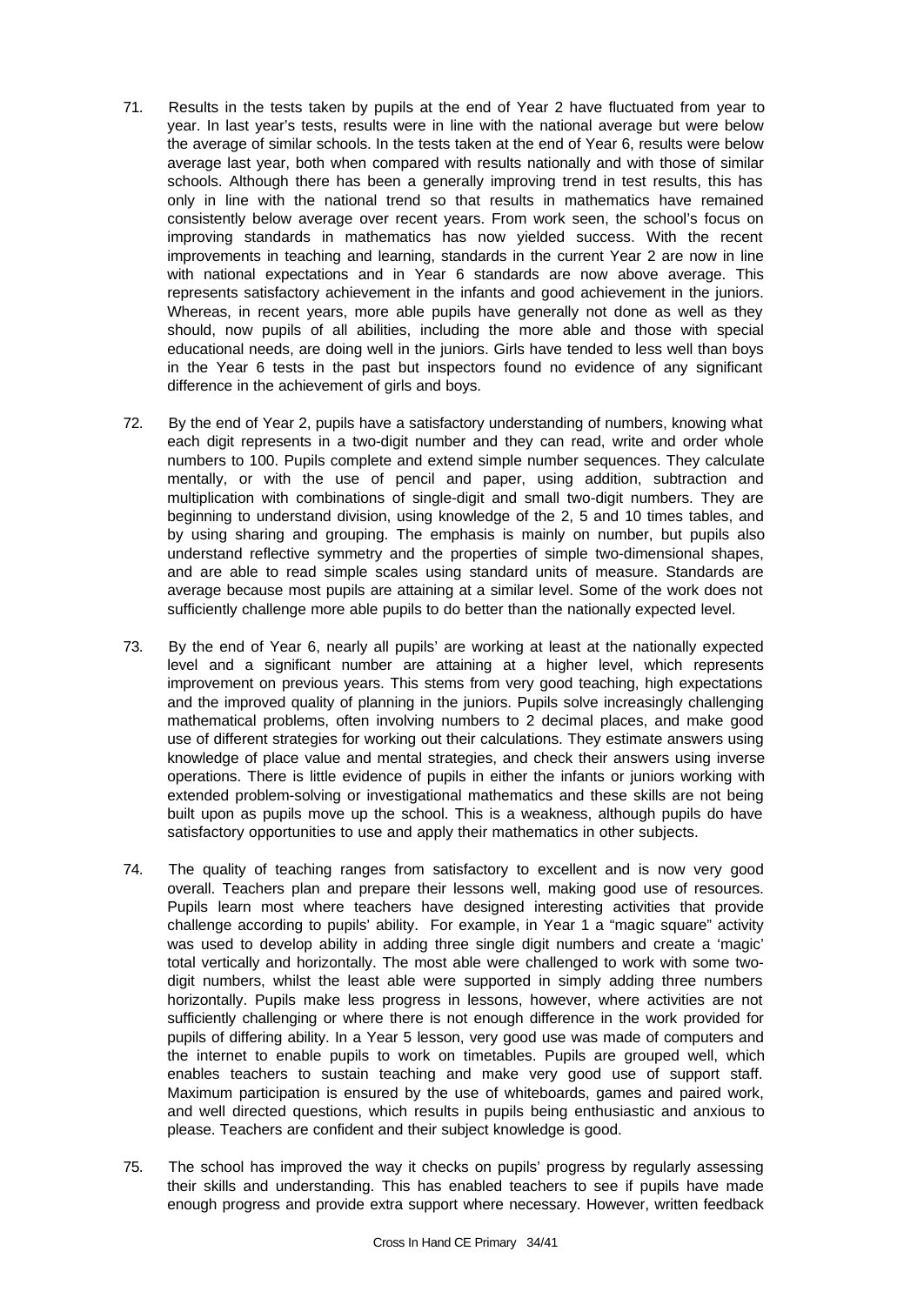to pupils through marking is too limited. It consists mainly of ticks and comments about effort or presentation.

76. The co-ordinator has made good use of the support provided by a numeracy consultant and her effective leadership has resulted in improved standards, particularly in the juniors. She has introduced a consistent approach to planning based on the *National Numeracy Strategy*, which has contributed to higher expectations. She has provided inservice training very effectively and evaluated its success. She has been involved, with the **Error! Bookmark not defined.** in monitoring teaching and learning in each class, and has an overview of progress through scrutinising teachers' plans. Mathematics is well resourced. There has been good improvement since the last inspection, although this has been most evident over the past year.

## **SCIENCE**

- 77. Results in the 2002 national tests in Year 6 were in line with those found nationally and those of similar schools. There has been a generally improving trend in results. In recent years, the standards attained by boys has generally been better than that of girls although, in current work, inspectors found little difference between the attainment of girls and boys. Work seen during the inspection suggests results are likely to be above average by the end of this year. There are no national tests for pupils in Year 2, but teacher assessments show that in 2002, by the end of Year 2, pupils attained standards that were well above those expected, both nationally and when compared to similar schools. Inspectors found standards in Year 2 currently to be above average. Pupils of all abilities, including the more able and those with special education needs, achieve well because they benefit from good teaching.
- 78. Science is taught well. There is a strong focus on pupils carrying out practical investigations and they do this well. In a Year 2 lesson, for example, pupils were encouraged to pose questions about what they could find out about cars running down a ramp. The teacher used questioning well to extend pupils' thinking. As a result, pupils responded thoughtfully and established key points for their investigation such as what they needed to measure, what they needed to keep the same, and how they might use a table to record results. Teachers have good subject knowledge and ensure that pupils use correct scientific vocabulary. This promotes more precise thinking. Year 6 pupils, for example, talk about solids, liquids and gases with confidence when discussing how well sound is transmitted through different materials, and use the terms solute, solvent and solution when considering the density of water in experiments on floating.
- 79. The school provides a range of stimulating activities to bring the subject to life. A whole week's project centred around a "police" investigation into a staged 'break in' at the school provided opportunities for the youngest children to investigate patterns in footprints and carry out simple chromatography tests on handwriting. Older pupils, meanwhile, investigated the acidity of soil samples and the change in temperature as plaster of paris sets. Teachers have high expectations and pupils respond well to this. Teaching was weaker when a few activities were not carefully enough planned to ensure that they offered a sustained challenge throughout the lesson. As a result, a small number of pupils sometimes became troublesome or worked for periods of time with little application.
- 80. Work in books is generally neat and well presented. A notable feature is the opportunities provided for pupils, including the youngest, to apply and develop their literacy skills through writing, rather than relying on pre-printed worksheets for recording work in science. The school is rightly planning to create similar opportunities for more use to be made of mathematics and information and communication technology to support learning in science. The subject currently makes satisfactory use of information and communication technology and makes a sound contribution to pupils' numeracy. Marking, however, gives pupils insufficient information about what they need to do to improve. There is a good assessment scheme in Years 5 and 6 but this has not yet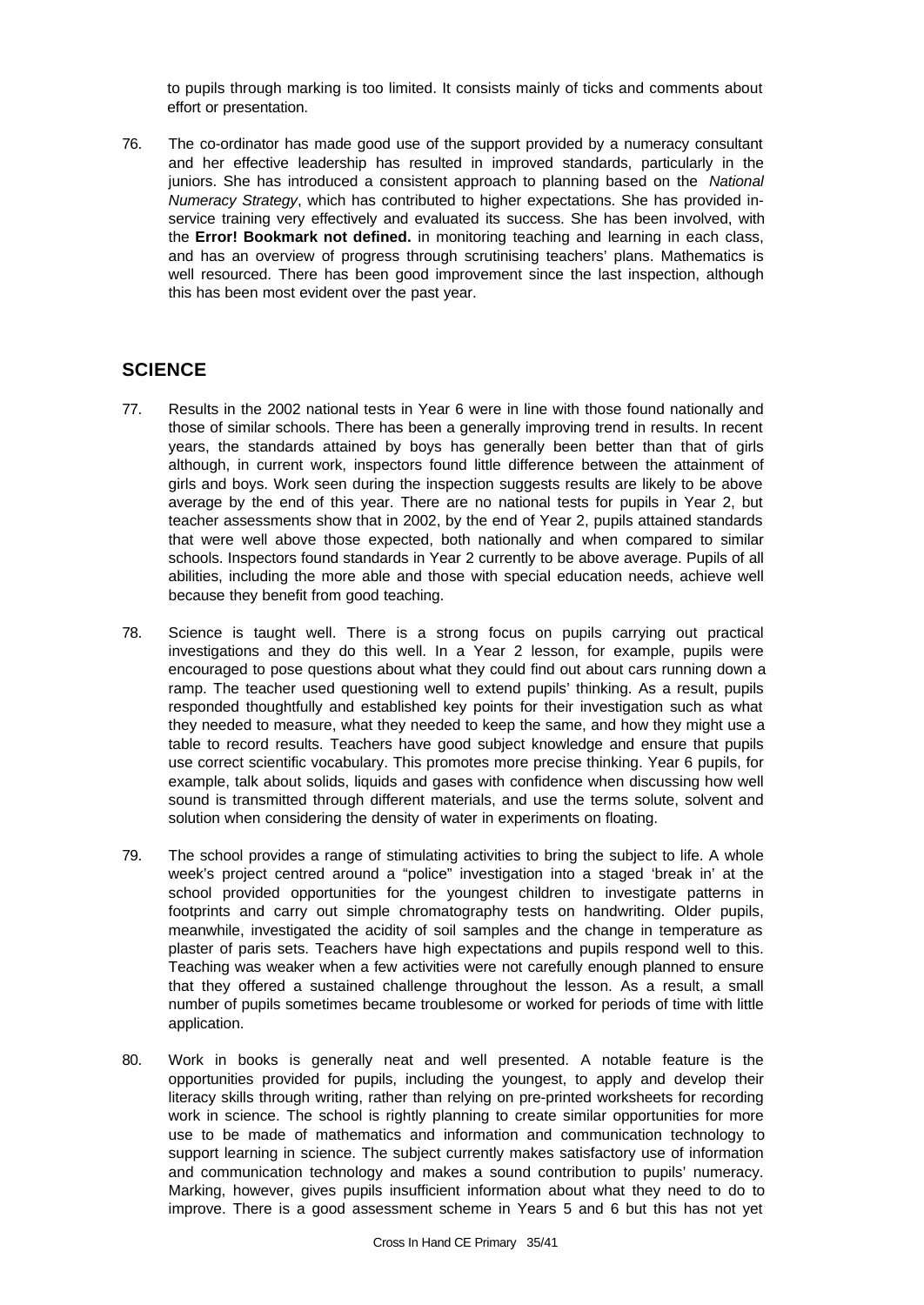been extended lower down the school and this has limited its contribution to raising standards. Pupils are interested in science and the subject makes a good contribution to their social and spiritual development. Pupils work together well, especially when carrying out investigations, and make thoughtful suggestions on how things could be improved. Their behaviour is generally good and they have opportunities to reflect on the nature of the universe and life itself, for example through studies of the solar system and watching the incubation and hatching of hens' eggs.

81. Science is well organised. The recently appointed co-ordinator is well qualified and ensures that the good level of resourcing, which includes the school's own pond, is effectively used. She has had little opportunity, however, to have a direct influence on learning as she has yet to observe teaching and has had, to date, only limited involvement in analysing pupils' attainment and setting targets for improvement. Taking into account the level of pupils' achievement and the quality of teaching, especially of scientific investigation, there has been good improvement since the last inspection.

## **ART AND DESIGN**

- 82. At the end of both key stages, standards are above average. This represents good achievement. It is an improvement since the last inspection when standards were judged to be in line with national expectations. In the infants, pupils develop a good understanding of the principles of colour. In Year 1, they learn how to mix colours to produce shades of brown, green and orange, which they used very successfully to paint their individual pictures of teddy bears. They have produced some very effective repeat pattern paintings, such as their Christmas tree designs, using only two colours. In Year 2, they have used pastels on a black background very effectively. They also designed and produced some unusual and very effective textile collages, based on peppers and cacti.
- 83. In their work based on Lowry, pupils in the younger junior classes have produced some very good work in depicting movement. In a very good lesson seen, they used live models, posed in a moving position, to sketch and finally draw in detail, to successfully reproduce movement. They understand how to capture the style, with attention to detail, of a painter such as Lowry. In connection with their history work on Ancient Greece, older pupils have designed and made some outstanding, very large masks, such as those used in Greek theatre. They used a variety of methods and materials very successfully. These included moulding with *mod roc*, which was then painted and glazed. They applied the knowledge learnt in history well, which included the oversized mouth to allow the actors' voices to carry. In collage, pupils use a variety of appropriately chosen materials to show different effects, such as rock and grass, water and skin. They use layers and a three-dimensional effect to emphasise the different surfaces. There is a successful after-school art club where pupils are making model birds, inspired by the work of Picasso. They use rolled paper and paper mache, then paint and glaze the surface to achieve the correct appearance.
- 84. The quality of teaching in the lessons seen was very good. Teachers are knowledgeable and enthusiastic. The subject is well co-ordinated and resources are very good. Standards in the school have been judged against the *Artsmark Gold* award for schools in England. This recognises that the school has made a strong commitment to art. Although teachers assess pupils' work on an informal basis, there is no formal assessment of individual pupils' work tied to National Curriculum levels which might help to further raise standards.

### **DESIGN AND TECHNOLOGY**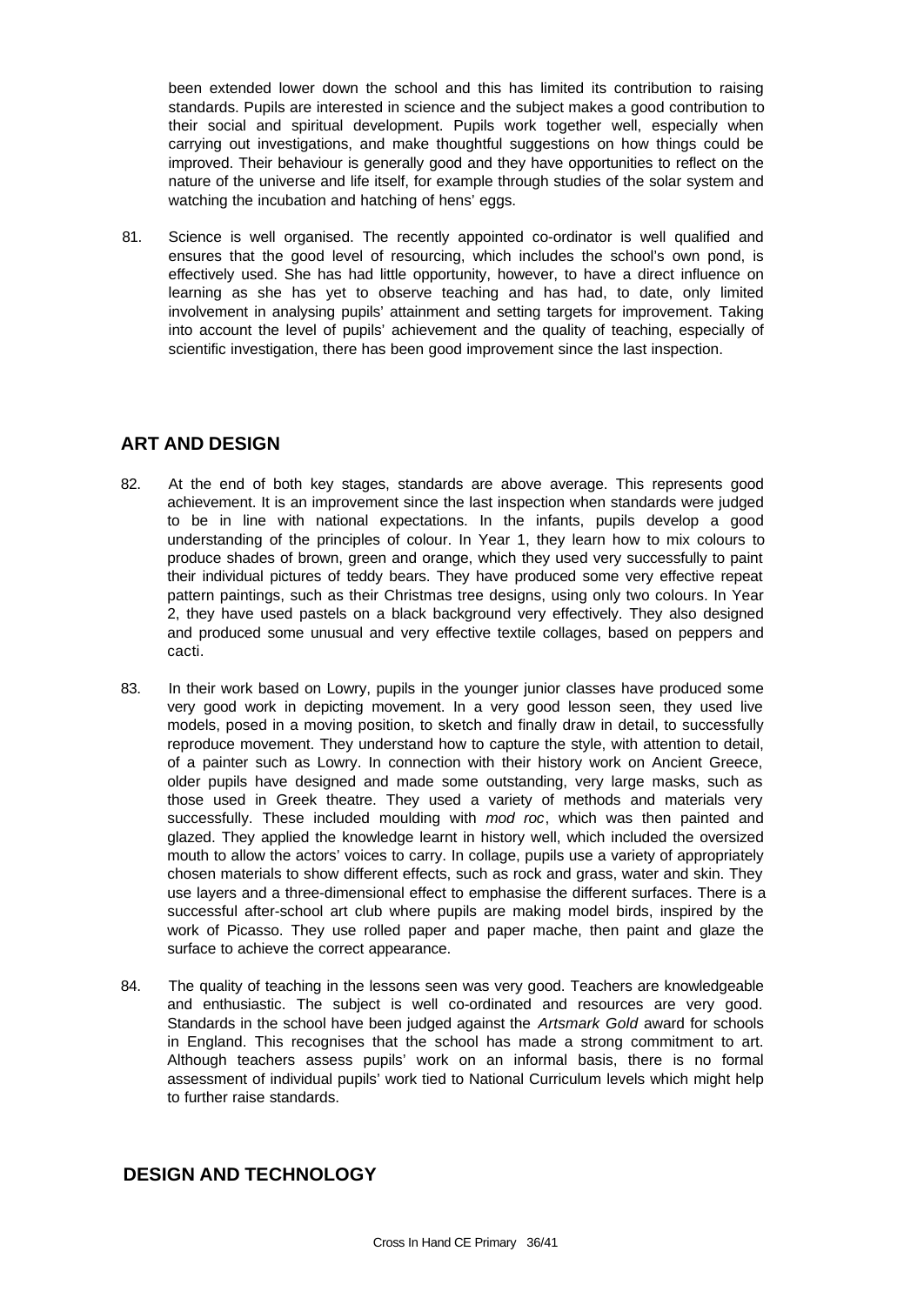- 85. Just two lessons were seen during the inspection, both in the infants. Photographic evidence, design books, samples of finished work, and discussions with pupils show that pupils achieve well and attain standards throughout the school that are above national expectations. This shows good improvement since the last inspection when standards were judged to be average.
- 86. Pupils in the infants made some good moving teddy bears from card, using split pins and a lever. They discussed the effect of moving the lever, accurately predicting what would happen when it was moved. They chose the way they would decorate their teddy bears and then evaluated the success at the end of the lesson. They were very enthusiastic and took great care to cut around the templates very accurately. In Years 3 and 4, pupils have planned and designed 'moon buggies', which they then made and evaluated very well. They made good suggestions for improvement and as homework are going on to design and build model rocket ships. Pupils in Year 6, planned and designed 'Celebrity Slippers', specifically for one particular celebrity of their choice. They matched design and suitability of fashion and materials to the named celebrity, and using their imagination, producing some very good designs, which they evaluated.
- 87. The new co-ordinator is knowledgeable and is beginning to lead the subject well. He is developing a system of assessing pupils' skills and knowledge against the levels expected in the National Curriculum. This is currently being tried out solely in Years 3 and 4. Resources are good, enabling a range of materials and techniques to be used.

## **GEOGRAPHY**

- 88. Standards in geography are in line with expectations by the end of Year 2 and pupils' achievement is satisfactory. There was less work to look at from the junior classes and there were no geography lessons taught in the inspection week. It was impossible therefore to judge the overall quality of teaching, but learning has been unsatisfactory. Pupils talked to inspectors about their work. Standards are below expectations by the end of Year 6 and pupils are not doing well enough in the junior classes because not enough time is spent teaching the subject. The way in which the subject is taught, with gaps of many months between blocks of teaching, means that pupils do not have enough opportunity to develop adequate skills or knowledge and understanding. Although attainment is better now in the infants than at the time of the last inspection, overall standards are not as good as they were and improvement in geography has been unsatisfactory.
- 89. In the infants, pupils begin developing mapping skills in Year 1 by drawing their route to school. This work is extended in Year 2 when pupils use directions and add symbols and a key to their maps. They compare life in Heathfield with the lives of the Horta family in Tocuaro, Mexico. They think about the reasons why the food they eat is different and why the Horta family home is very unlike homes in Heathfield. While pupils attain reasonable standards overall in this work, there is little difference between the work produced by more able and lower attaining pupils. All pupils do the same work without specific challenges for any of the ability groups within the class. In addition, it is not always clear which geographical skill is being learnt, because teachers do not mark pupils' work by making reference to how well they have understood and used a new skill. Marking most often comments on how well work has been presented.
- 90. In the juniors, pupils in Years 3 and 4 study the local area, looking at changes over time and the impact of these changes on peoples' lives. Good links are made with work in history as pupils study Victorian and modern day features of Heathfield and talk about how lives changed when the railway was built. Pupils develop and apply their literacy skills when they write letters to the council stating their views for and against a new bypass in the village. Pupils also explore citizenship and environmental issues when they discuss the changes that would need to be made to build a new swimming pool. Pupils' work is well organised and standards are often good in this year group. However, in other year groups, pupils do not progressively learn better geographical skills, mainly because they do not have opportunities to learn geography often enough. In addition, when geography is taught, the level of challenge is not always appropriate to the year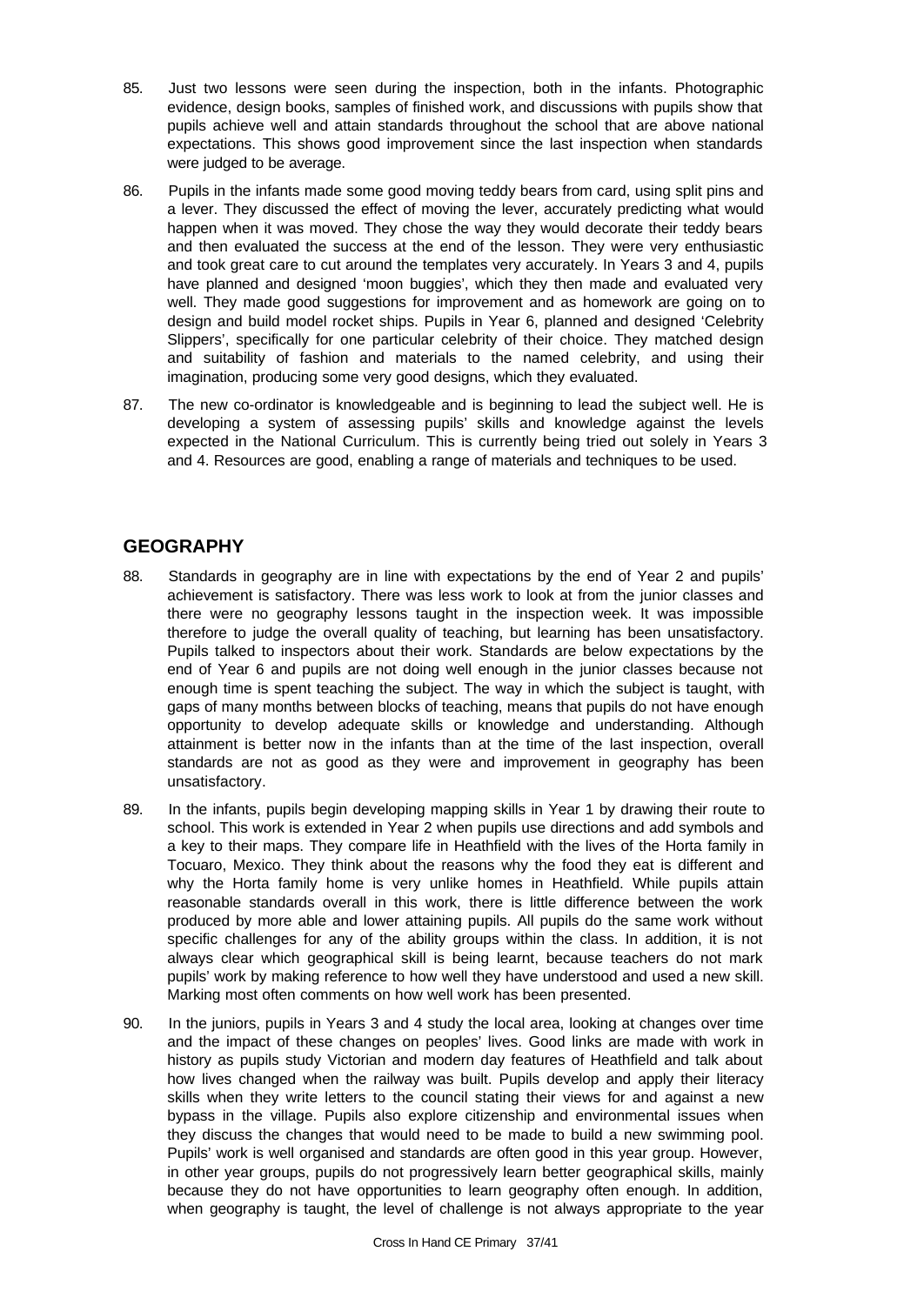group. For example, pupils in Year 4 also studying the local area learn the same level of geography skills as in Year 3. Pupils in Year 6 told the inspector that they *"did not do much work in geography".* They talked about their most recent project about rivers, but struggled to explain the water cycle. Only the boys in the group who attended Scouts could explain grid references on maps. Pupils did not know the capital of Wales and thought that the Nile was the longest river in England.

91. The subject co-ordinator is new to the role and has only recently returned to school after a period of absence. She has not as yet had the opportunity to make an effective contribution to improving standards, but has clear plans for how she wishes to develop the subject throughout the school by raising standards through improved teaching and learning.

### **HISTORY**

- 92. As at the time of the last inspection, standards in history are in line with expectations by the end of both Year 2 and Year 6 and pupils achieve satisfactorily. Standards have been satisfactorily maintained since the last inspection. The best aspect of pupils' work is their knowledge and recall of historical facts and events. As only two lessons were seen during the inspection, both in the juniors, it is impossible to judge the overall quality of teaching and learning in the subject. In the lessons observed, the development of pupils' research skills was good.
- 93. In the infants, pupils link their work effectively with geography topics. For example, *Barnaby Bear*, used in geography, links with the history of the teddy bear. Visits to historical venues, such as Bodiam Castle, visitors and links with activities in other subjects helps to enliven the subject for pupils and serves to compensate for the effect of the blocking arrangements that weaken learning in geography. In the juniors, pupils learn about Britain since the 1930s, World War II, the Romans, the Vikings, the Tudors and the Victorians. Year 6 pupils have good recall of people from history and historical events. For example, they could name the wives of Henry VIII and explain what happened to them and why. Good links are made with literacy when pupils write letters in the role of either Henry or Catherine of Aragon, presenting both viewpoints about their divorce. "Viking" visitors give pupils an exciting opportunity to learn about life in Viking Britain. The current topic about the Greek Theatre is suitably supporting the development of pupils' research skills, as well as enabling good links to be made with other subjects, such as art. Pupils make good use of a range of resources to find out for themselves what the Greek Theatre was like. However, planning and work in lessons shows no difference between the historical skills developed by Year 5 pupils and those developed in Year 6. In addition, when teachers mark pupils' work, they do not comment on the learning of new skills or historical facts, relating these to the original learning intention of the lesson. As a result, pupils cannot measure how well they are doing and the school cannot accurately track their progress, ensuring that each year group learns increasingly more complex skills, as they get older. In most cases, teachers' comments in marking are related to how well work is presented – which is not effective as, in many books, work is presented untidily.
- 94. The subject co-ordinator has started a collection of pupils' work with the intention of guiding teachers when planning their lessons. This is a positive development, but the samples of work are of limited use at the moment because they are not all correctly matched to the levels required in the National Curriculum and show that some skills are repeated in different year groups. The effectiveness of leadership and management of the subject is restricted as the co-ordinator has had little involvement in checking on how well pupils learn and are taught.

## **INFORMATION AND COMMUNICATION TECHNOLOGY**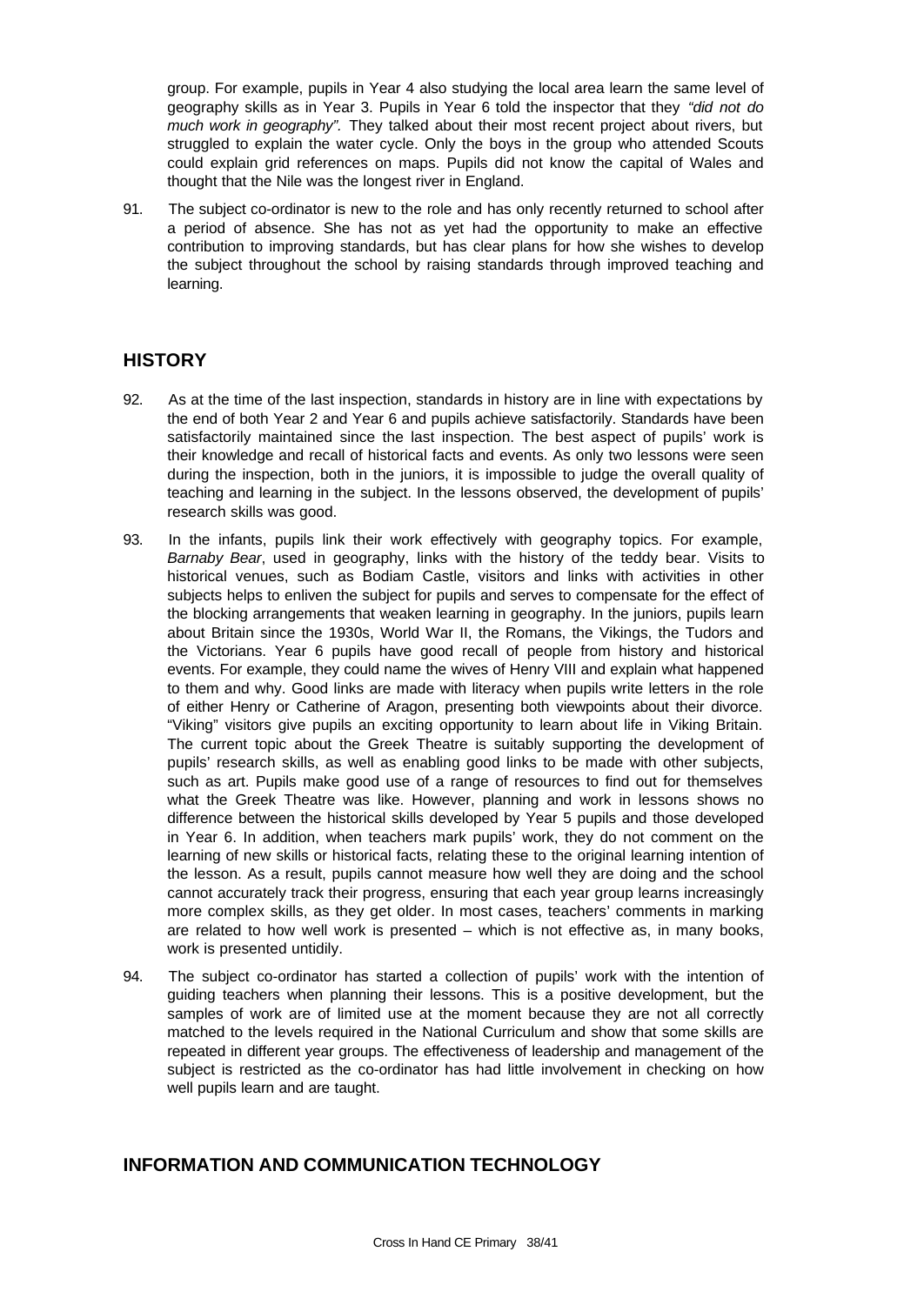- 95. In both the infants and juniors, pupil's attainment in information and communication technology is above national expectations. This represents very good improvement since the last inspection, when the subject was below the expected standard as it did not meet National Curriculum requirements. The school has turned a weakness into a strength by focussing on providing excellent resources and training to staff, so that standards have risen to a high level. Recently, the school has made provision for a computer suite. It has purchased an 'interactive white board' (a projection screen which can be used to control a computer) so that staff can teach the necessary skills effectively. New computers have been installed in classrooms so that pupils are able to use their skills when working in other subjects. Recently the school has purchased 'broadband' technology that enables quick and effective access to the internet.
- 96. The development of mouse and keyboard skills is evident from an early age. Pupils in the reception classes use the new computer suite regularly; they follow instructions to colour in patterns using a paint program. Pupils in Year 1 know how to change a font and put full stops into their sentences using a word processor program. They *click* and *drag* items using a mouse. The more able pupils in Year 2 *log on* using their user name and enter details in their file. All pupils program a floor robot to follow a desired pathway. Their understanding of specialist vocabulary is good. All pupils turned their white boards correctly to *landscape* when asked to do so by their teacher in an English lesson. By Year 6, pupils can produce a *Powerpoint*<sup>™</sup> presentation on geographical and history topics. They understand the need for correctly framing questions when collecting information from the internet.
- 97. The quality of teaching is good overall. Teachers are becoming familiar with the computer suite and are quickly learning the possibilities it offers to enhance learning in other subjects. During the inspection good use was made of this facility. Pupils use computers to add to the quality of their work. Pupils have corrected and typed their poems and stories, added illustrations to their work, and provided captions and titles to projects and displays. Some use is made of computers to show real data such as timetables, pulled by pupils from live internet sites, in mathematics lessons. Pupils' word processing skills are good because they use these skills regularly in their English lessons. A Year 3 class used music software to improve their compositions and, as a result, they achieved a high standard of work. Digital cameras are used regularly to record work across the curriculum. A recently formed computer club for Year 6 pupils has enabled them to search educational websites for topics younger pupils study at school. They feel especially proud when they see teachers using this information to plan lessons. Good use is made of teaching assistants who work with pupils on developing their skills during the lessons. Their personal files record work of good quality so they can see the standard they are expected to achieve. Where teaching, although satisfactory, was less effective, instructions given to the pupils were too complex and limited their progress, particularly with pupils with learning difficulties.
- 98. The subject co-ordinator is very effective. She has produced a very good action plan which is helping to raise standards through guiding important developments such as staff training. Staff have received training in the use of the equipment available, which includes an excellent range of resources. The school website is now in operation. It is comprehensive, with a calendar of events, examples of pupils' work and photographs showing pupils working at a range of activities in school. Newssheets for parents are regularly added. There is an email facility for parents' questions concerning school procedures. There are formal procedures for assessing pupils' progress over time. The school's policy includes appropriate consideration for the need to ensure that pupils use the internet safely. The school has quite rightly identified the setting of pupils' individual learning targets as the next stage of development in further raising standards.

### **MUSIC**

99. As at the time of the last inspection, attainment in music is above national expectations by the end of Year 2 and Year 6. This represents good maintenance of standards since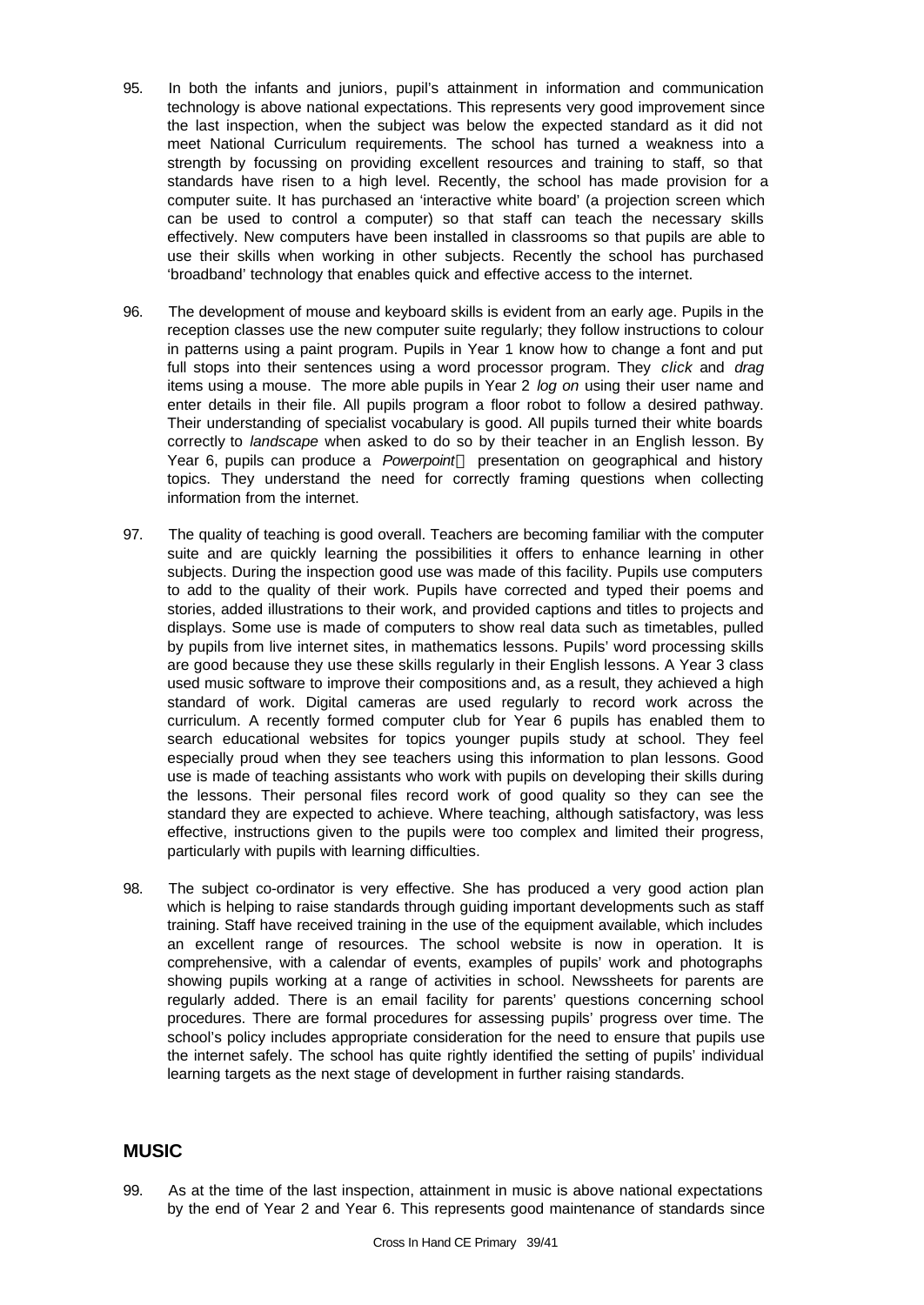the last inspection. The strength of pupils' attainment is in their singing, which is confident and tuneful with good articulation of words. Pupils achieve well and show real enjoyment of singing together and performing for an audience.

- 100. The overall quality of teaching and learning is good. In the lessons seen, most teachers had good subject knowledge and were confident in demonstrating by singing themselves and giving pupils rhythms to follow. In a music assembly for the infant classes, the teacher started with breathing exercises to prepare for singing. Pupils were used to this preparation work and behaved very sensibly, concentrating on their own breathing. An excellent activity to warm up voices helped pupils to develop better articulation and expression in their voices. The teacher very accurately demonstrated a song to help pupils sing all the notes of the scale. Her demonstration helped pupils to attain good standards when they sang themselves. They understood that when the teacher used her *"little singing voice"* she was listening carefully to how well they were doing. In this way, the teacher could help individuals to improve. Because pupils behaved very well and paid very good attention to the teacher, they quickly learned a new song and were able to perform it with good results.
- 101. Where teachers were less confident, they made good use of the school's music programme to plan well-structured lessons ensuring continued development of pupils' skills. In Years 5 and 6, pupils sang in a round, keeping in time and most often holding the tune. They understood the term *ostinato* and the difference between *rhythm* and *pulse*. In both of the lessons observed in the juniors, some boys were less well behaved than their classmates, although they still showed great enjoyment of singing and performing. Teachers managed their behaviour well and lessons ran smoothly.
- 102. The co-ordinator was on maternity leave at the time of the inspection and so it was not possible to assess at first-hand the impact she has had in maintaining standards in music. There is currently no way of formally checking how well individual pupils are doing or whether the skills and knowledge they are learning are increasingly more challenging so that even better standards could be achieved.

## **PHYSICAL EDUCATION**

- 103. Not all aspects of physical education could be seen during the inspection and it was obviously not possible for inspectors to look at past work in this subject, so inspectors are unable an overall judgement on standards. Nevertheless, standards in all the lessons seen were well above national expectations. This suggests very good improvement since the last inspection when standards were mostly average across the school and when all teaching was judged satisfactory. Teachers' planning shows that all aspects of the National Curriculum are taught.
- 104. Year 2 pupils' throwing skills are well developed and, as a result, they are concentrate on dodging techniques to play simple team games involving throwing and keeping possession of a ball. Pupils understand how particular games require certain skills so that by Year 4, for example, they talk confidently about how throwing and related actions vary in football, netball, bowls and badminton. A feature of all the lessons seen was the extent to which pupils co-operate and concentrate on improving their performance. Pupils in a Year 5 lesson, for example, tried very hard at throwing, dribbling and catching in timed team activities in order to improve on previous best times. Swimming is taught to all age groups during the summer in the school's own outdoor pool and, by Year 6, almost all pupils attain the national target of swimming 25 metres. Many exceed this, with a number of pupils obtaining water survival certificates at various levels. All groups of pupils, including those with special educational needs, make good and often very good progress in lessons. A particular strength is the full involvement of those with disabilities. Gifted and talented pupils have good opportunities to develop their skills in after-school activities and are encouraged to join local sports clubs.